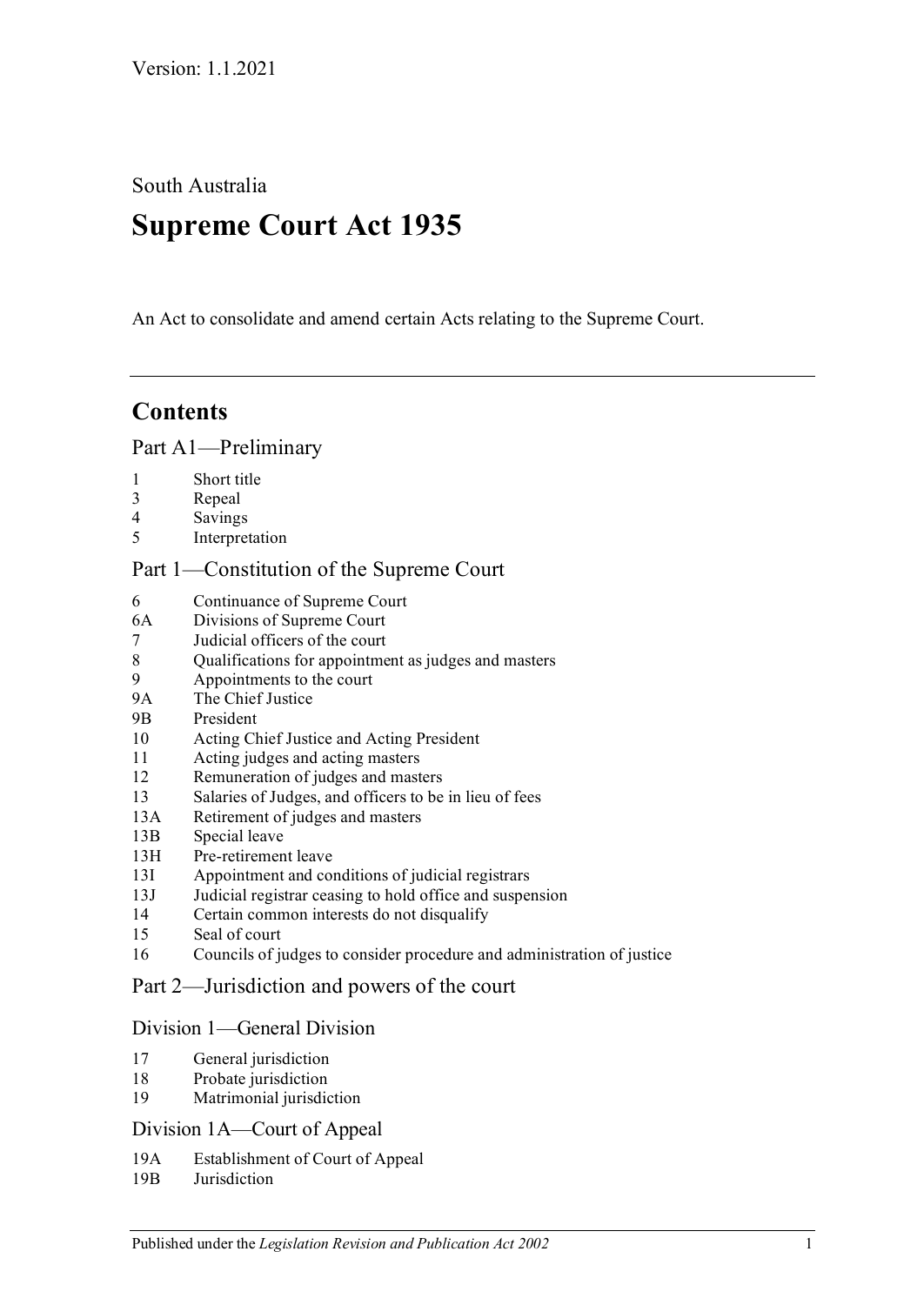- 19C General requirements [as to constitution of Court of Appeal](#page-14-0)
- 19D [Powers](#page-14-1)

#### [Division 2—Law and equity](#page-14-2)

- [Concurrent administration of law and equity](#page-14-3)
- [Equities of plaintiff](#page-14-4)
- [Equitable defences](#page-14-5)
- [Counter-claims and third parties](#page-15-0)
- [Equities appearing incidentally](#page-15-1)
- [Defence instead of injunction or prohibition](#page-15-2)
- [Common law and statutory rights and duties](#page-16-0)
- [Court to do complete justice in cause so as to avoid multiplicity of suits](#page-16-1)
- [Rules of equity to prevail where in conflict with common law](#page-16-2)

#### [Division 3—Miscellaneous powers](#page-16-3)

- [Court may make orders to have effect of mandamus or injunction, and may appoint](#page-16-4)  [receivers](#page-16-4)
- [Damages in certain cases](#page-17-0)
- 30A [Power to direct payment to infant](#page-17-1)
- 30B [Power to make interim assessment of damages](#page-17-2)
- 30BA [Consent orders for structured settlements](#page-19-0)
- 30C [Power to award interest](#page-19-1)
- [Declaratory orders](#page-20-0)
- [Court may order mortgage instead of sale in certain cases](#page-20-1)
- [Court may direct sale of mortgaged property etc](#page-21-0)<br>35 Power to require attendance of witnesses and pro
- [Power to require attendance of witnesses and production of evidentiary material](#page-21-1)
- [Appointment of commissioners for taking affidavits](#page-21-2)
- [Inspection of property in legal proceedings](#page-21-3)
- [Vexatious proceedings](#page-22-0)<br>40 Power of court with res
- [Power of court with regard to costs](#page-22-1)
- [Power to revive orders on abatement of cause](#page-23-0)

#### [Part 3—Sittings and distribution of business](#page-23-1)

- [Abolition of terms](#page-23-2)
- [Reference to terms for computing time](#page-23-3)<br>44 Sitting in vacation
- [Sitting in vacation](#page-23-4)
- [Time and place of sittings](#page-23-5)
- [Adjournment from time to time and place to place](#page-24-0)
- 46A [Sittings in open court or in chambers](#page-24-1)
- 46B [Sittings required by proclamation](#page-24-2)
- [Distribution of business](#page-24-3)
- [Jurisdiction of single judge, master, etc](#page-24-4)
- 48A [Jurisdiction of judicial registrar](#page-25-0)
- [Questions of law reserved for Court of Appeal](#page-25-1)
- [Appeals](#page-25-2)

#### [Part 4—Procedure generally](#page-26-0)

- [Criminal procedure](#page-26-1)
- [Saving of existing procedure](#page-26-2)
- [Mediation and conciliation](#page-26-3)
- [Trial of issues by arbitrator](#page-27-0)
- [Expert reports](#page-27-1)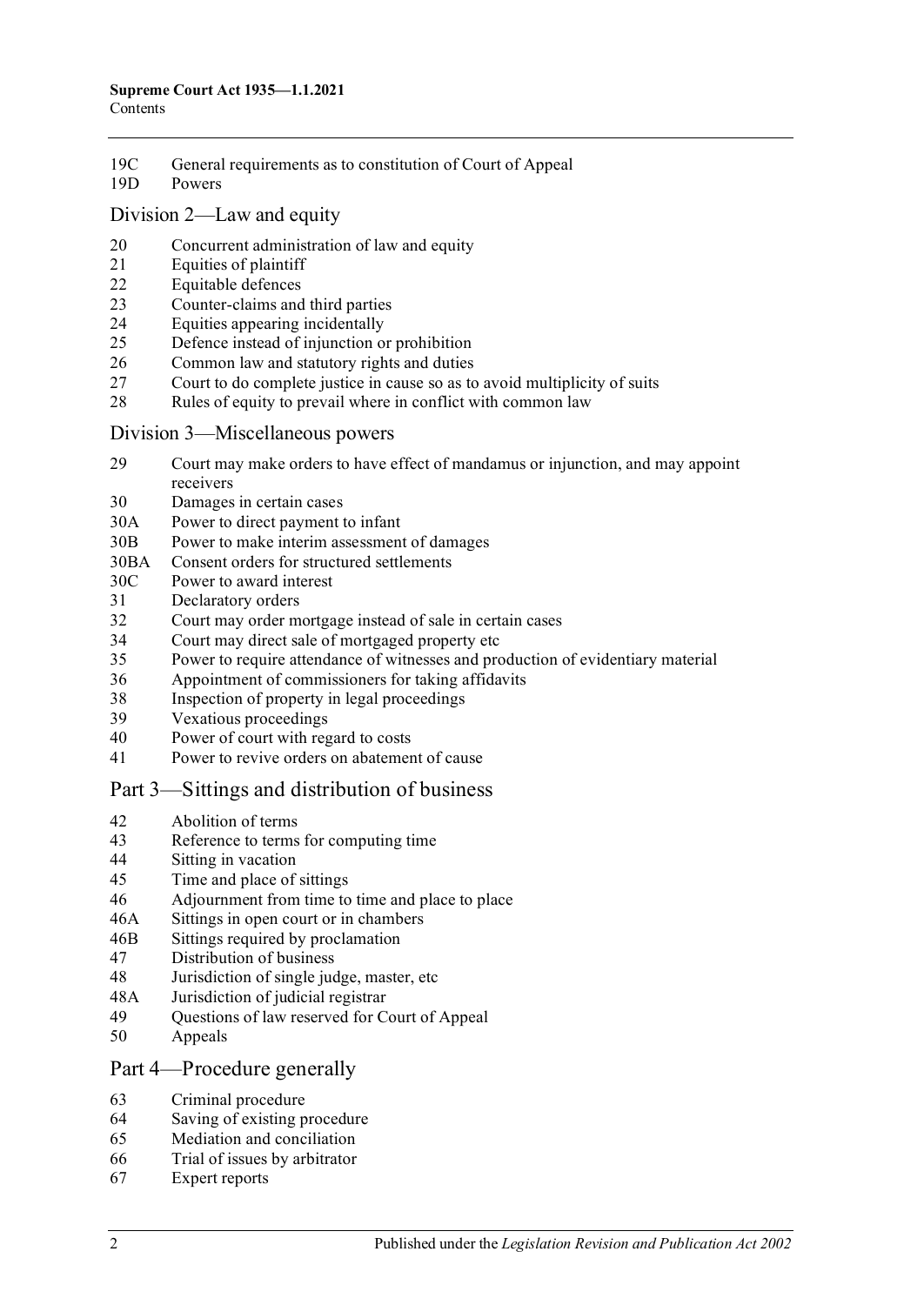#### 71 [Assessors](#page-28-0)

72 [Rules of court](#page-28-1)

## [Part 6—Officers of the court](#page-29-0)

#### [Division 1—Registrar](#page-29-1)

#### 82 [The registrar](#page-29-2)

#### [Division 2—Tipstaves](#page-30-0)

- 106 [Appointment of tipstaves](#page-30-1)
- 107 [Duty of tipstaves](#page-30-2)
- 108 [Other duties](#page-30-3)

#### [Division 3—Further provisions as to officers](#page-30-4)

- 109 [Appointment of other officers](#page-30-5)
- 110 [Duties of officers](#page-30-6)
- 110A [Administrative and ancillary staff](#page-31-0)
- 110B [Responsibilities of non-judicial staff](#page-31-1)

#### [Part 7—Miscellaneous provisions](#page-31-2)

- 110C [Immunities](#page-31-3)
- 111 [Rules as to division of loss upon collision at sea](#page-31-4)<br>112 Damages for personal iniuries
- [Damages for personal injuries](#page-31-5)
- 113 [Right of contribution](#page-32-0)
- 114 [Interest on judgment debts](#page-32-1)
- 117 [Orders to bring prisoners for examination](#page-32-2)
- 118 [Legal process](#page-33-0)
- 118A [Service](#page-33-1)
- 119 [Suitors' funds to vest in master](#page-33-2)
- 120 [Securities in court](#page-33-3)
- 121 [Liability of Treasurer for default of master](#page-33-4)
- 122 [Banking and investment of suitors' funds](#page-33-5)
- 123 [Investments made under order of the court](#page-34-0)
- 124 [Validity of payments etc pursuant to rules of court](#page-34-1)
- 125 [Remittances by post](#page-34-2)
- 126 [Power to appoint deputies](#page-34-3)
- 126A [Certain trials of sexual offences to be given priority](#page-34-4)<br>127 Rules of Court
- [Rules of Court](#page-35-0)
- 128 [Payment to the Treasurer of unclaimed suitors' funds](#page-35-1)
- 129 [Party subsequently claiming may petition the Supreme Court etc](#page-35-2)
- 130 [Court fees](#page-36-0)
- 131 [Accessibility to court records](#page-36-1)

#### [Schedule—Acts repealed](#page-38-0)

## [Legislative history](#page-40-0)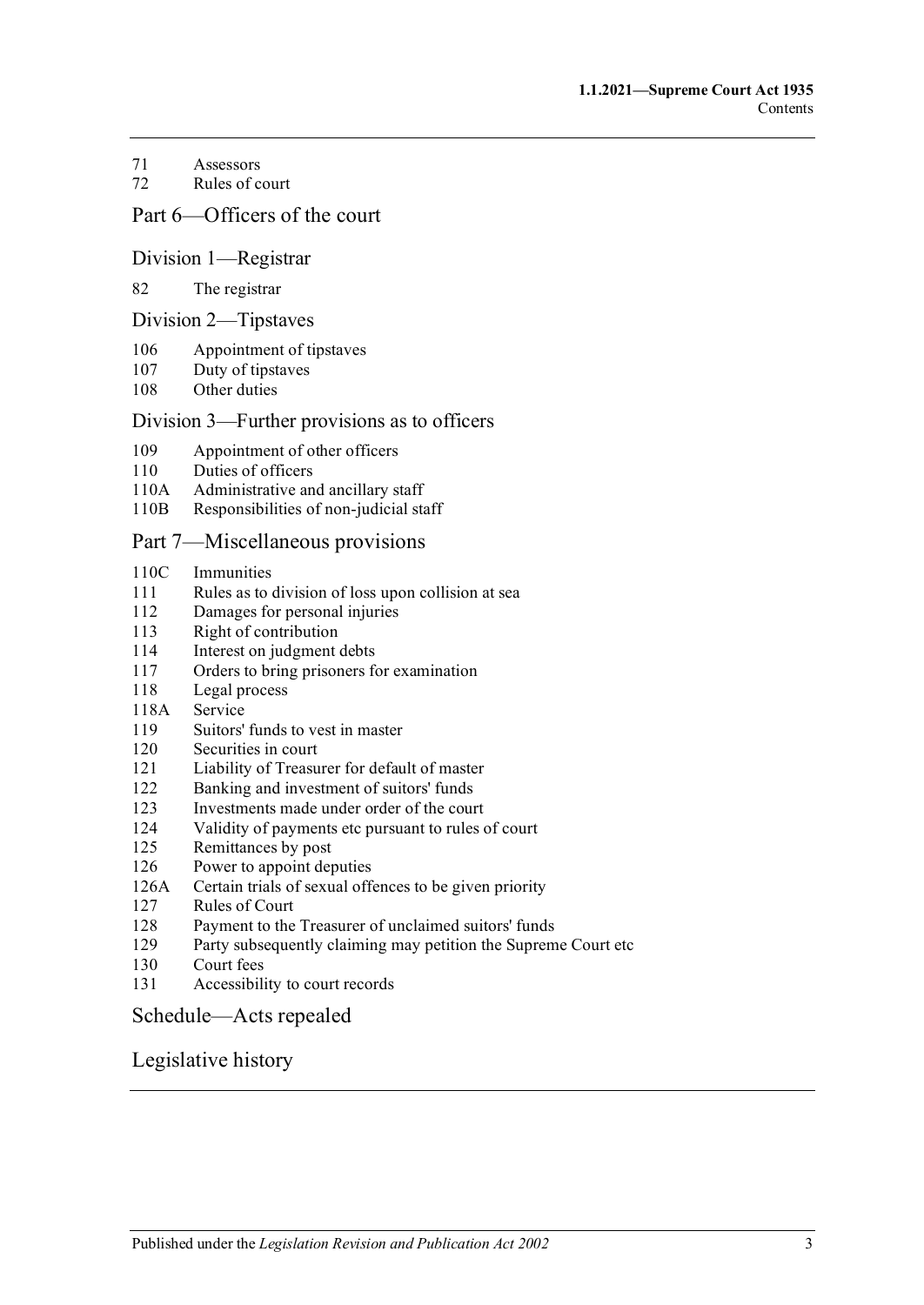# <span id="page-3-0"></span>**The Parliament of South Australia enacts as follows:**

# **Part A1—Preliminary**

## <span id="page-3-1"></span>**1—Short title**

This Act may be cited as the *Supreme Court Act 1935*.

## <span id="page-3-2"></span>**3—Repeal**

The Acts mentioned in the [Schedule](#page-38-0) to this Act are repealed to the extent shown in tha[t Schedule:](#page-38-0)

Provided that—

- (a) the repeal shall not affect any principle or rule of law, or any established jurisdiction, notwithstanding that the same may have been affirmed by, or derived from, any of the repealed enactments; and
- (b) any rule, order, or regulation made, and any commission issued, direction given, or thing done, under any enactment repealed by this Act shall continue in force so far as it could have been made, issued, given, or done under this Act, and shall have effect as if it had been so made, issued, given, or done.

## <span id="page-3-3"></span>**4—Savings**

- (1) Nothing in this Act shall—
	- (a) take away or impair any substantive right or privilege of any person:
	- (b) affect any rule of practice or procedure existing at the time of the passing of this Act except to the extent expressly mentioned in this Act or in any rules of court made under this Act:
	- (c) revive any law, enactment, regulation, or rule of court not in force at the time of the passing of this Act:
	- (d) affect in any way anything done or suffered before the passing of this Act under any Act repealed by this Act:
	- (e) affect in any way any proceedings pending at the time of the passing of this Act.
- (2) Save as otherwise expressly provided, nothing in this Act shall affect the operation of any enactment, which is in force at the commencement of this Act, and is not repealed by this Act.

# <span id="page-3-4"></span>**5—Interpretation**

(1) In this Act, unless the context otherwise requires, or some other meaning is clearly intended—

*cause* includes any action, suit, or other original proceeding between a plaintiff and a defendant;

*court* means the Supreme Court of South Australia;

*Court of Appeal* means the Division of the Supreme Court established under [section](#page-13-3) 19A;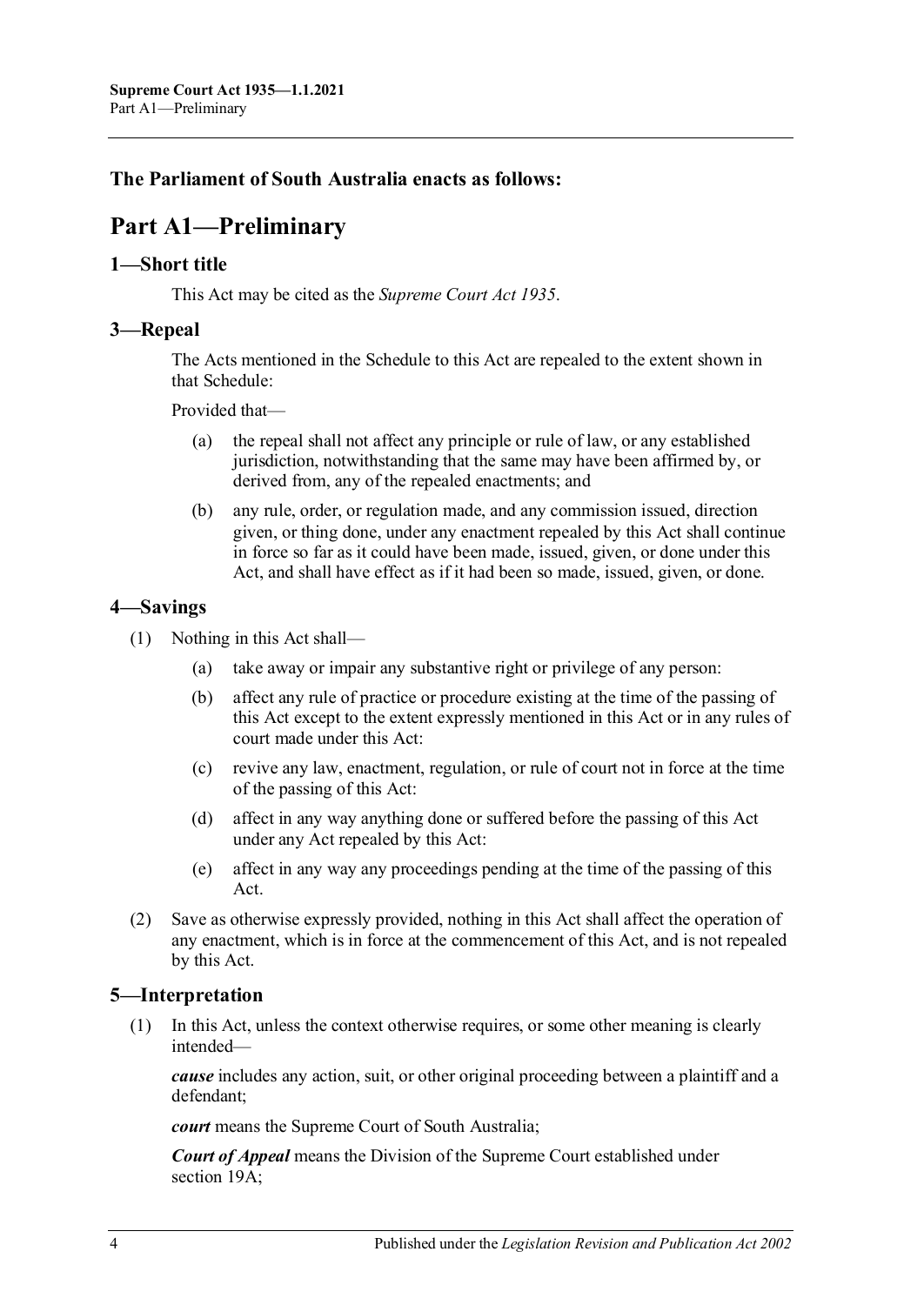*defendant* includes every person served with any writ of summons or process or served with notice of, or entitled to attend any proceeding;

*evidentiary material* means any document, object or substance of evidentiary value in proceedings before the court and includes any document, object or substance that should, in the opinion of the court, be produced for the purpose of enabling the court to determine whether or not it has evidentiary value;

*existing* means existing at the time of the passing of this Act;

*formerly*, when used in relation to the courts or the law or practice in England, means prior to the *[Supreme Court of Judicature Act](http://www.legislation.sa.gov.au/index.aspx?action=legref&type=act&legtitle=Supreme%20Court%20of%20Judicature%20Act%201873) 1873* and when used in relation to the court or the law or practice in South Australia, means before the passing of the *[Supreme Court Act](http://www.legislation.sa.gov.au/index.aspx?action=legref&type=act&legtitle=Supreme%20Court%20Act%201878) 1878*;

*judge* includes the Chief Justice, the President and any puisne judge of the court;

*judgment* includes decree;

*judicial registrar* means a Supreme Court judicial registrar;

*jurisdiction* of the court includes powers and authorities (whether of a judicial, ministerial or administrative nature) vested in the court, a judge, or a master by law or custom;

*master* means a person holding the office of master of the court;

*matter* includes every proceeding in the court not in a cause;

*order* includes rule;

*parties* includes as well as the plaintiff and defendant in the action any person not originally a party against whom any counterclaim is set up, or who has been served with notice to appear under any of the rules of court; and also every person served with notice of or attending any proceeding, although not named on the record;

*plaintiff* means a person who brings any form of proceeding in the court (other than an appeal)—

- (a) asserting a right to any form of relief against another; or
- (b) asking the court to exercise a power or discretion,

and includes a defendant making a claim against another by way of counterclaim or third-party claim;

*pleading* includes any summons, and also the statement in writing of the claim or demand of any plaintiff and of the defence of any defendant thereto, and also any other matter by rules of court to be included under the term *pleading*;

*President* means the President of the Court of Appeal;

*registrar* means a person holding, or acting in, the office of registrar of the court, but does not include a judicial registrar;

*rules of court* includes forms;

*suit* includes action;

*suitors' funds* means moneys in the custody or charge of the court that have been paid into the court for or on account of, or to the use or credit of, any person in a cause or matter, and includes interest and accretions upon any such moneys.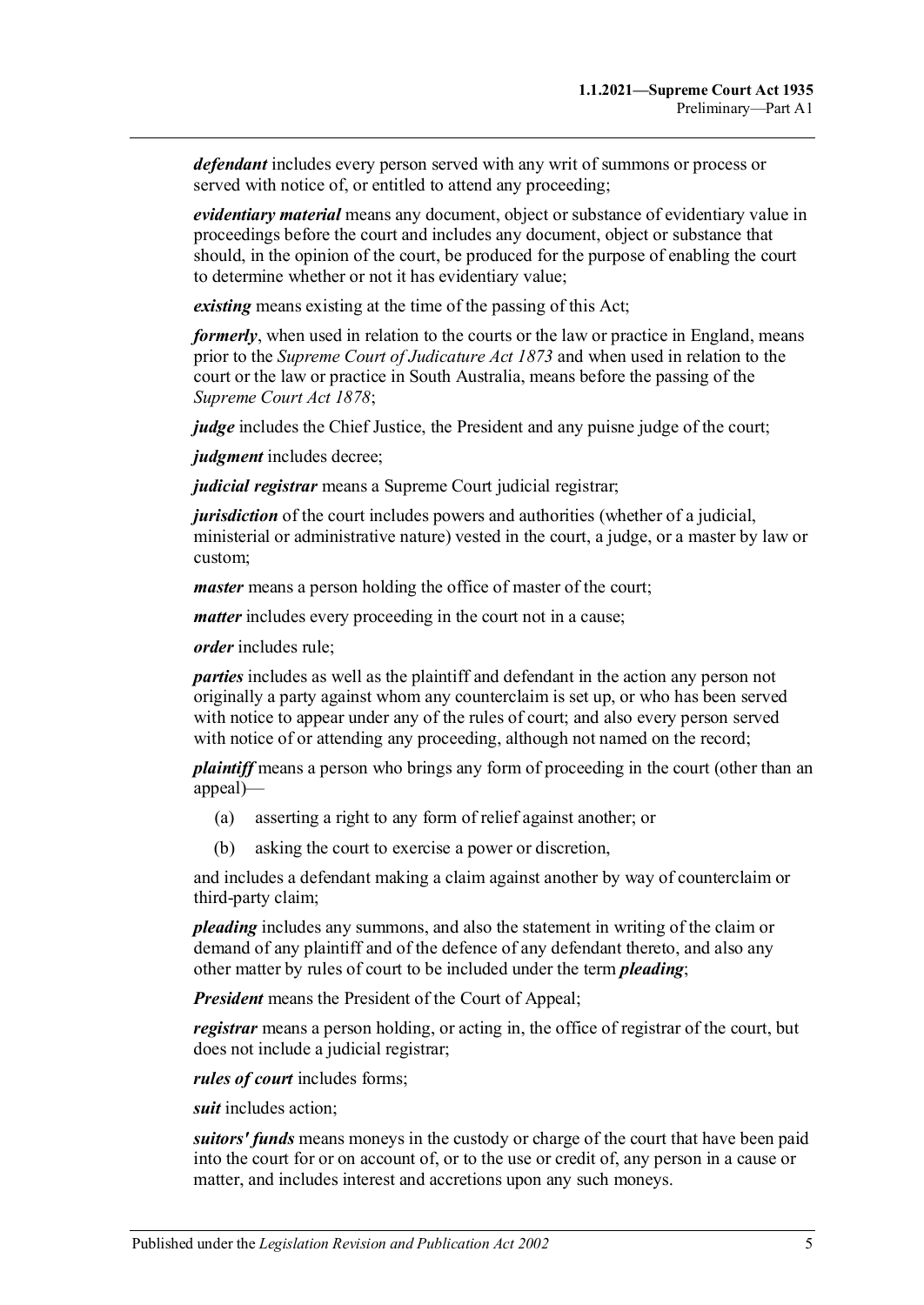- (2) Subject to the rules of court, a reference in an Act, or in any regulation, by-law, or instrument made under an Act, to the master or a deputy master of the court shall—
	- (a) where the reference occurs in connection with the performance of an act of a judicial nature—be construed as a reference to a master; and
	- (b) where the reference occurs in connection with the performance of an act of an administrative nature—be construed as a reference to the registrar.

# <span id="page-5-0"></span>**Part 1—Constitution of the Supreme Court**

## <span id="page-5-1"></span>**6—Continuance of Supreme Court**

The Supreme Court of South Australia as by law established is hereby continued as the superior court of record, in which has been vested all such jurisdiction (whether original or appellate) as is at the passing of this Act vested in, or capable of being exercised by that court.

#### <span id="page-5-2"></span>**6A—Divisions of Supreme Court**

The Supreme Court is constituted of the General Division and the Court of Appeal.

#### <span id="page-5-3"></span>**7—Judicial officers of the court**

- (1) The General Division of the court consists of—
	- (a) the Chief Justice; and
	- (b) the puisne judges of the court that are not appointed to the Court of Appeal; and
	- (c) the masters; and
	- (d) the judicial registrars.
- (1a) The Court of Appeal consists of—
	- (a) the Chief Justice; and
	- (b) the President; and
	- (c) the puisne judges of the court that are appointed to the Court of Appeal; and
	- (d) the masters; and
	- (e) the judicial registrars.
- (2) Subject to this Act or any other Act, the judges, masters and judicial registrars have the power, authority and jurisdiction conferred on them under this Act or any other Act, and the rules of court made under this Act or any other Act.
- (3) The puisne judges shall be styled "Justices of the Supreme Court of South Australia".
- (4) A Master is, while holding that office, also a District Court Judge.

#### <span id="page-5-4"></span>**8—Qualifications for appointment as judges and masters**

(1) No person shall be qualified for appointment as a puisne judge of the court unless he is a practitioner of the court of not less than ten years' standing.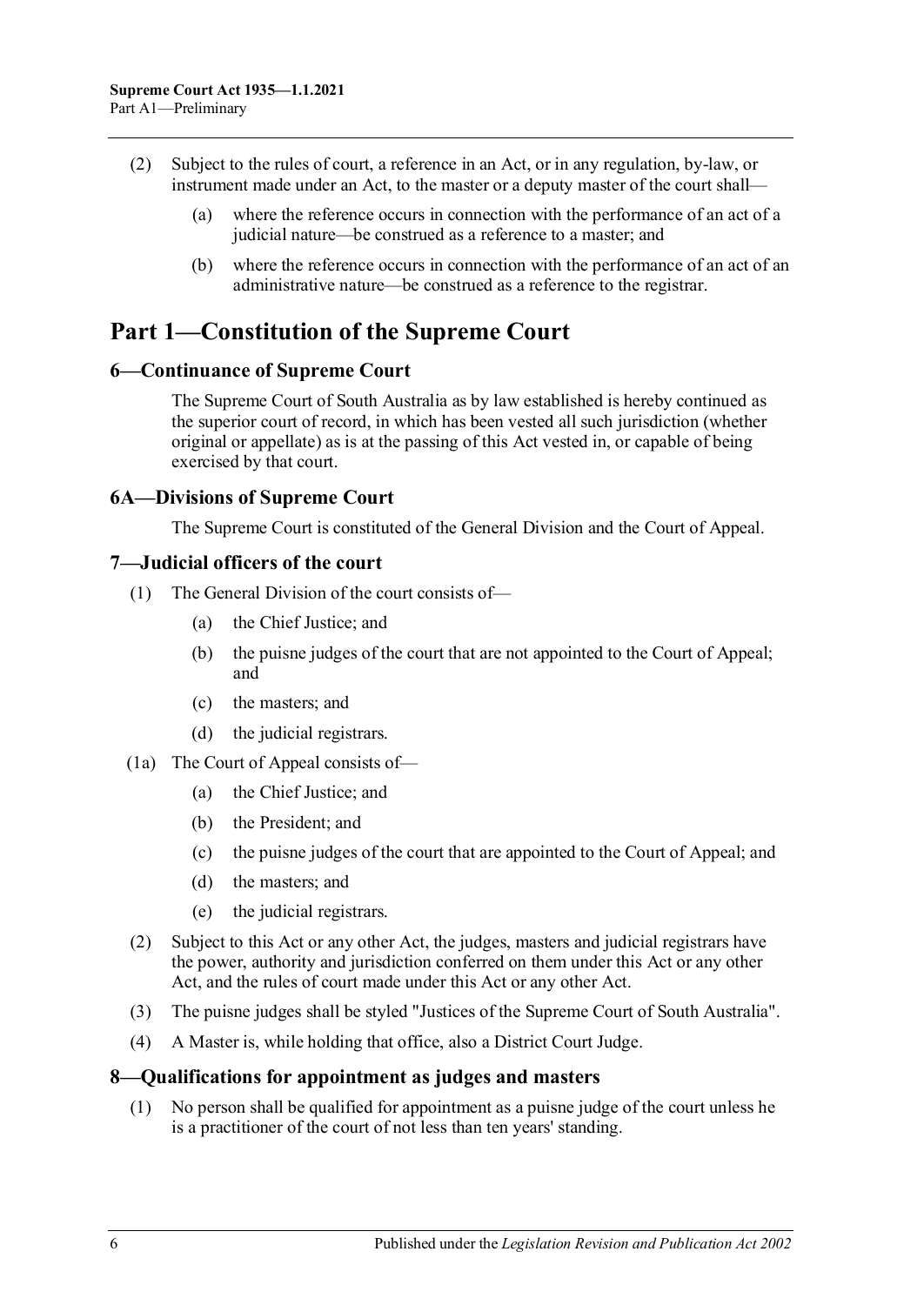- (1a) A person is not qualified for appointment as President unless the person is a practitioner of the court of not less than 12 years' standing or a puisne judge of the court.
- (2) No person shall be qualified for appointment as Chief Justice unless he is a practitioner of the court of not less than fifteen years' standing or a puisne judge of the court.
- (3) No person shall be qualified for appointment as a master unless he is a practitioner of the court of not less than seven years standing.
- (4) For the purpose of determining whether a practitioner of the court has the standing necessary for appointment as a judge or master, periods of legal practice and (where relevant) judicial service within and outside the State will be taken into account.

## <span id="page-6-0"></span>**9—Appointments to the court**

- (1) Whenever necessary, the Governor shall appoint a qualified person to hold the office of judge of the court or judge of the Court of Appeal with the tenure prescribed by the *[Constitution Act](http://www.legislation.sa.gov.au/index.aspx?action=legref&type=act&legtitle=Constitution%20Act%201934) 1934*, but subject to the provisions of this Act as to retirement.
- (2) Appointments to the office of master shall be made by the Governor whenever necessary.
- (3) Subject to the provisions of this Act as to retirement, the commission of a master shall remain in full force during his good behaviour but the Governor may, upon the address of both Houses of Parliament, remove a master from office and revoke his commission.

#### <span id="page-6-1"></span>**9A—The Chief Justice**

- (1) The Chief Justice is the principal judicial officer of the court.
- (2) The Chief Justice is responsible for the administration of the court.

#### <span id="page-6-2"></span>**9B—President**

The President is a judge of the Supreme Court and is responsible, subject to the Chief Justice's directions, for the administration of the Court of Appeal.

#### <span id="page-6-3"></span>**10—Acting Chief Justice and Acting President**

- $(1)$  If—
	- (a) the Chief Justice is absent or, for any reason, is unable for the time being to carry out the duties of the office; or
	- (b) the office of the Chief Justice becomes vacant,

the Governor may appoint—

- (c) the President; or
- (d) if the President is absent or, for any reason, is unable for the time being to carry out the duties of the office—a puisne judge of the court,

to be Acting Chief Justice until the Chief Justice returns to official duties or a person is appointed to the office of the Chief Justice (as the case requires).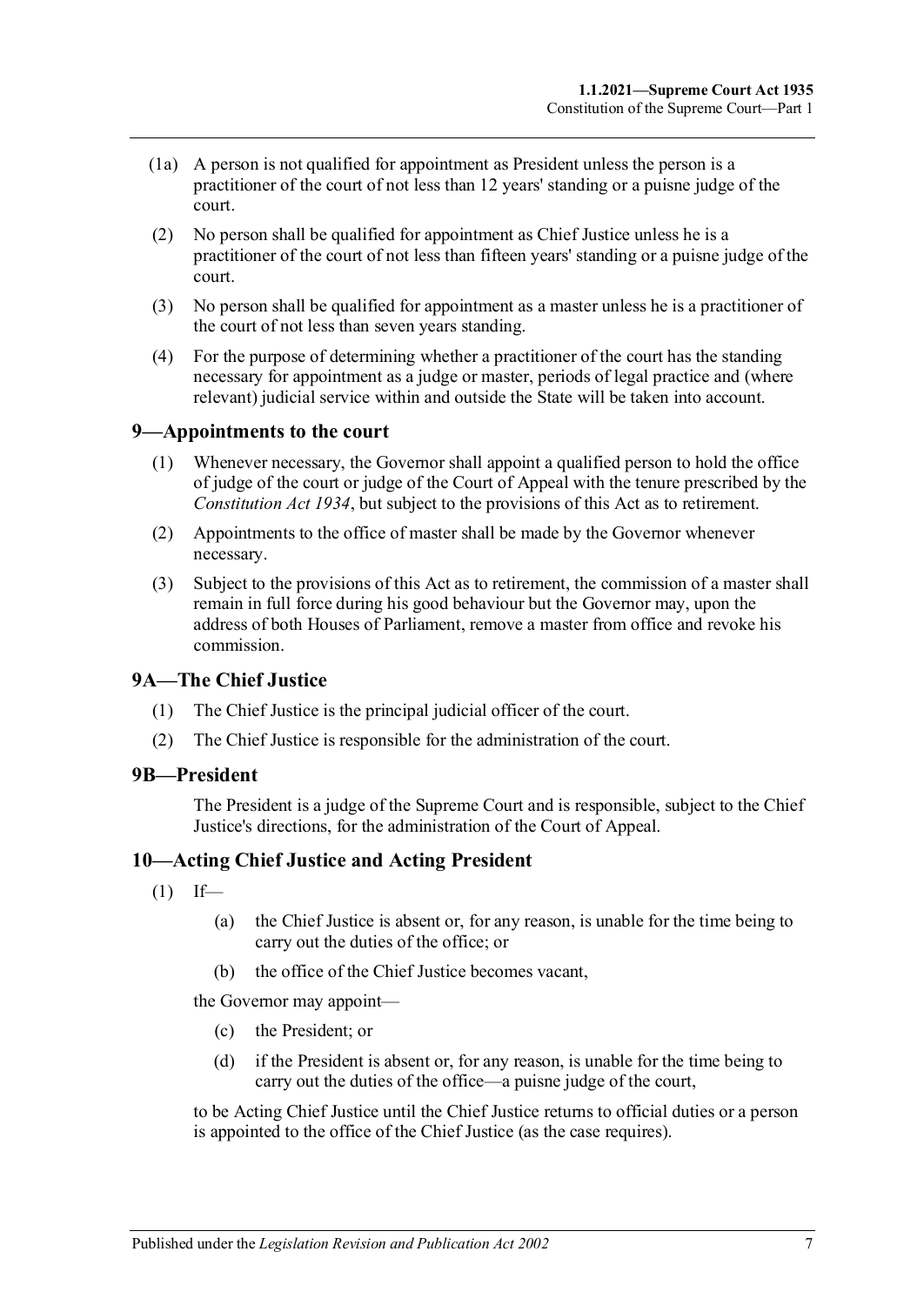## $(2)$  If—

- (a) the President is absent or, for any reason, is unable for the time being to carry out the duties of the office; or
- (b) the office of the President becomes vacant,

the Governor may appoint a puisne judge of the court to be Acting President until the President returns to official duties or a person is appointed to the office of the President (as the case requires).

- (3) Any power or duty attached to the office of the Chief Justice or President by or under this or any other Act—
	- (a) on the appointment of a judge to be Acting Chief Justice or Acting President, devolves on the judge so appointed; or
	- (b) if no such appointment is made, devolves—
		- (i) during the absence or inability of the Chief Justice or until a vacancy in the office of Chief Justice is filled—
			- (A) on the President; or
			- (B) if the President is absent or, for any reason, is unable for the time being to carry out the duties of the office—on the most senior of the puisne judges appointed to the Court of Appeal who is available to undertake those responsibilities; or
		- (ii) during the absence or inability of the President or until a vacancy in the office of President is filled—on the most senior of the puisne judges appointed to the Court of Appeal who is available to undertake those responsibilities.

## <span id="page-7-1"></span><span id="page-7-0"></span>**11—Acting judges and acting masters**

- (1) Where it appears necessary or desirable to do so in the interests of the administration of justice, the Governor may, subject to subsection (6)—
	- (a) appoint a person who is qualified for appointment as a puisne judge as an acting judge (either of the court or of the Court of Appeal); or
	- (b) appoint a person who is qualified for appointment as a master as an acting master.
- (1a) A former judge or master who has retired from office is eligible for appointment as an acting judge (of the court or of the Court of Appeal) or an acting master.
- (1b) An appointment under this section will be for a term not exceeding 12 months.
- (2) The jurisdiction of the court is exercisable by an acting judge to the same extent as by a judge, and by an acting master to the same extent as by a master.
- (3) An acting judge or acting master has the same privileges and immunities as a judge or master.
- (5) An acting judge or an acting master may, notwithstanding the expiration of the period of his appointment, complete the hearing of any proceedings part-heard by him before the expiration of that period and, in relation to any such proceedings, shall be deemed to continue as an acting judge, or acting master.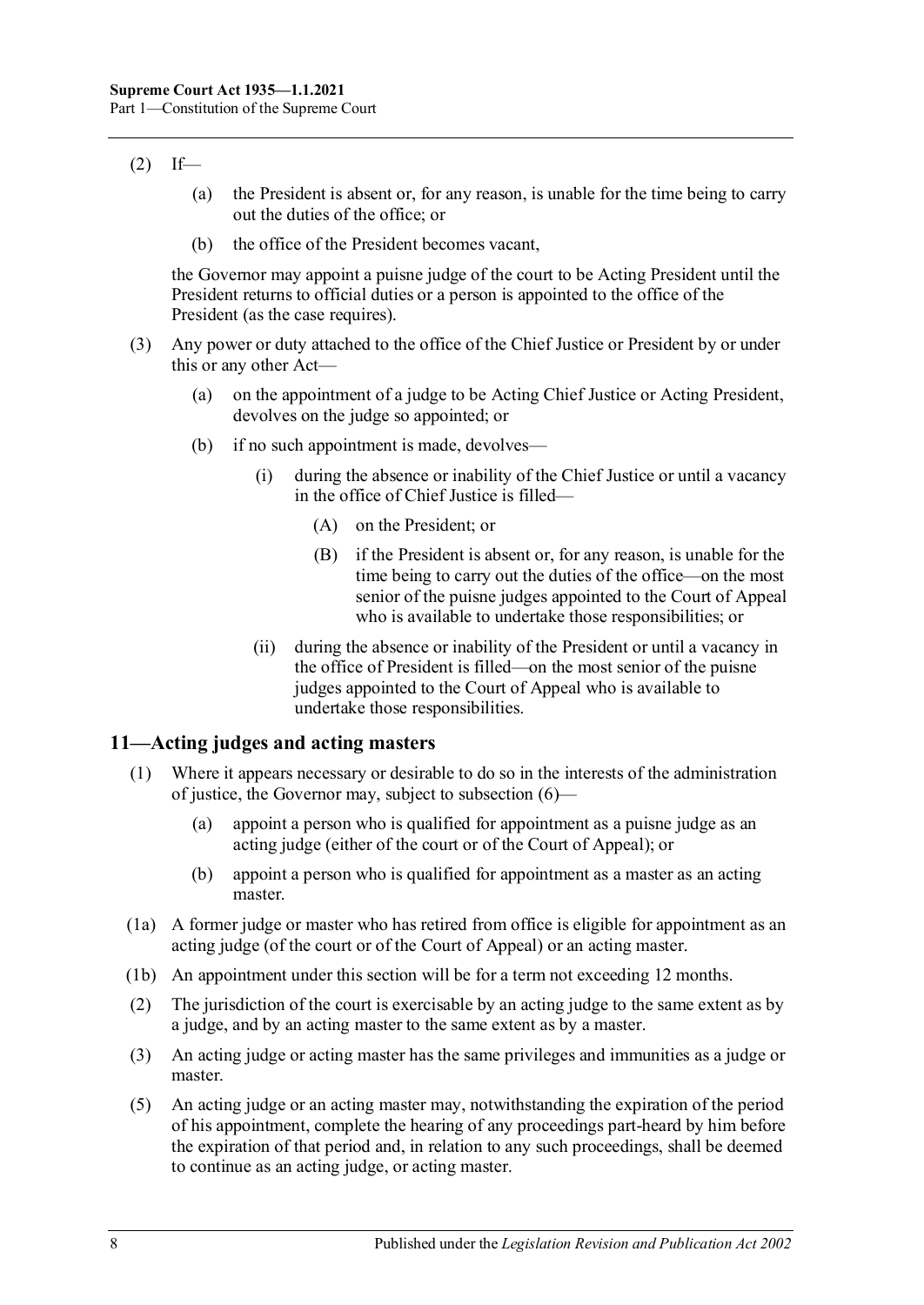(6) A District Court Judge or a Deputy President of the South Australian Civil and Administrative Tribunal or of the South Australian Employment Tribunal may not be appointed as an acting judge unde[r subsection](#page-7-1) (1) except on the recommendation of the Chief Justice made with the concurrence of the Chief Judge of the District Court or of the President of the relevant Tribunal (as the case requires).

## <span id="page-8-0"></span>**12—Remuneration of judges and masters**

- (1) The Chief Justice, the President and each puisne judge are entitled to salary and allowances at rates determined by the Remuneration Tribunal in relation to the respective offices.
- (2) A master is entitled to salary and allowances at the rates applicable to a District Court Judge.
- (3) A rate of salary for a judge or master cannot be reduced by determination of the Remuneration Tribunal.
- (4) The remuneration of the judges and masters is payable from the General Revenue of the State, which is appropriated to the necessary extent.

#### <span id="page-8-1"></span>**13—Salaries of Judges, and officers to be in lieu of fees**

The salaries of the judges, and of the officers of the court, shall be in lieu of all fees or other emoluments whatsoever, it being the intent of this Act that the judges and the officers of the court shall derive no emolument from any fees payable under the authority of this Act, but that such fees shall be paid to the Treasurer in aid of the general revenue of the State.

## <span id="page-8-2"></span>**13A—Retirement of judges and masters**

- (1) A judge or master shall retire on reaching the age of seventy years.
- (2) Section 74 of the *[Constitution Act](http://www.legislation.sa.gov.au/index.aspx?action=legref&type=act&legtitle=Constitution%20Act%201934) 1934* shall be read subject to this section.
- (3) A judge or master who retires or resigns may nevertheless complete the hearing and determination of proceedings part-heard by him before his retirement or resignation and, in relation to any such proceedings, shall be deemed to continue as a judge or master (as the case may require).

#### <span id="page-8-3"></span>**13B—Special leave**

- (1) A judge may apply to the Chief Justice for special leave without remuneration.
- (2) The Governor may, on the recommendation of the Chief Justice, grant an application for special leave under this section.
- (3) A period of special leave under this section will not be taken to be judicial service within the meaning of the *[Judges' Pensions Act](http://www.legislation.sa.gov.au/index.aspx?action=legref&type=act&legtitle=Judges%20Pensions%20Act%201971) 1971*.

#### <span id="page-8-5"></span><span id="page-8-4"></span>**13H—Pre-retirement leave**

(1) Subject to this section, the Governor may grant to any judge or master immediately prior to his retirement not more than six months leave of absence on full salary.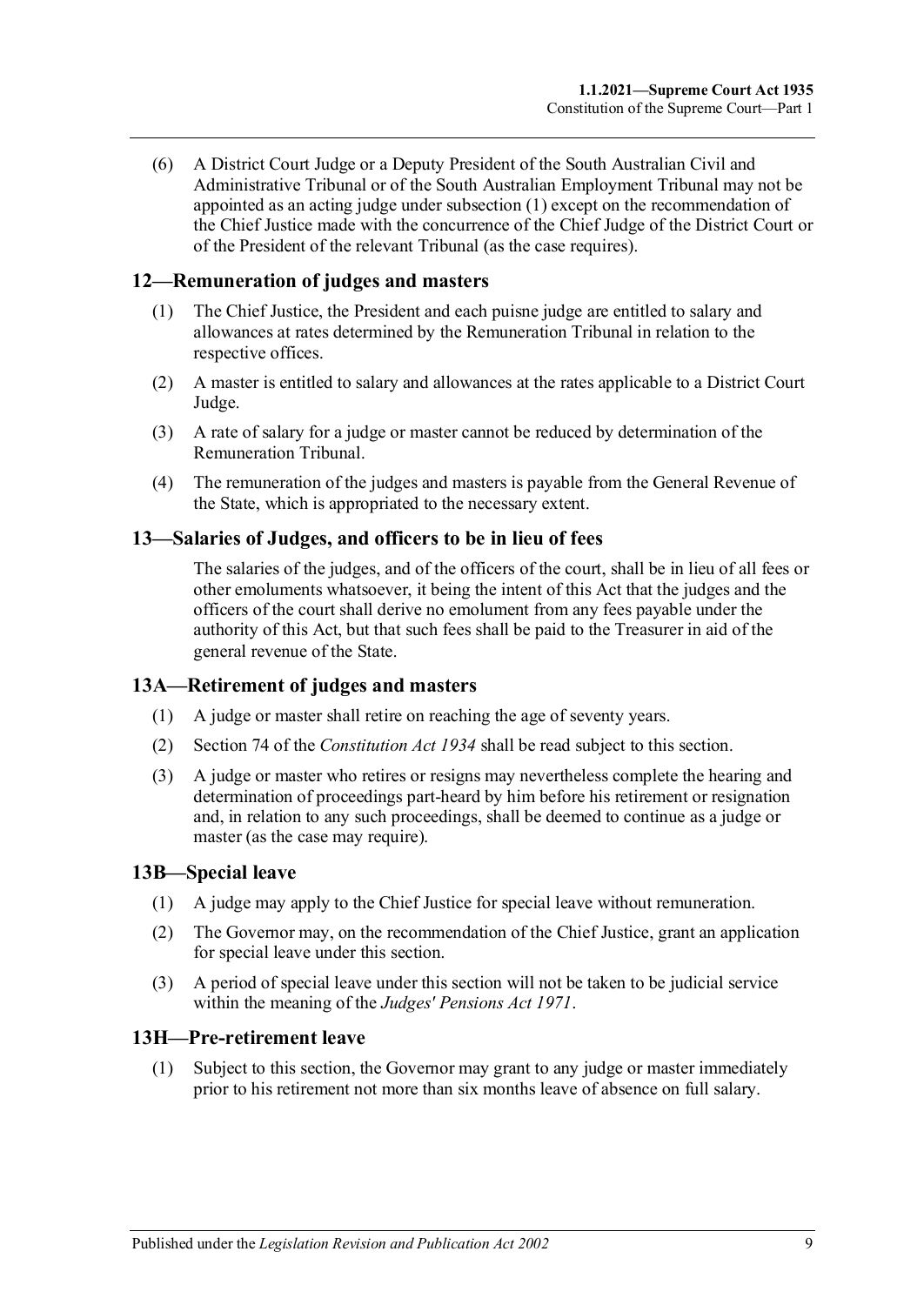- <span id="page-9-0"></span>(2) Where a judge or master retires or resigns without taking any leave which had been or could have been granted to him under [subsection](#page-8-5) (1) of this section, the Governor may direct that a cash payment be made to him in lieu of the leave not so taken. The payment shall not exceed the amount of the salary of the judge or master for a period equal to the period of the leave not so taken, calculated at the rate at which he was being paid at the time of the retirement or resignation.
- (3) A direction unde[r subsection](#page-9-0) (2) of this section may be given before or after the retirement or resignation of the judge or master and a payment under that subsection may be made before or after that retirement or resignation.
- (4) If any judge or master dies before the commencement or during the currency of any leave granted or before such leave has been granted pursuant to [subsection](#page-8-5) (1) of this section the Governor may, in respect of the period of the leave so granted or the unexpired portion thereof, or in respect of the period of the leave which might have been granted (according to the circumstances of the case), pay to the dependants (if any) of such judge or master the amounts of salary which would have been payable to such judge or master himself if he had survived.
- (4a) If the judge or master died without leaving any dependants the Governor may pay the said amounts of salary to his personal representatives.
- (4b) Any question as to—
	- (a) whether there are any dependants in any particular case, or who are the dependants;
	- (b) what dependant or dependants shall be entitled to the benefit of payments made under this subsection, and in what proportions if more than one dependant,

shall be settled by the Governor, as he deems proper.

(4c) In this section—

*dependants* means those members of the family of a judge or master who were wholly or in part dependent upon his earnings at the time of his death;

*domestic partner*, in relation to a deceased judge or master, means—

- (a) a person declared under the *[Family Relationships Act](http://www.legislation.sa.gov.au/index.aspx?action=legref&type=act&legtitle=Family%20Relationships%20Act%201975) 1975* to have been the domestic partner of that judge or master (as the case may be) as at the date of the judge's or master's death; or
- (b) a person who was in a registered relationship with the judge or master (as the case may be) as at the date of the judge's or master's death;

*members of the family* includes spouse, domestic partner, parents, grandparents, step-parents, children, grandchildren, step-children, brothers, sisters, half-brothers and half-sisters;

*registered relationship* means a relationship that is registered under the *[Relationships](http://www.legislation.sa.gov.au/index.aspx?action=legref&type=act&legtitle=Relationships%20Register%20Act%202016)  [Register Act](http://www.legislation.sa.gov.au/index.aspx?action=legref&type=act&legtitle=Relationships%20Register%20Act%202016) 2016*, and includes a corresponding law registered relationship under that Act;

*spouse*—a person is the spouse of another if they are legally married.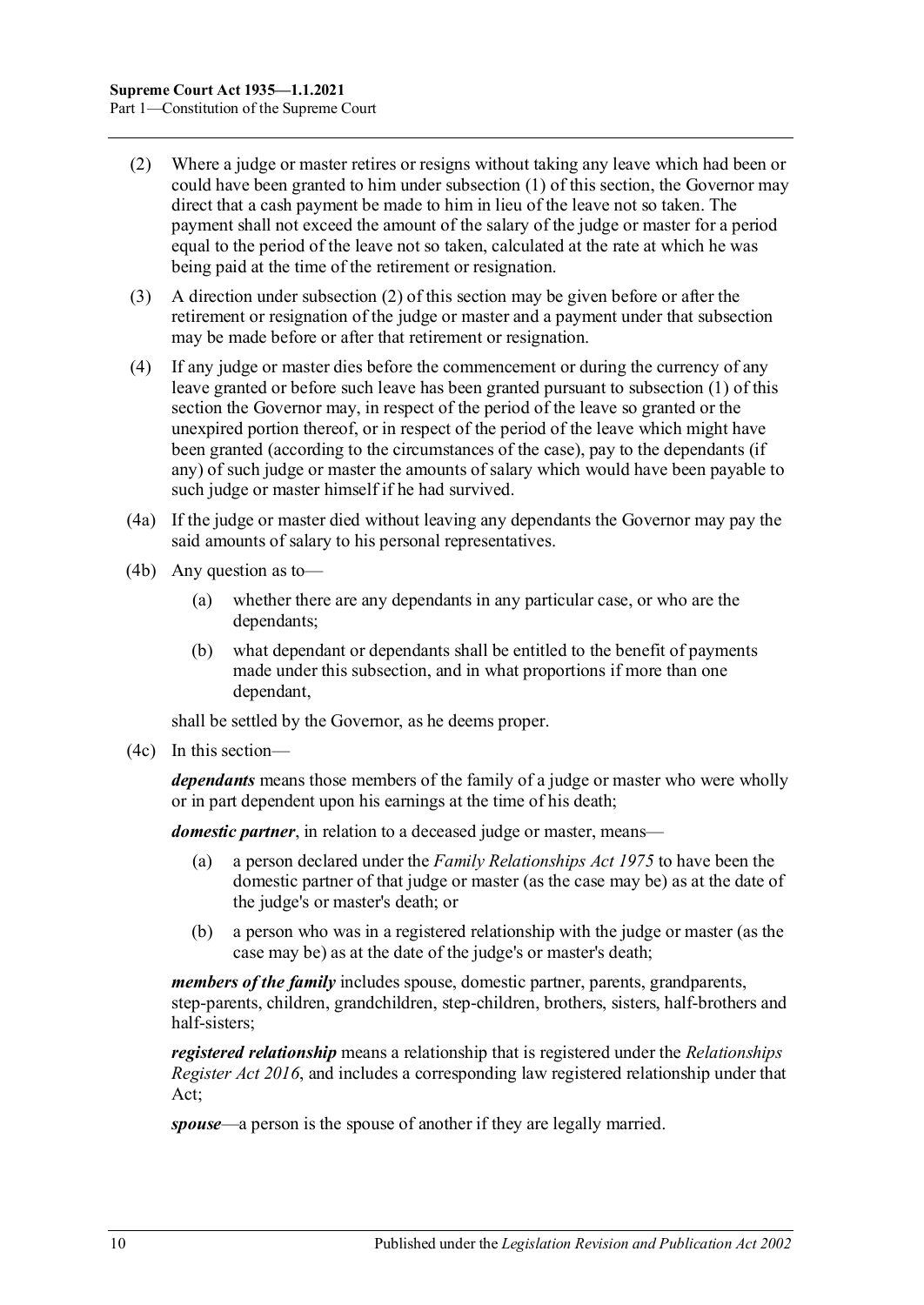- (5) Where leave is granted to any judge or master under this section, that judge or master may, at the commencement of such leave, be paid the total salary which would be payable to him during the currency of the leave.
- (6) This section shall not apply to a master who was, immediately before the commencement of the *[Statutes Amendment \(Administration of Courts and Tribunals\)](http://www.legislation.sa.gov.au/index.aspx?action=legref&type=act&legtitle=Statutes%20Amendment%20(Administration%20of%20Courts%20and%20Tribunals)%20Act%201981)  Act [1981](http://www.legislation.sa.gov.au/index.aspx?action=legref&type=act&legtitle=Statutes%20Amendment%20(Administration%20of%20Courts%20and%20Tribunals)%20Act%201981)*, the master or a deputy master of the court.

# <span id="page-10-0"></span>**13I—Appointment and conditions of judicial registrars**

- (1) The Governor may, on the recommendation of the Attorney-General and with the concurrence of the Chief Justice, appoint a legal practitioner of at least 5 years standing to be a Supreme Court judicial registrar.
- (2) The term of appointment (which must be for at least 7 years), the remuneration and the conditions of service applicable to a person holding an appointment under this section will be as determined by the Governor with the concurrence of the Chief Justice, and specified in the instrument of appointment.
- (3) An appointment of a judicial registrar under this section will be taken to be on a full-time basis unless the instrument of appointment provides that the appointment is on a part-time basis.
- <span id="page-10-1"></span>(4) However, a judicial registrar not appointed on a part-time basis may, by written agreement with the Chief Justice made with the approval of the Attorney-General, perform the duties of office on a part-time basis for a period specified in the agreement.
- (5) An instrument appointing a judicial registrar on a part-time basis or an agreement under [subsection](#page-10-1) (4) must specify the hours of duty the judicial registrar will ordinarily be required to work, expressed as a proportion of the time a judicial registrar appointed on a full-time basis is ordinarily required to work.
- (6) The hours of duty specified in an instrument of appointment or an agreement under [subsection](#page-10-1) (4) may be varied by written agreement between the judicial registrar and the Chief Justice made with the approval of the Attorney-General.
- (7) The remuneration determined by the Governor with the concurrence of the Chief Justice and specified in the instrument of appointment may not be reduced by subsequent determination.
- (8) However, a judicial registrar (whether appointed on a full-time or part-time basis) is, while performing the duties of the office on a part-time basis, entitled to remuneration on a pro-rata basis in respect of the hours of duty at the rate determined by the Governor under this section in relation to a judicial registrar appointed on a full-time basis.
- (9) For the purpose of determining whether a legal practitioner has the standing necessary for appointment to the office of judicial registrar, periods of legal practice within and outside the State will be taken into account.
- (10) A person appointed as a judicial registrar is, on the recommendation of the Attorney-General and with the concurrence of the Chief Justice eligible for reappointment at the expiration of a term of office.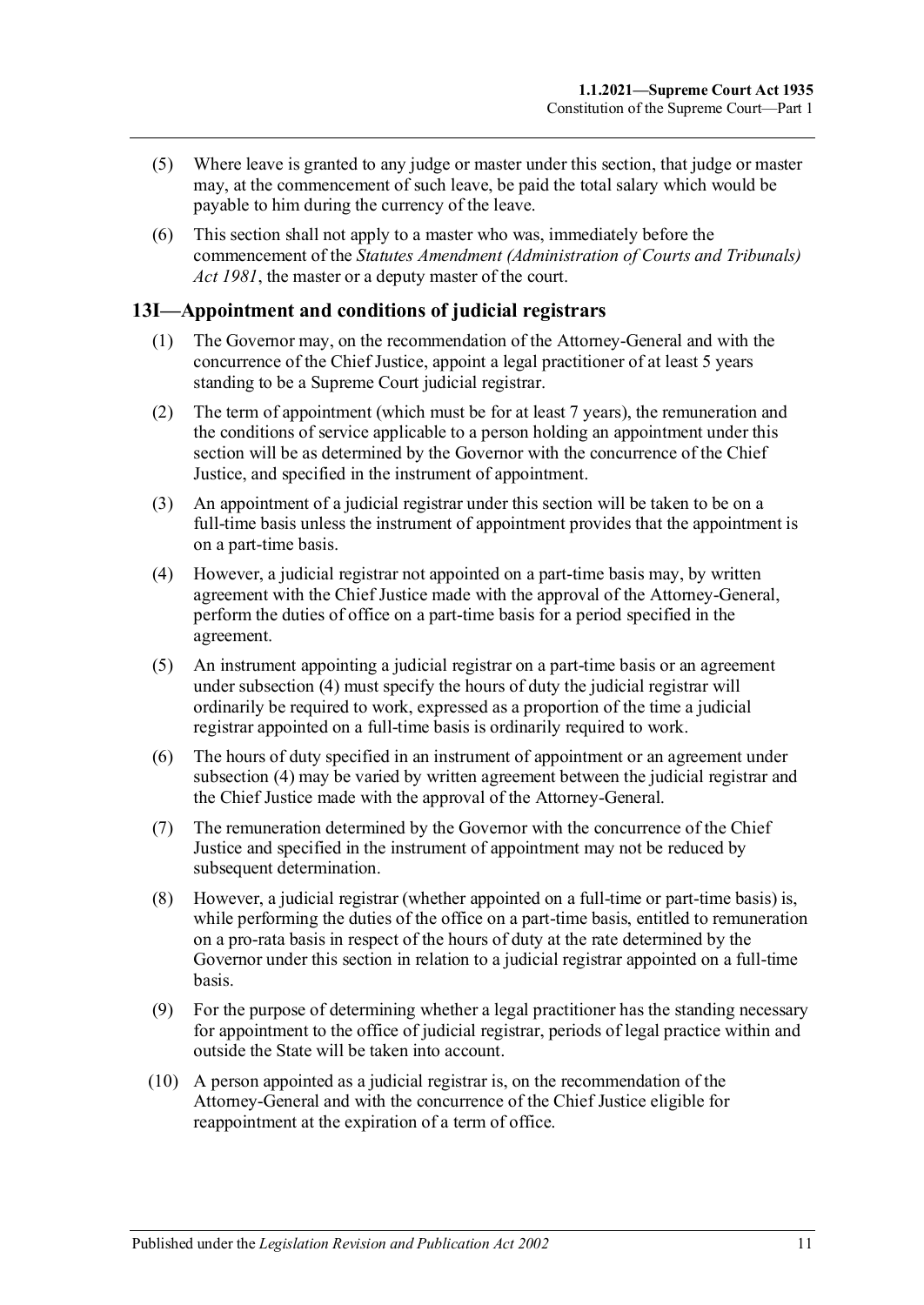(11) A judicial registrar may, with the approval of the Attorney-General and the concurrence of the Chief Justice, concurrently hold office as a member of the court's non-judicial staff if the non-judicial office is compatible with the judicial office.

## <span id="page-11-3"></span><span id="page-11-0"></span>**13J—Judicial registrar ceasing to hold office and suspension**

- (1) The Governor may, on the recommendation of the Attorney-General, remove a judicial registrar from office for—
	- (a) mental or physical incapacity to carry out official duties satisfactorily; or
	- (b) neglect of duty; or
	- (c) dishonourable conduct.
- (2) A judicial registrar ceases to hold office if the judicial registrar—
	- (a) dies; or
	- (b) completes a term of office and is not reappointed; or
	- (c) resigns by written notice to the Attorney-General; or
	- (d) ceases to satisfy any qualification by virtue of which the person was eligible for appointment to the office of judicial registrar; or
	- (e) is removed from office under [subsection](#page-11-3) (1).
- (3) The Attorney-General may only make a recommendation under [subsection](#page-11-3) (1) with the concurrence of the Chief Justice.
- <span id="page-11-4"></span>(4) The Chief Justice may, on the Chief Justice's own initiative or at the request of the Attorney-General, suspend a judicial registrar from office if it appears that there may be grounds for the removal of the judicial registrar from office.
- (5) If a judicial registrar is suspended under [subsection](#page-11-4) (4), the judicial registrar remains entitled to the judicial registrar's usual remuneration and allowances during the period of suspension.

# <span id="page-11-1"></span>**14—Certain common interests do not disqualify**

A judge, master or judicial registrar of the court is not incapable of acting in judicial office in any proceeding by reason of being 1 of several ratepayers or taxpayers or 1 of any other class of persons liable in common with others to contribute to or be benefited by a rate or tax which may be increased, diminished or in any way affected by that proceeding.

## <span id="page-11-2"></span>**15—Seal of court**

- (1) The court shall continue to have and use a seal bearing a device or impression of the Royal Arms, within an exergue or label surrounding the same, and with the following inscription: "Supreme Court, South Australia"; and the said seal shall be kept in the custody of the registrar.
- (2) There shall also be kept and used such other seals as are required for the business of the court, and such seals shall be in such form and kept in such custody as the Chief Justice directs.
- (3) All documents and exemplifications and copies thereof purporting to be sealed with any such seal shall be receivable in evidence without further proof of the seal.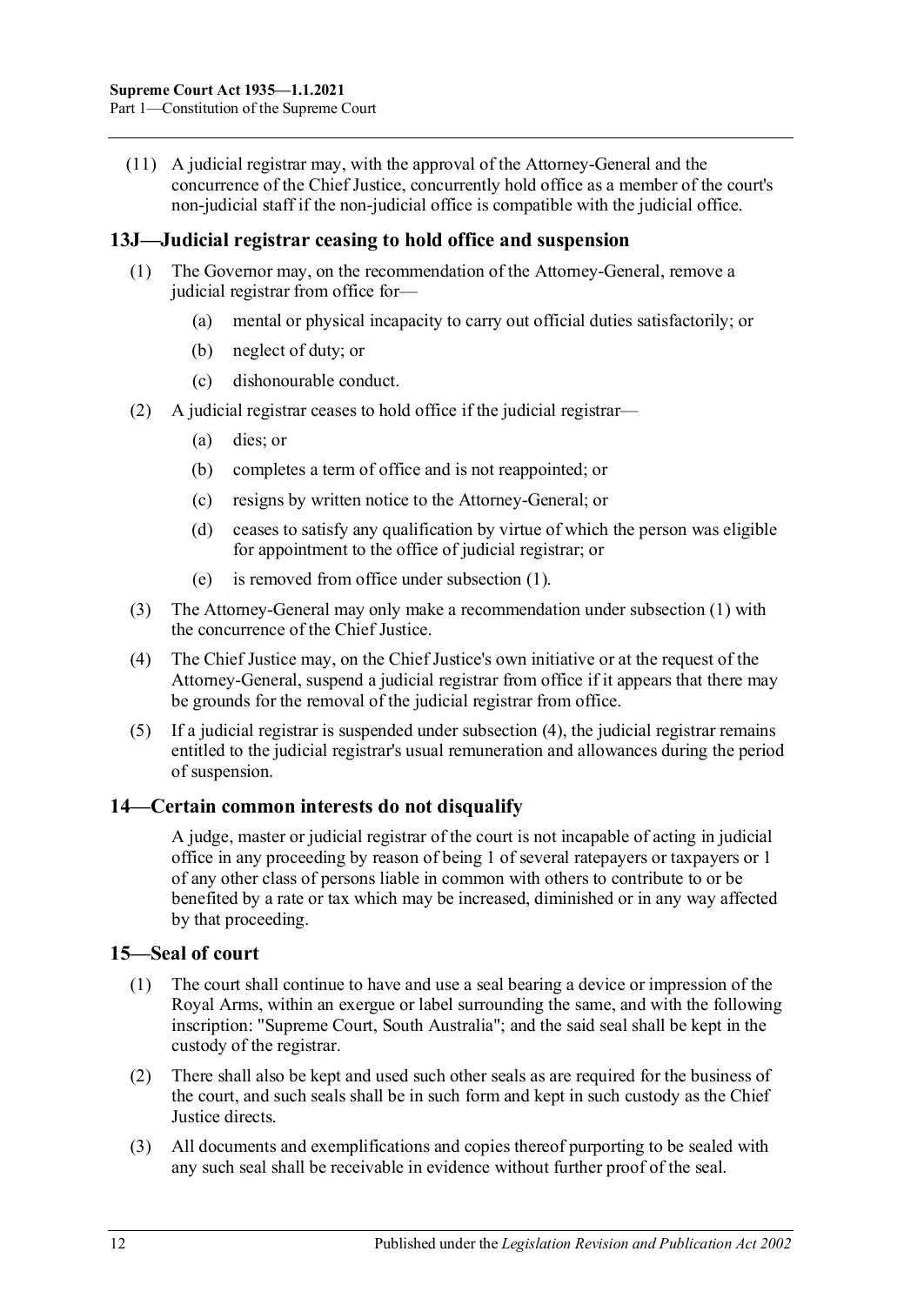# <span id="page-12-0"></span>**16—Councils of judges to consider procedure and administration of justice**

The judges shall—

- (a) assemble once at least in every year for the purpose of considering the operation of this Act and of the rules of court for the time being in force, and also the working of the several offices, and the arrangements relative to the duties of the officers of the court respectively, and of inquiring and examining into any defects which appear to exist in the system of procedure or the administration of the law in the said court; and
- (b) report annually to the Attorney-General of the State what (if any) amendments it would, in their judgment, be expedient to make in this Act, or otherwise relating to the administration of justice, and what other provisions (if any) which cannot be carried into effect without the authority of Parliament, it would be expedient to make for the better administration of justice.

# <span id="page-12-1"></span>**Part 2—Jurisdiction and powers of the court**

# <span id="page-12-2"></span>**Division 1—General Division**

# <span id="page-12-3"></span>**17—General jurisdiction**

- (1) The court shall be a court of law and equity.
- (2) Subject to [subsection](#page-12-4) (3), there is vested in the court in its General Division—
	- (a) the like jurisdiction, in and for the State, as was formerly vested in, or capable of being exercised by, all or any of the courts in England, following:
		- (i) The High Court of Chancery, both as a common law court and as a court of equity:
		- (ii) The Court of Queen's Bench:
		- (iii) The Court of Common Pleas at Westminster:
		- (iv) The Court of Exchequer both as a court of revenue and as a court of common law:
		- (v) The courts created by commissions of assize:
	- (b) such other jurisdiction, whether original or appellate, as is vested in, or capable of being exercised by the court:
	- (c) such other jurisdiction as is in this Act conferred upon the court.
- <span id="page-12-4"></span>(3) The court does not, in its General Division, have jurisdiction in respect of the matters that are, under [section](#page-13-4) 19B, to be heard and determined by the Court of Appeal.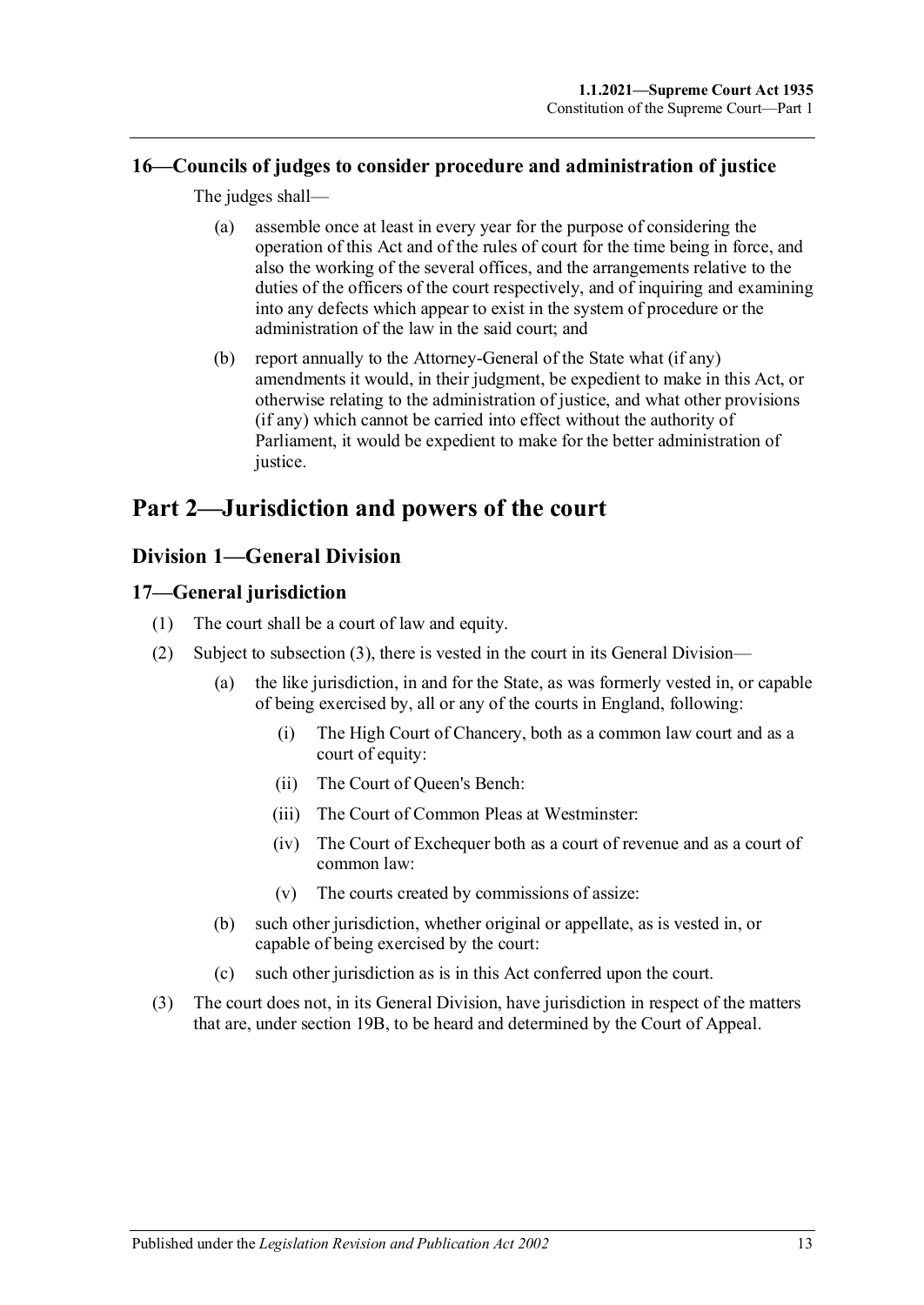## <span id="page-13-0"></span>**18—Probate jurisdiction**

The court shall, in relation to probates and letters of administration, have the following jurisdiction, that is to say:

- (a) The like voluntary and contentious jurisdiction and authority in and for the State in relation to the granting or revoking of probate of wills, and administration of the effects of deceased persons, as was vested in or exercisable by the Court of Probate established in England under the *Court of Probate Act 1857*, together with full authority to hear and determine all questions relating to testamentary causes and matters:
- (b) The like jurisdiction and powers with respect to the real estate of deceased persons as it has with respect to the personal estate of deceased persons:
- (c) All probate jurisdiction which, under or by virtue of any enactment not repealed by this Act, is vested in or capable of being exercised by the court.

## <span id="page-13-1"></span>**19—Matrimonial jurisdiction**

There shall be vested in the court—

- (a) the like jurisdiction in relation to matrimonial causes and matters as was immediately before the commencement of the *Matrimonial Causes Act 1857* vested in or exercisable by any ecclesiastical court or person in England in respect of divorce *a mensa et thoro*, nullity of marriage, jactitation of marriage or restitution of conjugal rights, and in respect of any matrimonial cause or matter except marriage licences:
- (b) all such jurisdiction in relation to matrimonial causes and matters as under or by virtue of any enactment not repealed by this Act, is vested in or capable of being exercised by the court.

# <span id="page-13-2"></span>**Division 1A—Court of Appeal**

## <span id="page-13-3"></span>**19A—Establishment of Court of Appeal**

The Court of Appeal is established as a division of the Supreme Court.

## <span id="page-13-4"></span>**19B—Jurisdiction**

The Court of Appeal has jurisdiction to hear and determine—

- (a) subject to this or any other Act, all appeals from a single judge sitting in court as a judge; and
- (b) subject to this or any other Act, and to the rules of court—all appeals from a single judge sitting in chambers; and
- (c) all rules and orders to show cause returnable before the Court of Appeal; and
- (d) all questions of law referred to or reserved for the consideration of, or directed to be argued before the Court of Appeal; and
- (e) all causes and matters which are required by the rules of court, or by the express provision of any other Act, to be heard or determined by the Court of Appeal.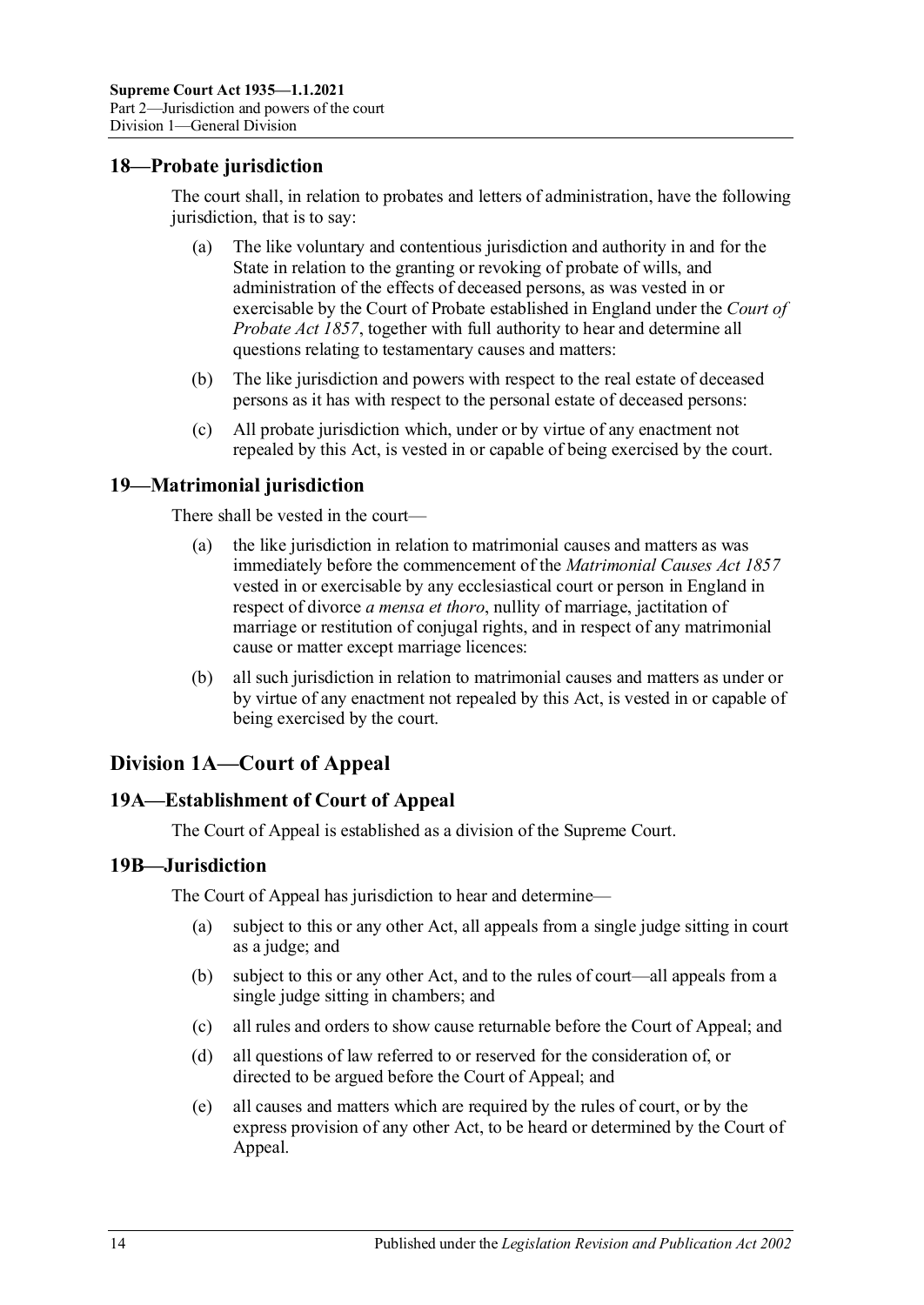## <span id="page-14-0"></span>**19C—General requirements as to constitution of Court of Appeal**

- (1) Subject to this or any other Act, and to the rules of court, the Court of Appeal will be constituted of not less than 3 judges when hearing and determining any matter.
- (2) If, in accordance with any Act or rules of court, the Court of Appeal may be constituted by 2 judges, a decision of the Court is to be in accordance with the opinion of those judges or, if the judges are divided in opinion, the proceedings are to be reheard and determined by the Court of Appeal constituted by 3 judges (including, if practicable, the 2 judges who first heard the proceedings).

## <span id="page-14-1"></span>**19D—Powers**

In hearing and determining matters within the jurisdiction conferred by [section](#page-13-4) 19B, the Court of Appeal has and may exercise any jurisdiction or powers—

- (a) that the court has in its General Division; or
- (b) that were exercisable by the Full Court of the Supreme Court immediately before the commencement of section 4(2) of the *[Supreme Court \(Court of](http://www.legislation.sa.gov.au/index.aspx?action=legref&type=act&legtitle=Supreme%20Court%20(Court%20of%20Appeal)%20Amendment%20Act%202019)  [Appeal\) Amendment Act](http://www.legislation.sa.gov.au/index.aspx?action=legref&type=act&legtitle=Supreme%20Court%20(Court%20of%20Appeal)%20Amendment%20Act%202019) 2019*.

# <span id="page-14-2"></span>**Division 2—Law and equity**

#### <span id="page-14-3"></span>**20—Concurrent administration of law and equity**

In every civil cause or matter commenced in the court, law and equity shall be administered by the court according to the provisions of the seven sections of this Act next following.

## <span id="page-14-4"></span>**21—Equities of plaintiff**

If a plaintiff claims to be entitled to any equitable estate or right, or to relief upon any equitable ground against any deed, instrument, or contract, or against any right, title, or claim whatsoever, asserted by any defendant or respondent in the cause or matter, or to any relief founded upon a legal right which formerly could only have been given by the court in its equitable jurisdiction, the court shall give to the plaintiff the same relief as ought formerly to have been given by the court in its equitable jurisdiction in a suit or proceeding properly instituted for the like purpose.

## <span id="page-14-5"></span>**22—Equitable defences**

If a defendant claims to be entitled to any equitable estate or right, or to relief upon any equitable ground against any deed, instrument, or contract, or against any right, title, or claim asserted by any plaintiff in the cause or matter, or alleges any ground of equitable defence to any such claim of the plaintiff, the court shall give to every equitable estate, right, or ground of relief so claimed, and to every equitable defence so alleged the same effect by way of defence against the claim of the plaintiff as the court in its equitable jurisdiction ought formerly to have given if the same or the like matters had been relied on by way of defence in a suit or proceeding instituted in that court for the like purpose.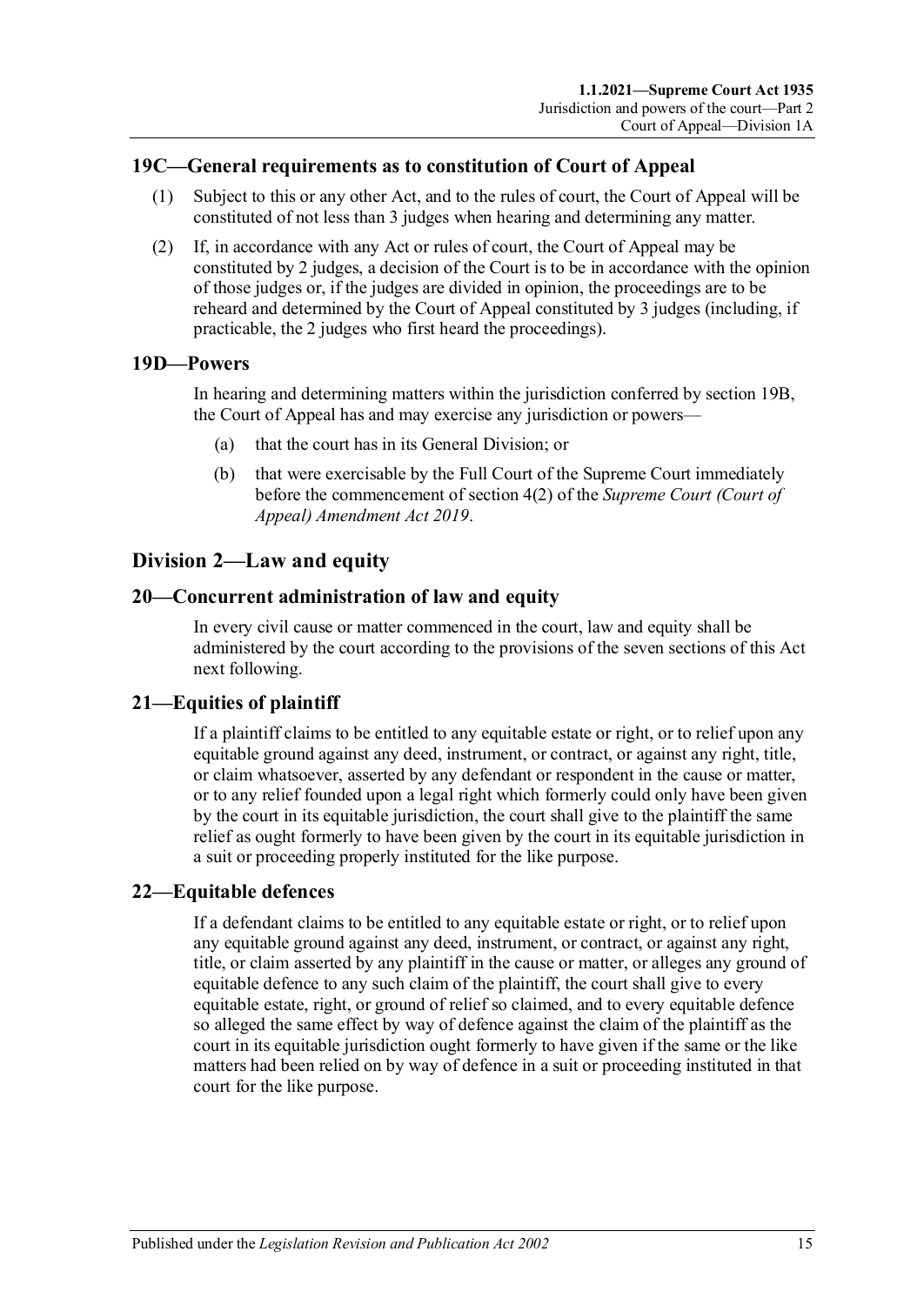## <span id="page-15-0"></span>**23—Counter-claims and third parties**

- (1) The court shall have power to grant to any defendant, in respect of any equitable estate or right, or other matter of equity, and also in respect of any legal estate, right, or title claimed or asserted by him—
	- (a) all such relief against any plaintiff as the defendant has properly claimed by his pleading, and as the court or judge might have granted in any suit instituted for that purpose by the same defendant against the same plaintiff; and
	- (b) all such relief relating to or connected with the original subject of the cause or matter, and in like manner claimed against any other person, whether already a party to the same cause or matter or not, who has been duly served with notice in writing of such claim, pursuant to any rules of court, as might properly have been granted against that person if he had been made a defendant to a cause duly instituted by the same defendant for the like purpose.
- (2) Every person served with any such notice shall thenceforth be deemed a party to the cause or matter with the same rights in respect of his defence against the claim, as if he had been duly sued in the ordinary way by the defendant.

## <span id="page-15-1"></span>**24—Equities appearing incidentally**

The court shall recognise and take notice of all equitable estates, titles, and rights, and all equitable duties and liabilities appearing incidentally in the course of any cause or matter pending before it, in the same manner in which the said court in its equitable jurisdiction would formerly have recognised and taken notice of the same in any suit or proceeding duly instituted therein.

## <span id="page-15-2"></span>**25—Defence instead of injunction or prohibition**

No cause or proceeding at any time pending in the court shall be restrained by prohibition or injunction, but every matter of equity on which an unconditional injunction against the prosecution of any such cause or proceeding might formerly have been obtained, may be relied on by way of defence thereto:

Provided that—

- (a) nothing in this Act shall disable the court, if it thinks fit, from directing a stay of proceedings in any cause or matter pending before it; and
- (b) any person, whether a party or not to any such cause or matter, who would formerly have been entitled to apply to the court, in any of its jurisdictions, to restrain the prosecution thereof, or who may be entitled to enforce, by attachment or otherwise, any judgment, decree, rule, or order, in contravention of which all or any part of the proceedings in such cause or matter may have been taken, shall be at liberty to apply to the court, in a summary way, for a stay of proceedings in the cause or matter, either generally or so far as may be necessary for the purposes of justice, and the court shall thereupon make such order as is just.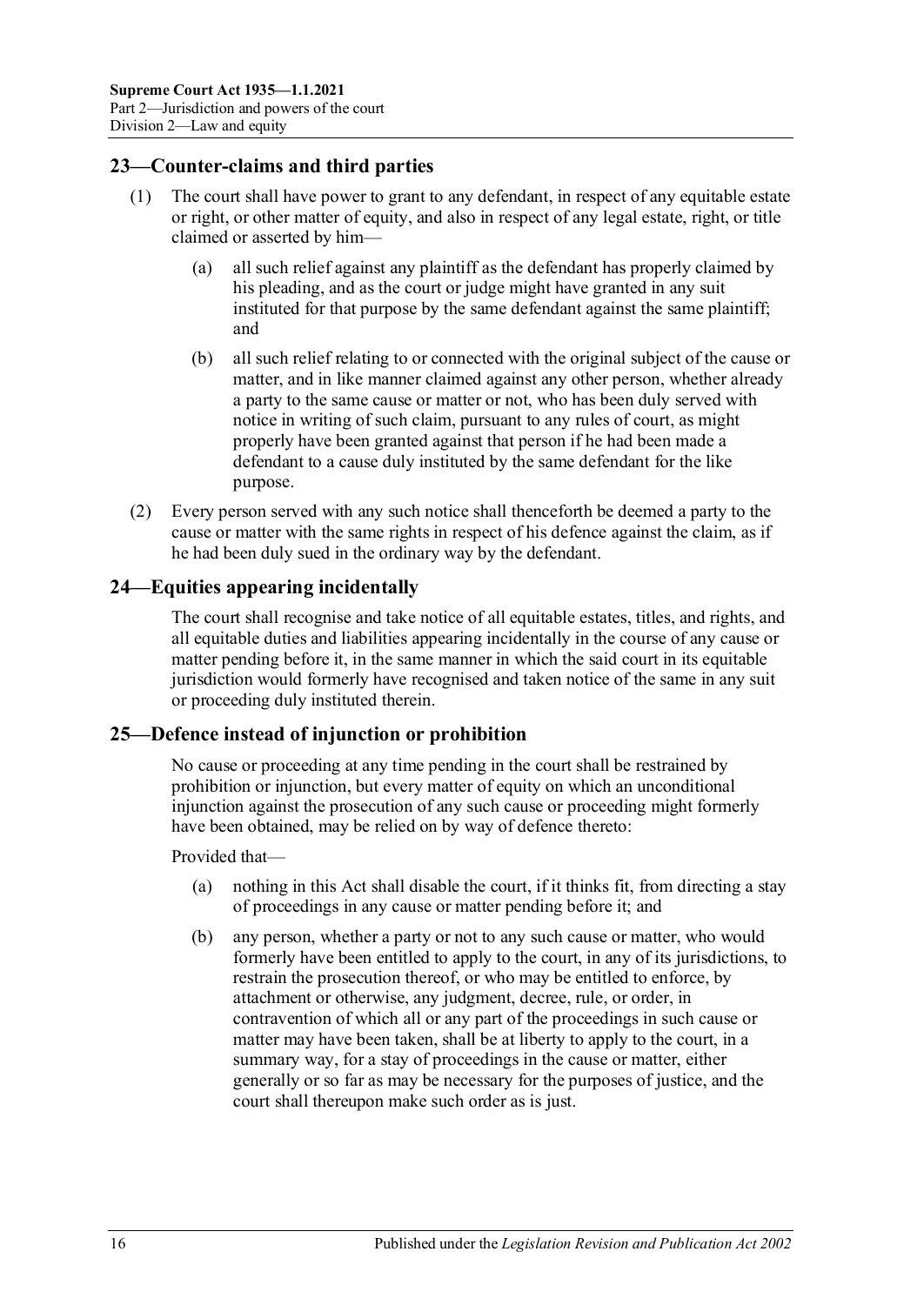## <span id="page-16-0"></span>**26—Common law and statutory rights and duties**

Subject to the provisions of this Act for giving effect to equitable rights and other matters of equity, the court shall recognise and give effect to all legal claims and demands, and all estates, titles, rights, duties, obligations, and liabilities, existing by the common law, or by any custom, or created by any statute, in the same manner as those matters would formerly have been recognised and given effect to by the court in any branch of its jurisdiction.

## <span id="page-16-1"></span>**27—Court to do complete justice in cause so as to avoid multiplicity of suits**

The court in every cause or matter pending before it shall have power to grant, and shall grant, either absolutely or on such reasonable terms and conditions as it deems just, all such remedies whatsoever as any of the parties thereto may appear to be entitled to in respect of every legal or equitable claim properly brought forward by them respectively, in such cause or matter, so that, as far as possible, all matters so in controversy between the parties may be completely and finally determined, and all multiplicity of legal proceedings concerning any of such matters avoided.

## <span id="page-16-2"></span>**28—Rules of equity to prevail where in conflict with common law**

Subject to the express provisions of any other Act, in questions relating to the custody and education of infants, and generally in all matters not particularly mentioned in this Act in which there was formerly any conflict or variance between the rules of equity and the rules of common law with reference to the same matter, the rules of equity shall prevail in all the courts of the State, so far as the matters to which those rules relate, are cognizable by those courts.

# <span id="page-16-3"></span>**Division 3—Miscellaneous powers**

## <span id="page-16-4"></span>**29—Court may make orders to have effect of mandamus or injunction, and may appoint receivers**

- (1) The court may grant a mandamus, or an injunction, or appoint a receiver, by an interlocutory order in all cases in which it appears to the court to be just or convenient so to do.
- (2) Any such order may be made either unconditionally or upon such terms and conditions as the court thinks just.
- (3) If an application is made (whether before, or at, or after the hearing of any cause or matter for an injunction) to prevent any threatened or apprehended waste or trespass, the injunction may be granted, if the court thinks fit, whether the person against whom the order is sought is or is not in possession under any claim of title or otherwise, or (if out of possession) does or does not claim a right to do the act sought to be restrained under any colour of title, and whether the estates claimed by both or by either of the parties are legal or equitable.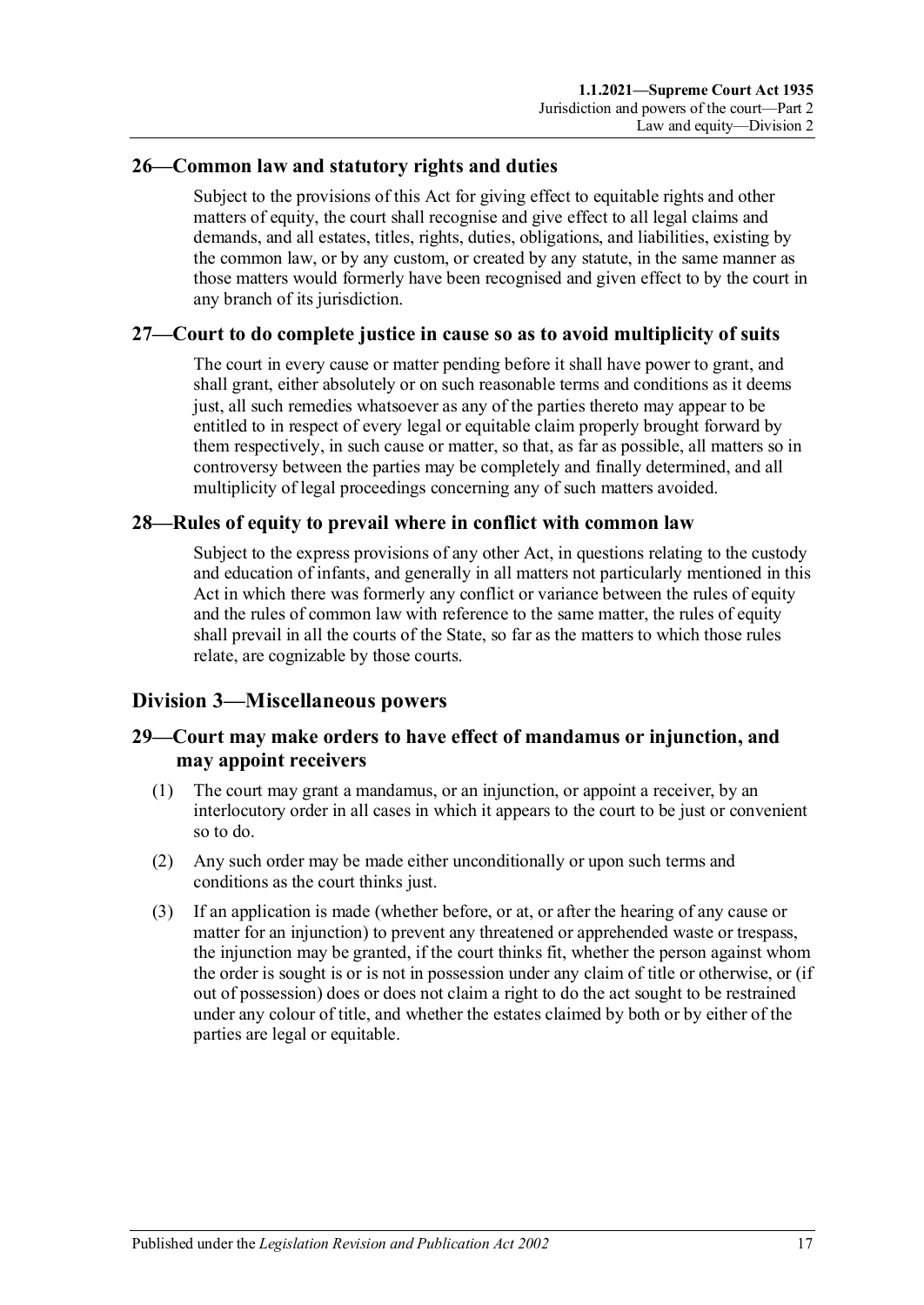#### <span id="page-17-0"></span>**30—Damages in certain cases**

In any action arising out of the breach of any covenant, contract, or agreement, or instituted to prevent the commission or continuance of any wrongful act or for the specific performance of any covenant, contract, or agreement, the court shall have power to award damages to the party injured either in addition to or substitution for the injunction or specific performance, and those damages may be assessed by the court or in such manner as it directs.

#### <span id="page-17-1"></span>**30A—Power to direct payment to infant**

Where in any action the court determines that a party (being an infant) is entitled to recover damages from another party, the court may by final or declaratory judgment finally determining the question of liability between the parties order payment of any amount or amounts of damages, direct to the plaintiff. Any acknowledgment or receipt in writing of any moneys paid on account of any such amount or amounts pursuant to a judgment under this section shall not if the court so orders be invalid merely on the ground that the person giving the same was under the age of twenty-one years at the time of his signing or giving the same.

#### <span id="page-17-2"></span>**30B—Power to make interim assessment of damages**

- (1) Where in any action the court determines that a party is entitled to recover damages from another party, it shall be lawful for the court to enter declaratory judgment finally determining the question of liability between the parties, in favour of the party who is entitled to recover damages as aforesaid, and to adjourn the final assessment thereof.
- <span id="page-17-3"></span>(2) It shall be lawful for the court when entering declaratory judgment and for any judge of the court at any time or times thereafter—
	- (a) to make orders that the party held liable make such payment or payments on account of the damages to be assessed as to the court seems just; and
	- (b) in addition to any such order or in lieu thereof, to order that the party held liable make periodic payments to the other party on account of the damages to be assessed during a stated period or until further order:

Provided, however, that where the declaratory judgment has been entered in an action for damages for personal injury, such payment or payments shall not include an allowance for pain or suffering or for bodily or mental harm (as distinct from pecuniary loss resulting therefrom) except where serious and continuing illness or disability results from the injury or except that, where the party entitled to recover damages is incapacitated or partially incapacitated for employment and being in part responsible for his injury is not entitled to recover the full amount of his present or continuing loss of earnings, or of any hospital, medical or other expenses resulting from his injury, the court may order payment or payments not to exceed such loss of earnings and expenses and such payment or payments may be derived either wholly or in part from any damages to which the party entitled to recover damages has, but for the operation of this proviso, established a present and immediate right or except where the judge is of opinion that there are special circumstances by reason of which this proviso should not apply.

(3) Any order for payment of moneys on account of damages made hereunder may be enforced as a judgment of the court.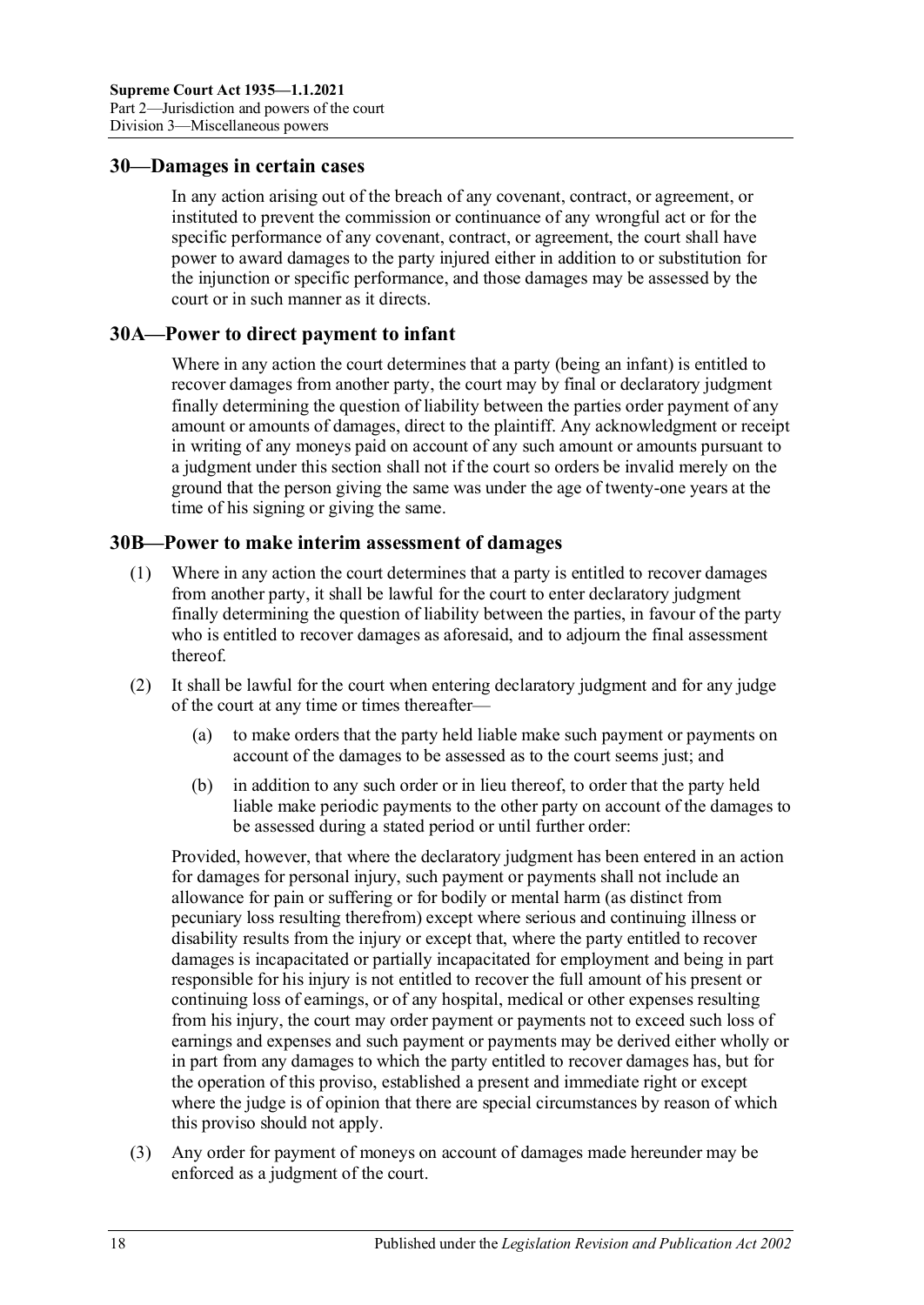- (4) Where the court adjourns assessment of damages under this section, it may order the party held liable to make such payment into court or to give such security for payment of damages when finally assessed as it deems just.
- (5) When damages are finally assessed credit shall be given in the final assessment for all payments which have been made under this section and the final judgment shall state the full amount of damages, the total of all amounts already paid pursuant to this section and the amount of damages then remaining payable, and judgment shall be entered for the last-named amount.
- (6) Where the court adjourns assessment of damages under this section, any party to the proceedings may apply to any judge of the court at any time and from time to time—
	- (a) for an order that the court proceed to final assessment of the damages; or
	- (b) for the variation or termination of any order which may have been made for the making of periodic payments.

On the hearing of any such application the judge shall make such order as he considers just: Provided that, in an action for damages for personal injury, upon an application for an order that the court proceed to final assessment of damages, the Judge to whom such application is made shall not refuse such order if the medical condition of the party entitled to recover damages is such that neither substantial improvement nor substantial deterioration thereof is likely to occur or if a period of four years or more has expired since the date of the declaratory judgment unless the judge is of opinion that there are special circumstances by reason of which such assessment should not then be made.

- (7) If it appears to the court that a person in whose favour declaratory judgment has been entered has without reasonable cause failed to undertake such reasonable medical or remedial treatment as his case might have required or require, it shall not award damages for such disability, pain or suffering as would have been remedied but for such failure.
- (8) If at any time it appears to a judge that a person in whose favour declaratory judgment has been entered and who is incapacitated or partially incapacitated for employment, is not sincerely or with the diligence which should be expected of him in the circumstances of his case, attempting to rehabilitate himself for employment any payment or payments unde[r subsection](#page-17-3) (2) of this section shall not include by way of allowance for loss of earnings a sum in excess of seventy-five per centum of such person's loss of earnings.
- <span id="page-18-0"></span> $(9)$
- (a) Notwithstanding anything in the *[Survival of Causes of Action Act](http://www.legislation.sa.gov.au/index.aspx?action=legref&type=act&legtitle=Survival%20of%20Causes%20of%20Action%20Act%201940) 1940*, when damages are finally assessed under this section for the benefit of the estate of a deceased person where the deceased person died after action brought and declaratory judgment has been entered in favour of such person, the damages finally assessed may include such damages in respect of any of the matters referred to in section 3 of that Act as the court deems proper.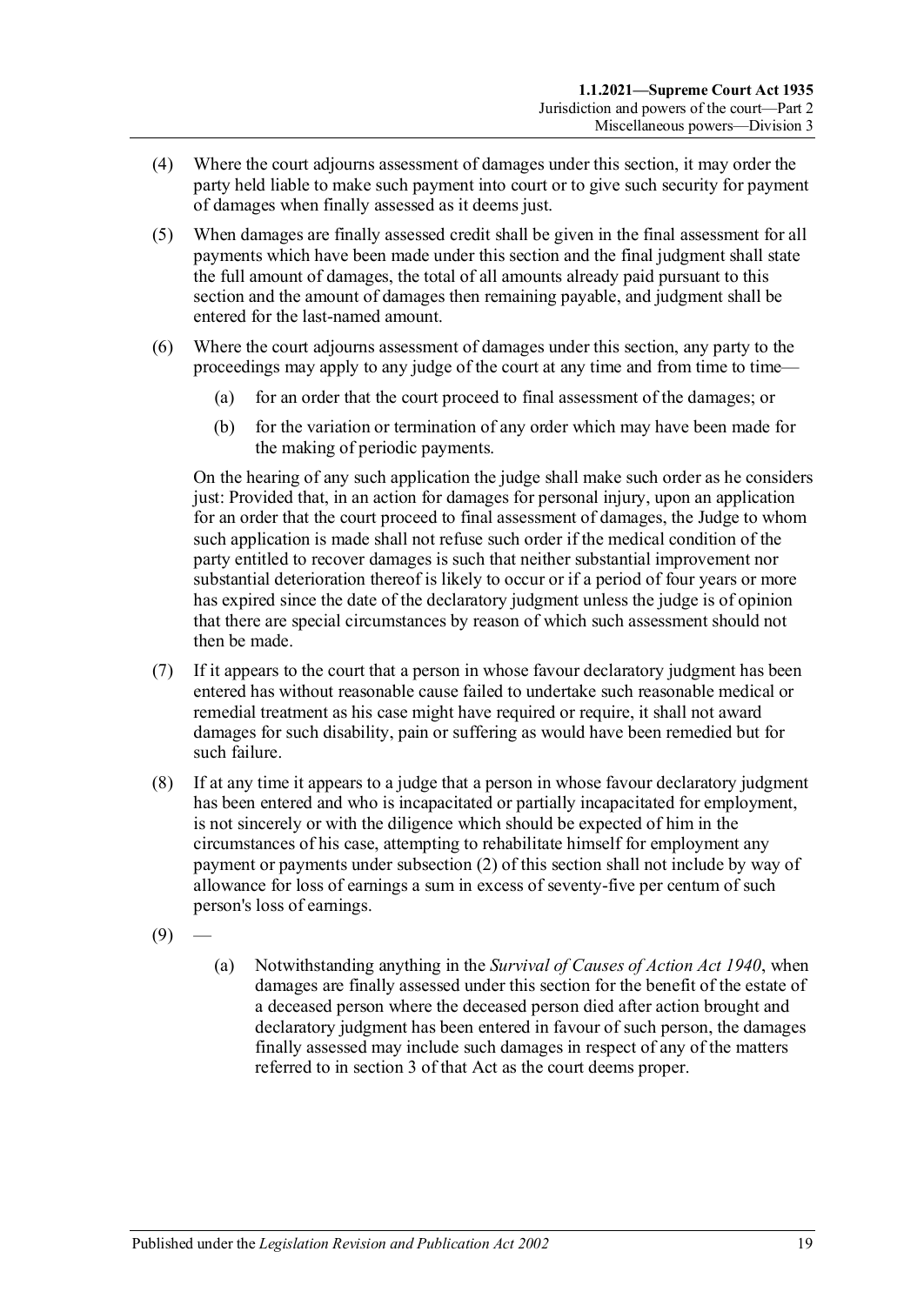- <span id="page-19-2"></span>(b) Where a party dies after declaratory judgment has been entered in his favour but before final assessment of his damages in circumstances which would have entitled any person to recover damages, *solatium* or expenses by action pursuant to Part 2 of the *[Wrongs Act](http://www.legislation.sa.gov.au/index.aspx?action=legref&type=act&legtitle=Wrongs%20Act%201936) 1936*, it shall be lawful for the executor or administrator of the deceased to proceed in the same action for the recovery of such damages, *solatium* or expenses for the benefit of such person notwithstanding the declaratory judgment or that the deceased has received moneys thereunder, provided, however, that in any such proceedings all moneys paid to the deceased pursuant to the declaratory judgment in excess of any actual and subsisting pecuniary loss resulting to him from the wrongful act of the party held liable shall be deemed to have been paid towards satisfaction of the damages, *solatium* or expenses awarded pursuant to the *[Wrongs Act](http://www.legislation.sa.gov.au/index.aspx?action=legref&type=act&legtitle=Wrongs%20Act%201936) 1936* and no further damages shall be payable in respect of the injury sustained by the deceased. In any proceedings hereunder, the declaratory judgment and any finding of fact made in the course of proceedings consequent thereupon shall enure as between the party held liable and the executor or administrator of the deceased.
- <span id="page-19-3"></span>(c) Where a party dies in the circumstances referred to in the preceding paragraph of this subsection except that the death of the deceased is not wholly attributable to the personal injury, the subject of the declaratory judgment, but was accelerated thereby, it shall be lawful for proceedings to be taken and for the court to assess damages, *solatium* or expenses as in the preceding paragraph but such damages, *solatium* or expenses shall be proportioned to the injury to the person for whom and for whose benefit the proceedings are taken resulting from such acceleration of death.
- (d) The court may, if the justice of a case so requires, assess damages under [paragraph](#page-18-0) (a) of this subsection notwithstanding the commencement or prosecution of proceedings under [paragraph](#page-19-2) (b) or [\(c\)](#page-19-3) of this subsection and the damages so assessed shall be for the benefit of the estate of the deceased and no damages shall be awarded under [paragraph](#page-19-2) (b) or [\(c\)](#page-19-3) of this subsection.
- (10) In the exercise of the powers conferred by this section the court shall have regard to the facts and circumstances of the particular case, as they exist from time to time, and any allowance, or the final assessment, as the case may be, shall be such as to the court may seem just and reasonable as compensation to the person actually injured or to his or her dependants as the case may be.

## <span id="page-19-0"></span>**30BA—Consent orders for structured settlements**

In an action for damages for personal injury, the court may, with the consent of the parties, make an order for damages to be paid wholly or in part in the form of periodic payments, by way of an annuity or otherwise, instead of in a lump sum.

## <span id="page-19-1"></span>**30C—Power to award interest**

(1) Unless good cause is shown to the contrary, the court shall, upon the application of a party in favour of whom a judgment for the payment of damages, compensation or any other pecuniary amount has been, or is to be, pronounced, include in the judgment an award of interest in favour of the judgment creditor in accordance with the provisions of this section.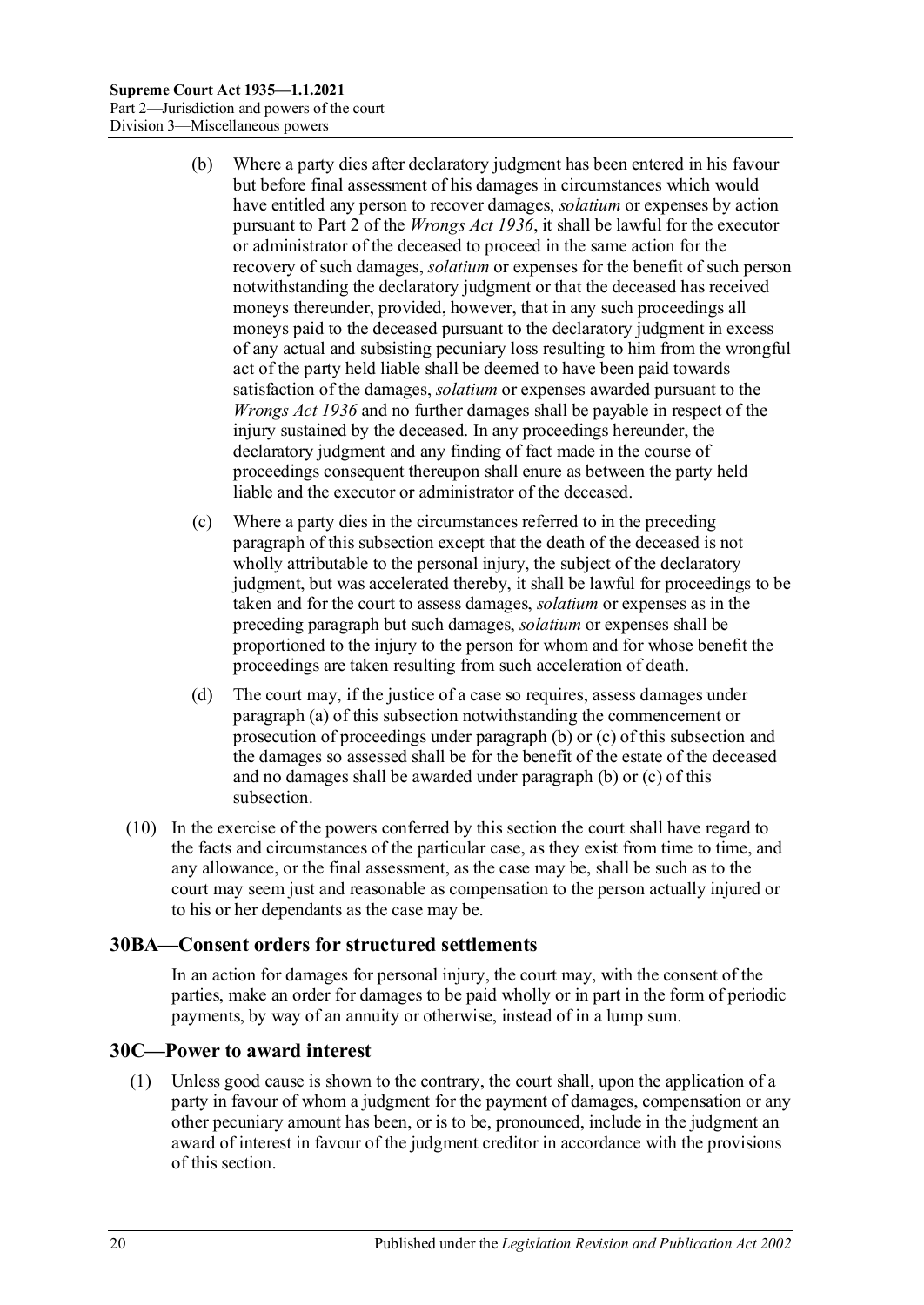- <span id="page-20-2"></span>(2) The interest—
	- (a) will be calculated at a rate fixed by the court; and
	- (b) will be calculated in respect of a period fixed by the court (which must, however, in the case of a judgment given on a liquidated claim, be the period running from when the liability to pay the amount of the claim fell due to the date of judgment unless the court otherwise determines); and
	- (c) is payable, in accordance with the court's determination, in respect of the whole or part of the amount for which judgment is given.
- (3) Where a party to any proceedings before the court is entitled to an award of interest under this section, the court may, in the exercise of its discretion, and without proceeding to calculate the interest to which that party may be entitled in accordance with [subsection](#page-20-2) (2) of this section, award a lump sum in lieu of that interest.
- (4) This section does not—
	- (a) authorise the award of interest upon interest; or
	- (ab) authorise the award of interest upon exemplary or punitive damages; or
	- (b) apply in relation to any sum upon which interest is recoverable as of right by virtue of an agreement or otherwise; or
	- (c) affect the damages recoverable upon the dishonour of a negotiable instrument; or
	- (d) authorise the award of any interest otherwise than by consent upon any sum for which judgment is pronounced by consent; or
	- (e) limit the operation of any other enactment or rule of law providing for the award of interest.

## <span id="page-20-0"></span>**31—Declaratory orders**

No action or proceeding shall be open to objection on the ground that a merely declaratory judgment or order is sought thereby, and the court shall have power to make binding declarations of right whether any consequential relief is or could be claimed or not.

#### <span id="page-20-1"></span>**32—Court may order mortgage instead of sale in certain cases**

In any proceeding in which the court has power to order a sale of any real or personal property, the court shall have power, instead of ordering a sale, to make such order, as is just and convenient, for a mortgage of the property, with power of sale to the mortgagee; and, for the purpose of perfecting such mortgage, to order the execution of all deeds and documents in the same manner as in the case of a sale of property.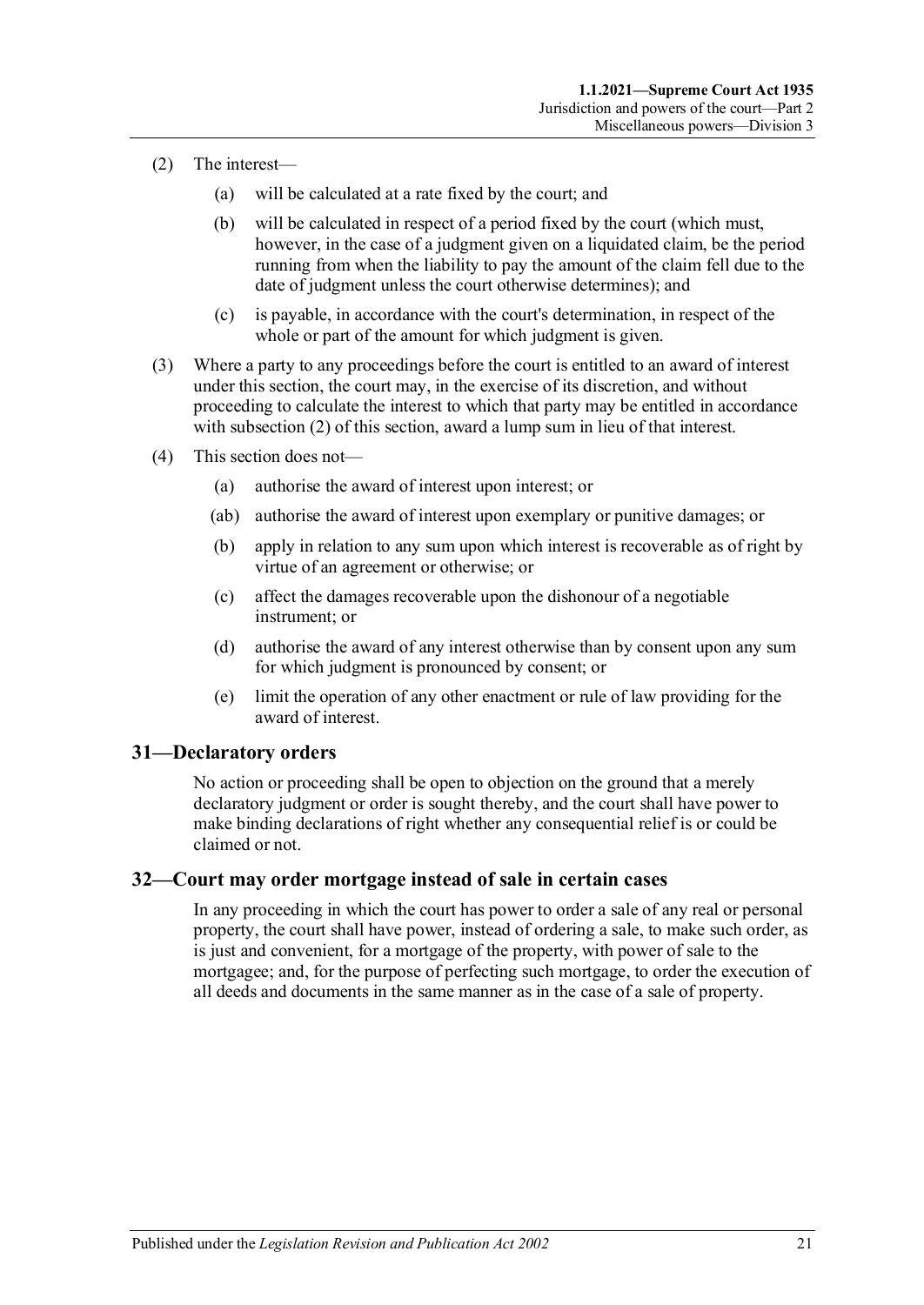# <span id="page-21-0"></span>**34—Court may direct sale of mortgaged property etc**

In any action for the foreclosure of the equity of redemption in any mortgaged property, and upon the request of the mortgagee, or of any subsequent encumbrancer, or of the mortgagor, or any person claiming under any such person, the court may direct a sale of the property, or a transfer of the mortgage debt and security, instead of a foreclosure of the equity of redemption, on such terms as the court thinks fit, and, if the court thinks fit, without previously determining the priorities of encumbrances, or giving the usual or any time to redeem: Provided that if the request is made by any subsequent encumbrancer, or by the mortgagor, or by any person claiming under such encumbrancer or mortgagor, no such sale shall be directed without the consent of the mortgagee or the persons claiming under him, unless the party making such request deposits in court a reasonable sum of money, to be fixed by the court, for the purpose of securing the performance of such terms as may be imposed on the party making such request.

## <span id="page-21-1"></span>**35—Power to require attendance of witnesses and production of evidentiary material**

- <span id="page-21-4"></span>(1) The court may, on the application of a party to proceedings or on its own initiative, issue a subpoena requiring a person to appear before the court at a specified time and place to give evidence or to produce evidentiary material (or both).
- (2) A subpoena to produce evidentiary material may, instead of providing for production of the material before the court, provide for production of the material to an officer of the court nominated in the subpoena.
- $(3)$  If—
	- (a) a person fails to comply with a subpoena under [subsection](#page-21-4) (1); or
	- (b) there are grounds for believing that, if such a subpoena were issued, a person would not comply with it,

the court may issue a warrant to have the person arrested and brought before the court.

## <span id="page-21-2"></span>**36—Appointment of commissioners for taking affidavits**

- (1) Any two or more judges of the court of whom the Chief Justice shall be one, may by commission under the seal of the court from time to time empower such persons as they think fit and necessary, whether within or outside the State, to take all such affidavits as any person desires to make before any person so empowered in or concerning any cause, matter or thing pending in the court.
- (2) Every person so appointed shall be a commissioner for taking oaths in all causes and matters whatsoever in every jurisdiction of the court.

## <span id="page-21-3"></span>**38—Inspection of property in legal proceedings**

(1) For the purpose of any proceeding therein, the court may order a view or inspection of any land or chattel, and any judge, juryman, or other person authorised by the order, may enter on any land or premises which it is necessary or convenient to enter on for the purpose of such inspection.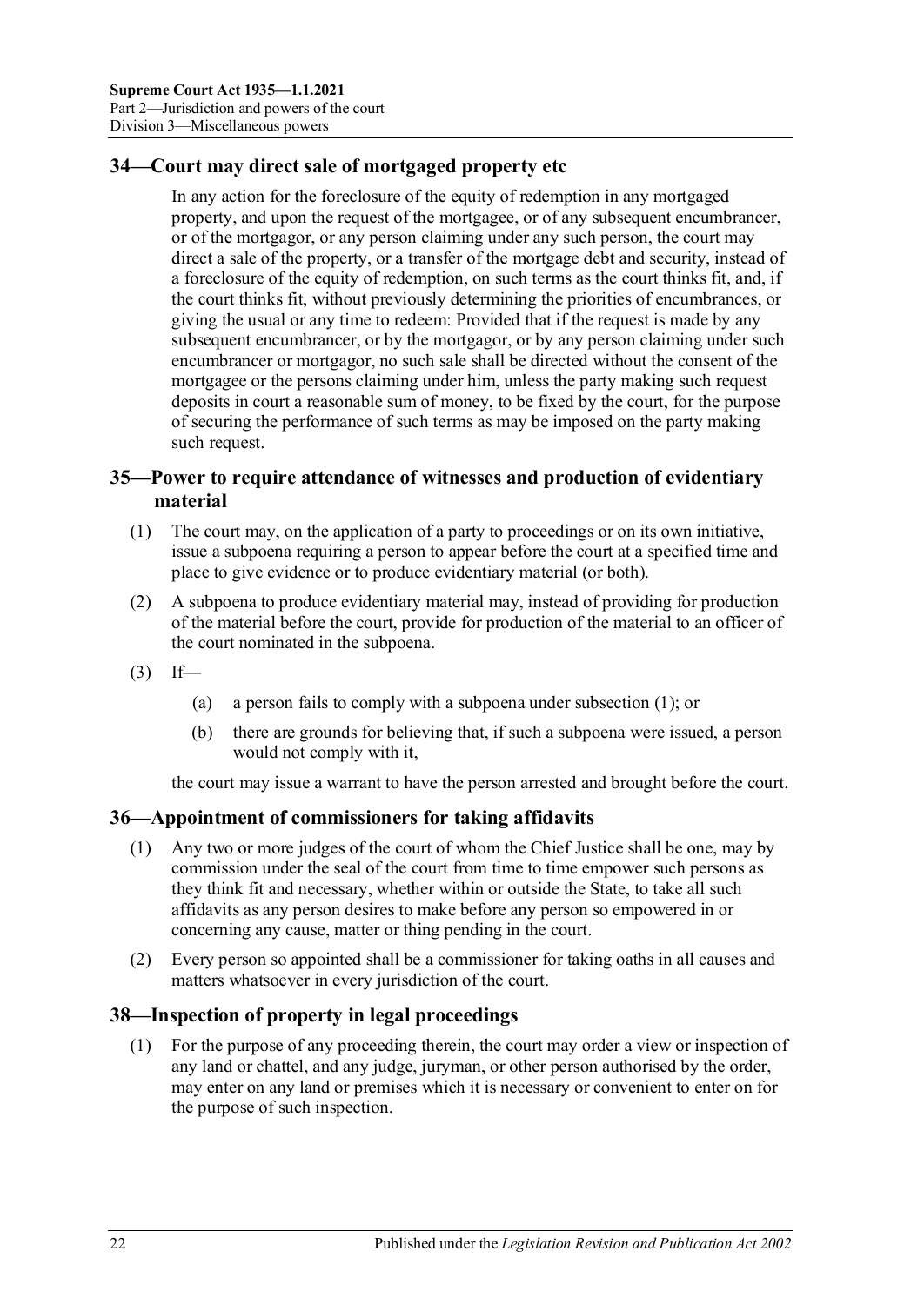(2) Every person in possession of any such land or premises shall allow such entry for the purposes aforesaid, and in case of any obstruction or refusal of such entry, the person or persons so obstructing or refusing such entry, shall be deemed guilty of a contempt of court, and be liable to punishment accordingly.

# <span id="page-22-0"></span>**39—Vexatious proceedings**

- (1) If, on the application of the Attorney-General or any other interested person, the court is satisfied that a person has persistently instituted vexatious proceedings, the court may make either or both of the following orders:
	- (a) an order prohibiting the person by whom the vexatious proceedings were instituted from instituting further proceedings, or further proceedings of a particular class, without permission of the court;
	- (b) an order staying proceedings already instituted by that person.
- (2) Where it appears to a prescribed court that there are proper grounds for an application under this section, it may refer the matter to the Attorney-General for consideration.
- (3) An order under this section remains in force (subject to variation by the court)—
	- (a) if a period for the operation of the order is fixed—until the expiration of that period or the revocation of the order (whichever first occurs);
	- (b) if no such period is fixed—until revocation of the order.
- (4) Where an order is made under this section, a copy of the order must be published in the Gazette.
- (5) For the purposes of this section, proceedings are vexatious—
	- (a) if instituted to harass or annoy, to cause delay, or for any other ulterior purpose; or
	- (b) if instituted without reasonable ground.
- (6) In this section—

*prescribed court* means—

- (a) the Supreme Court; or
- (b) any other court of the State; or
- (c) the South Australian Employment Tribunal; and
- (d) any other tribunal of the State prescribed by the regulations;

*proceedings* means civil or criminal proceedings instituted in a prescribed court.

## <span id="page-22-1"></span>**40—Power of court with regard to costs**

(1) Subject to the express provisions of this Act, and to the rules of court, and to the express provisions of any other Act whenever passed, the costs of and incidental to all proceedings in the court, including the administration of estates and trusts, shall be in the discretion of the court or judge, and the court or judge shall have full power to determine by whom and to what extent such costs are to be paid.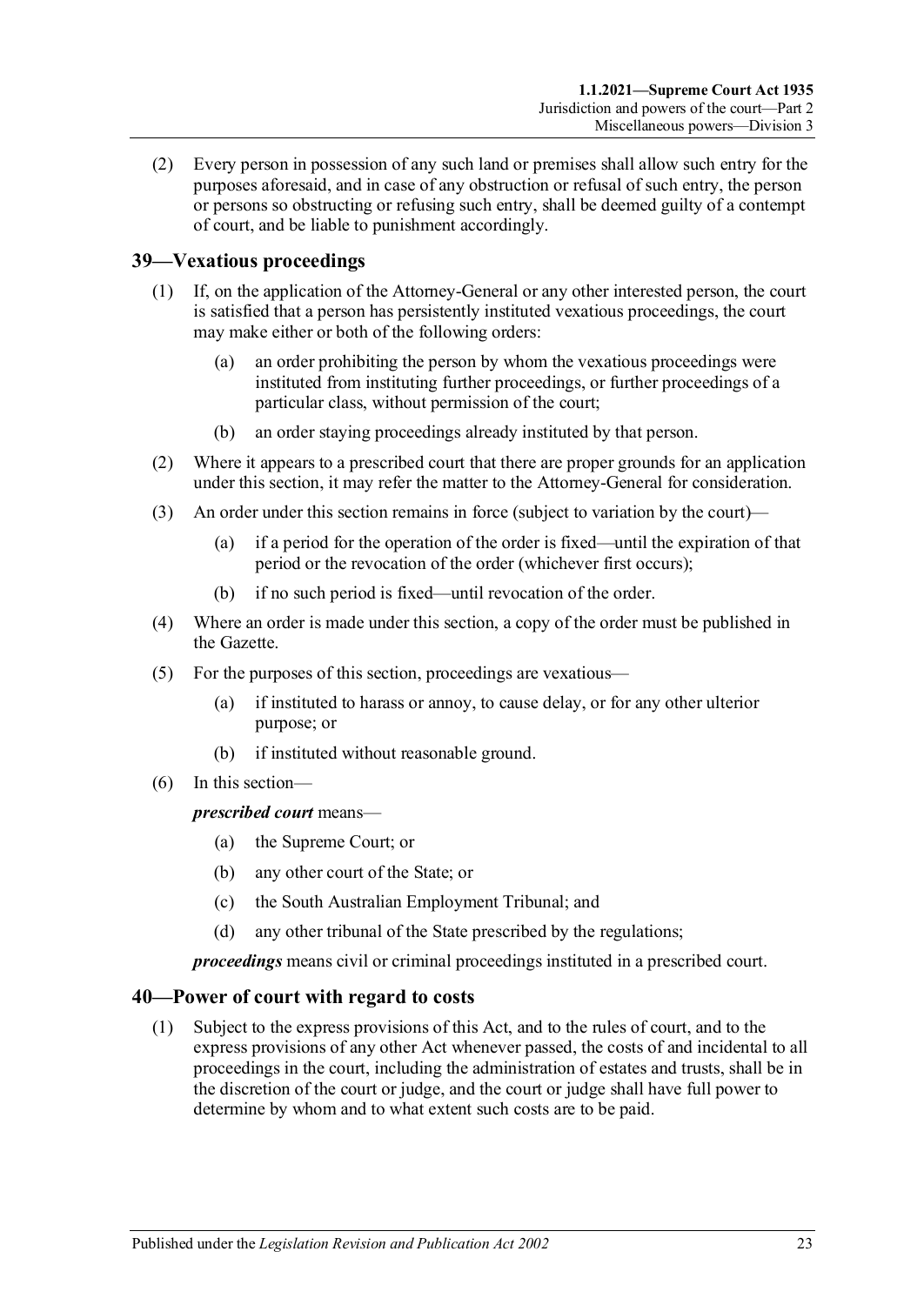## $(2)$  If—

- (a) an action for the recovery of damages or any other monetary sum is brought in the court; and
- (b) the action might have been brought in the District Court; and
- (c) the plaintiff recovers less than an amount fixed by the rules for the purposes of this paragraph,

no order for costs will be made in favour of the plaintiff unless the court is of the opinion that it is just, in the circumstances of the case, that the plaintiff should recover the whole or part of the costs of action.

## <span id="page-23-0"></span>**41—Power to revive orders on abatement of cause**

When any judgment or order for the payment of any costs or money has been made in any cause or matter, and the suit afterwards becomes abated, it shall be lawful for the court or a judge, upon the application of any person interested under the judgment or order, to make an order reviving the cause or matter, and permitting the applicant to prosecute and enforce the judgment or order, upon such terms (if any) as the court or judge thinks fit.

# <span id="page-23-1"></span>**Part 3—Sittings and distribution of business**

## <span id="page-23-2"></span>**42—Abolition of terms**

The division of the legal year into terms is abolished as far as relates to the administration of justice, and there shall be no terms applicable to any sitting or business of the court.

## <span id="page-23-3"></span>**43—Reference to terms for computing time**

In all cases in which the terms, into which the legal year was formerly divided, are used as a measure for determining the time at or within which any act is required to be done, those terms may continue to be referred to for the same or the like purpose, unless provision is otherwise made by law.

#### <span id="page-23-4"></span>**44—Sitting in vacation**

Provision shall be made by rules of court for the hearing during vacation of all such applications as require to be immediately or promptly heard.

## <span id="page-23-5"></span>**45—Time and place of sittings**

- (1) The court may sit at any time (including a Sunday).
- (2) The court may sit at any place (either within or outside the State).
- (3) The court in its General Division will sit at such times and places as the Chief Justice may direct.
- (3a) The Court of Appeal will sit at such times and places as the President may direct.
- (4) Registries of the court will be maintained at such places as the Governor may determine.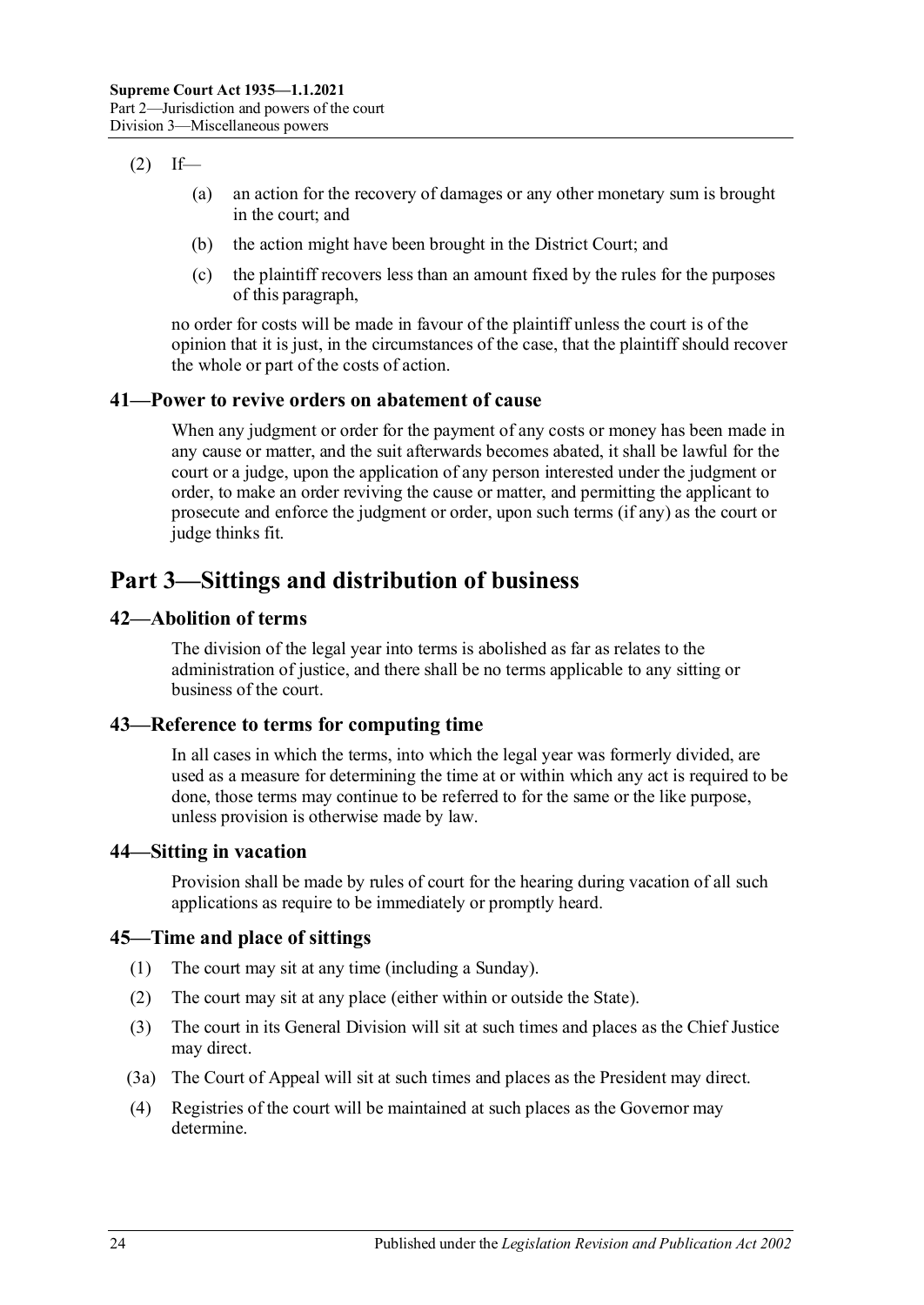## <span id="page-24-0"></span>**46—Adjournment from time to time and place to place**

The court may—

- (a) adjourn proceedings from time to time and from place to place; or
- (b) adjourn proceedings to a time, or a time and place, to be fixed; or
- (c) order the transfer of proceedings from place to place.

#### <span id="page-24-1"></span>**46A—Sittings in open court or in chambers**

Subject to any provision of an Act or any rule to the contrary, the court's proceedings must be open to the public.

#### <span id="page-24-2"></span>**46B—Sittings required by proclamation**

The Governor may, by proclamation, require that sittings of the court (other than civil sittings) be held with a specified frequency in specified parts of the State.

#### <span id="page-24-3"></span>**47—Distribution of business**

- $(1)$  If—
	- (a) the Chief Justice and the President agree that—
		- (i) the Court of Appeal needs an acting judge and that a judge, or acting judge, in the General Division could be available to act as a judge in the Court of Appeal for a suitable period; or
		- (ii) the General Division needs an acting judge and that the President or another judge, or acting judge, in the Court of Appeal could be available to act as a judge in the General Division for a suitable period; and
	- (b) the particular judge or acting judge agrees to undertake such acting duties,

the Chief Justice may, by instrument in writing, authorise the judge to undertake such acting duties for a period specified in the instrument of appointment.

- (2) Subject to [subsections](#page-24-5) (3) and [\(4\),](#page-24-6) a judge may not be appointed to act in another division of the court in accordance with this section for a period exceeding 12 months.
- <span id="page-24-5"></span>(3) A judge who has been appointed to act in another division of the court under this section for a period of 12 months may, if the Attorney-General consents, be reappointed for a further period not exceeding 12 months.
- <span id="page-24-6"></span>(4) A judge appointed to act in another division of the court under this section may, despite the expiration of the period of the acting appointment, complete the hearing of any proceedings part-heard by the judge before the expiration of that period and, in relation to any such proceedings, will be deemed to continue as an acting judge in that division of the court.

#### <span id="page-24-4"></span>**48—Jurisdiction of single judge, master, etc**

- (1) Subject to this or any other Act, and to the rules of court, the jurisdiction vested in, or exercisable by the court, may be exercised by 1 or more judges sitting in court.
- (2) The jurisdiction of the court may be exercised—
	- (a) by a judge in chambers; or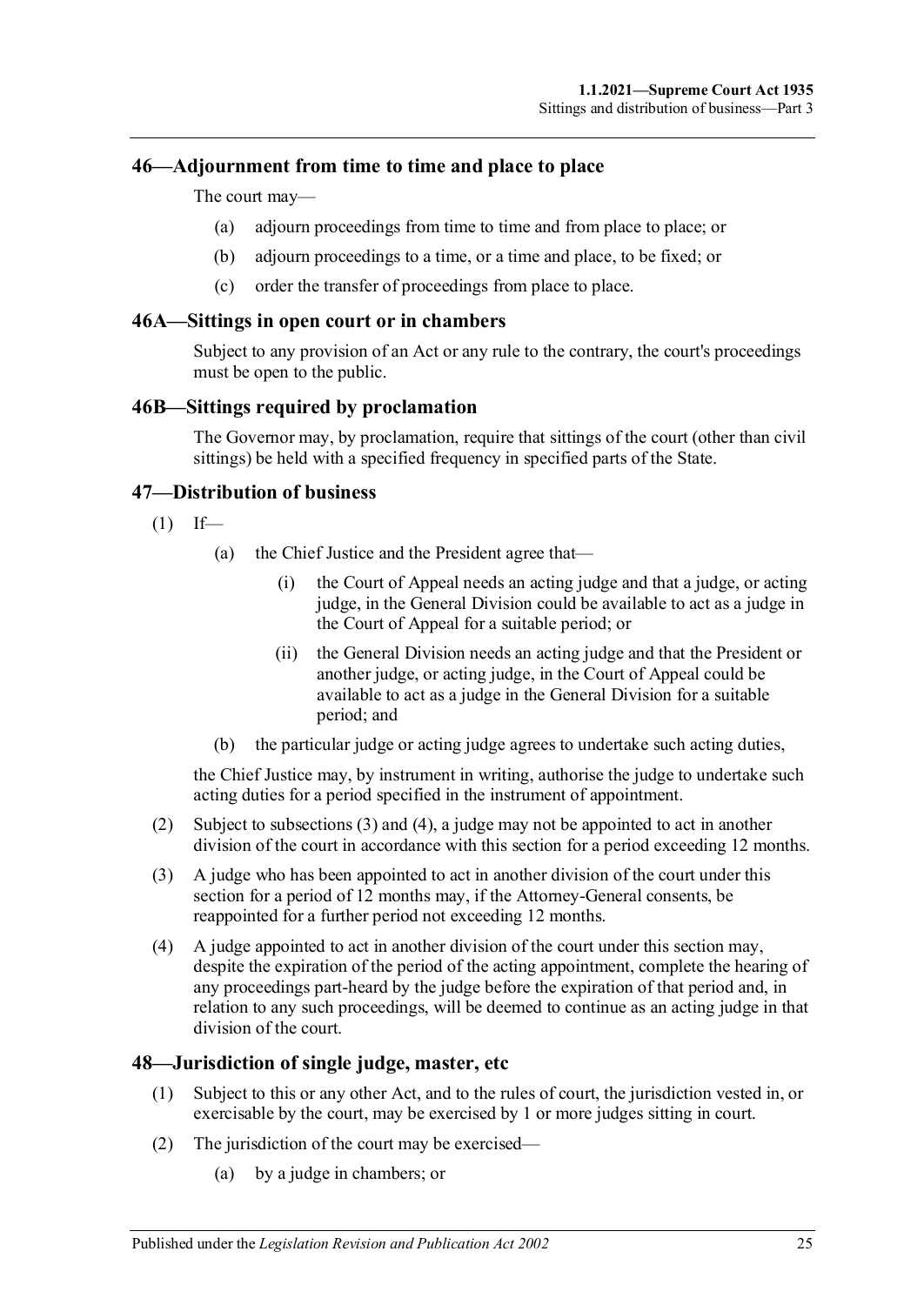(b) by a master or judicial registrar,

to the extent authorised by this or any other Act, or by the rules of court.

## <span id="page-25-0"></span>**48A—Jurisdiction of judicial registrar**

- (1) Subject to the regulations, judicial registrars may exercise the jurisdiction of the court as assigned by the Chief Justice or the rules.
- (2) If the court is constituted of a judicial registrar in criminal proceedings, the court—
	- (a) may not impose a sentence of imprisonment; and
	- (b) if of the opinion that the limitation on its powers imposed under this subsection prevents it from imposing an appropriate sentence—may adjourn the question of sentence for hearing and determination by a judge.

## <span id="page-25-1"></span>**49—Questions of law reserved for Court of Appeal**

- (1) The court constituted of a single judge, master or judicial registrar may reserve a question of law for the consideration of the Court of Appeal.
- (2) Subject to any express enactment the like powers may be exercised in relation to any appeal or matter whatsoever, which comes before a judge, under any enactment by which a judge of the court is designated as the judge, arbitrator, or person appointed to hear and determine the appeal or matter, notwithstanding that the determination of the judge is expressed to be final or without appeal.

## <span id="page-25-2"></span>**50—Appeals**

- (1) Subject to this section—
	- (a) an appeal lies to the Court of Appeal against a judgment of the court constituted of a single judge; and
	- (b) an appeal lies against a judgment of the court constituted of a master.
- (2) An appeal against a judgment of a master or judicial registrar lies, if the rules so provide, to the Court of Appeal and otherwise to the court constituted of a single judge.
- (2a) Subject to the rules, [subsections](#page-25-3) (3) and  $(4)(a)(i)$  do not apply to an appeal against a judgment of a judicial registrar.
- <span id="page-25-3"></span>(3) No appeal lies against—
	- (a) an order allowing an extension of time to appeal from a judgment; or
	- (b) an order giving unconditional permission to defend an action; or
	- (c) a judgment that is, by statute, under the rules, or by agreement of the parties, final and without appeal.
- <span id="page-25-4"></span>(4) An appeal lies only with the permission of the court—
	- (a) from a judgment of any of the following classes:
		- (i) a judgment given by consent of the parties;
		- (ii) a judgment given by a single judge on appeal from a judgment of the Magistrates Court; or
	- (b) if the rules provide that the appeal lies by permission of the court.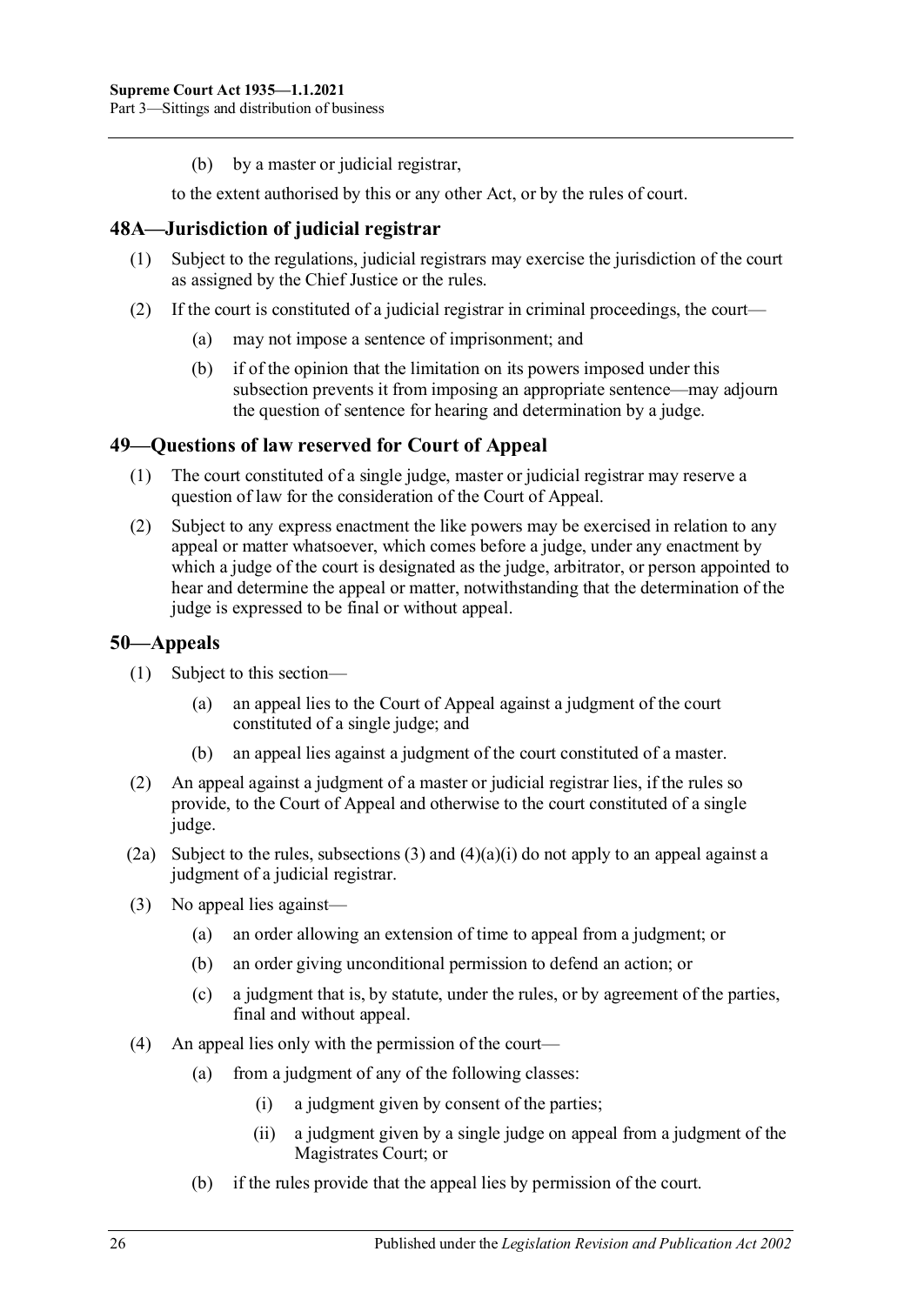- (5) The rules cannot, however, require the court's permission for an appeal if the judgment under appeal—
	- (a) denies, or imposes conditions on, a right to defend an action; or
	- (b) deals with the liberty of the subject or the custody of an infant; or
	- (c) grants or refuses relief in the nature of an injunction or the appointment of a receiver; or
	- (d) is a declaration of liability or a final assessment of damages under [section](#page-17-2) 30B; or
	- (e) makes a final determination of a substantive right.
		- **Exception—**

If a judgment is given by a single judge on appeal from some other court or tribunal, the rules may require the court's permission for a further appeal to the Court of Appeal even though the judgment makes a final determination of a substantive right.

(6) In this section—

*judgment* includes—

- (a) an order or direction; and
- (b) a decision not to make an order or direction.

# <span id="page-26-0"></span>**Part 4—Procedure generally**

## <span id="page-26-1"></span>**63—Criminal procedure**

- (1) The practice and procedure in all criminal causes and matters, including the practice and procedure upon appeal, except as expressly altered by this Act, shall be the same as the practice and procedure in similar causes and matters before the passing of this Act.
- (2) Proceedings in *quo warranto* shall be deemed to be civil proceedings whether for the purposes of appeal or otherwise.

#### <span id="page-26-2"></span>**64—Saving of existing procedure**

Save as is otherwise provided in this or any other Act, the practice and procedure of the court shall be as prescribed in the existing rules, and in all matters, for which no other provision is made, all forms and methods of procedure, which, under or by virtue of any law, general order or rules whatsoever, were formerly in force in the court, may continue to be used in the like cases and for the like purposes:

Provided that nothing in this section shall be deemed to affect the power of the judges to make rules of court repealing or altering the existing rules.

#### <span id="page-26-3"></span>**65—Mediation and conciliation**

(1) Subject to and in accordance with the rules of court, the court constituted of a judge, master or judicial registrar may, with or without the consent of the parties, or the registrar may, with the consent of the parties, appoint a mediator and refer a civil proceeding or any issues arising in a civil proceeding for mediation by the mediator.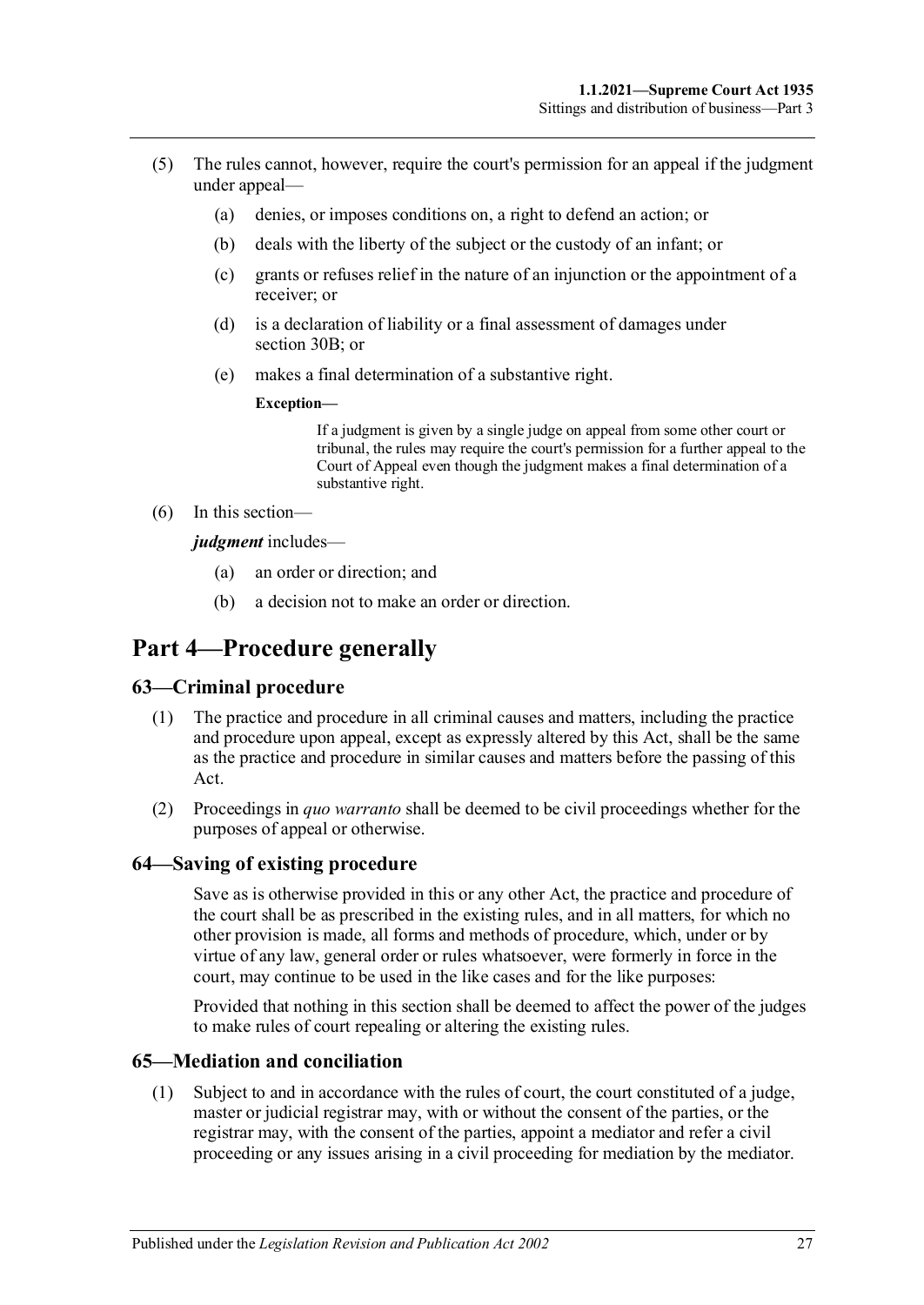- (2) A mediator appointed under this section has the privileges and immunities of a judge and such of the powers of the court as the court may delegate.
- (3) A mediator appointed under this section must not, except as required or authorised to do so by law, disclose to another person any information obtained in the course or for the purposes of the mediation.
- (4) The court may itself endeavour to achieve a negotiated settlement of a civil proceeding or resolution of any issues arising in a civil proceeding.
- (5) A judge, master or judicial registrar who attempts to settle a proceeding or to resolve any issues arising in a proceeding is not disqualified from taking further part in the proceeding but will be so disqualified if he or she is appointed as a mediator in relation to the proceeding.
- (6) Evidence of anything said or done in an attempt to settle a proceeding by mediation under this section is not subsequently admissible in the proceeding or in related proceedings.
- (7) If a case is settled under this section, the terms of the settlement may be embodied in a judgment.

## <span id="page-27-0"></span>**66—Trial of issues by arbitrator**

- (1) The court may refer a civil proceeding or any issues arising in a civil proceeding for trial by an arbitrator.
- (2) The arbitrator may be appointed either by the parties to the proceeding or by the court.
- (3) The arbitrator becomes for the purposes of the reference an officer of the court and may exercise such of the powers of the court as the court delegates to the arbitrator.
- (4) The court will, unless good reason is shown to the contrary, adopt the award of the arbitrator as its judgment on the action or issues referred.
- (5) The costs of the arbitrator will be borne, in the first instance, equally by the parties or in such other proportions as the court may direct, but the court may subsequently order that a party be reimbursed wholly or in part by another party for costs incurred under this subsection.

## <span id="page-27-1"></span>**67—Expert reports**

- (1) The court may refer any question arising in a civil proceeding for investigation and report by a referee who is an expert in the relevant field.
- (2) A person to whom a question is referred under this section becomes for the purposes of the investigation an officer of the court and may exercise such of the powers of the court as the court delegates.
- (3) The court may adopt a report obtained under this section in whole or part.
- (4) The costs of the expert's investigation and report will be borne, in the first instance, equally by the parties or in such other proportions as the court may direct, but the court may subsequently order that a party be reimbursed wholly or in part by another party for costs incurred under this subsection.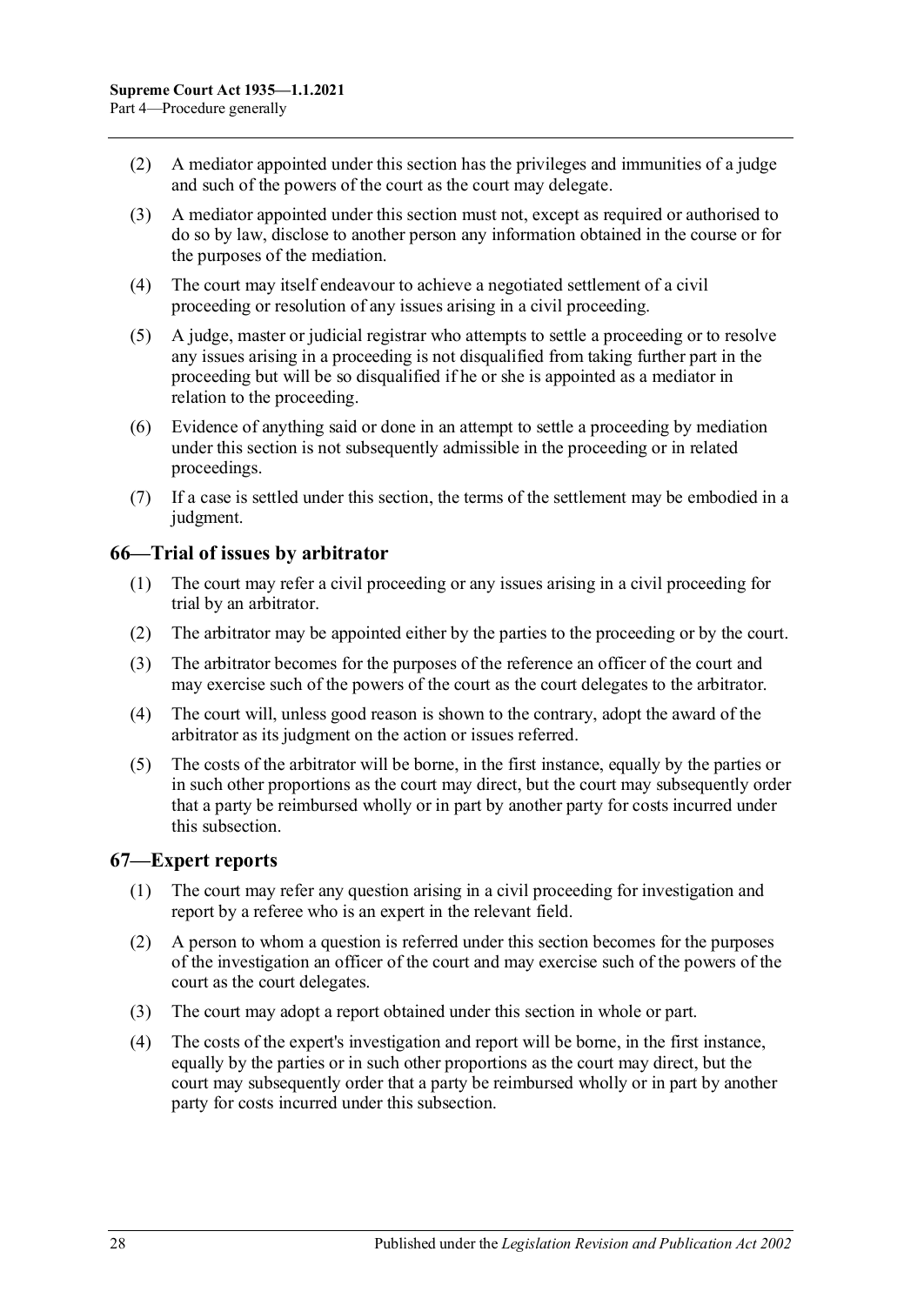## <span id="page-28-0"></span>**71—Assessors**

- (1) Subject to any rules of court, and to the right of having cases submitted to the verdict of a jury in accordance with the *[Juries Act](http://www.legislation.sa.gov.au/index.aspx?action=legref&type=act&legtitle=Juries%20Act%201927) 1927*, the court may in any cause or matter before the court, in which it thinks it expedient so to do, call in the aid of one or more assessors, specially qualified, and try and hear such cause or matter wholly or partially, with the assistance of such assessors.
- (2) The remuneration, if any, to be paid to such assessors shall be determined by the court, and the sum so fixed shall be paid by the sheriff in the same manner as jury fees are paid.

#### <span id="page-28-1"></span>**72—Rules of court**

- (1) Rules of court may be made under this Act by any three or more judges of the Supreme Court for any of the following purposes:
	- (a) for regulating the sittings of the court, and of the judges sitting in chambers and the vacations to be observed by the court and the officers of the court;
	- (b) regulating the practice and procedure of the court (including in its appellate jurisdiction);
	- (c) for imposing mutual obligations on parties to proceedings in the court to disclose to each other the contents of expert reports or other material of relevance to the proceedings before the proceedings are brought to trial;
	- (d) for regulating any matters relating to the referral of a proceeding or issues arising in a proceeding to a mediator or arbitrator, the conduct of mediations or arbitrations or the referral of questions for investigation and report by an expert (whether appointed under [section](#page-27-1) 67 or otherwise);
	- (da) for regulating the making of bail applications, including limiting the making of bail applications to the court in circumstances where the application may be made to another court;
	- (e) for regulating and directing the means by which particular facts may be proved, and the mode in which evidence thereof may be given in any proceedings, or at any stage of the proceedings, and in relation to the purposes aforesaid for allowing examinations, affidavits, or depositions to be read at any trial or hearing, or in any cause or matter, or allowing secondary evidence to be given, and for providing that the court or a judge may give special directions or make special orders in relation to any of the matters aforesaid;
	- (ea) for empowering the court—
		- (i) to order the carrying out of a biological or other scientific test that may be relevant to the determination of a question before the court; and
		- (ii) to include in such an order directions about the carrying out of the test and, in particular, directions requiring a person (including a party to the proceedings) to submit to the test or to have a child or other person who is not of full legal capacity submit to the test; and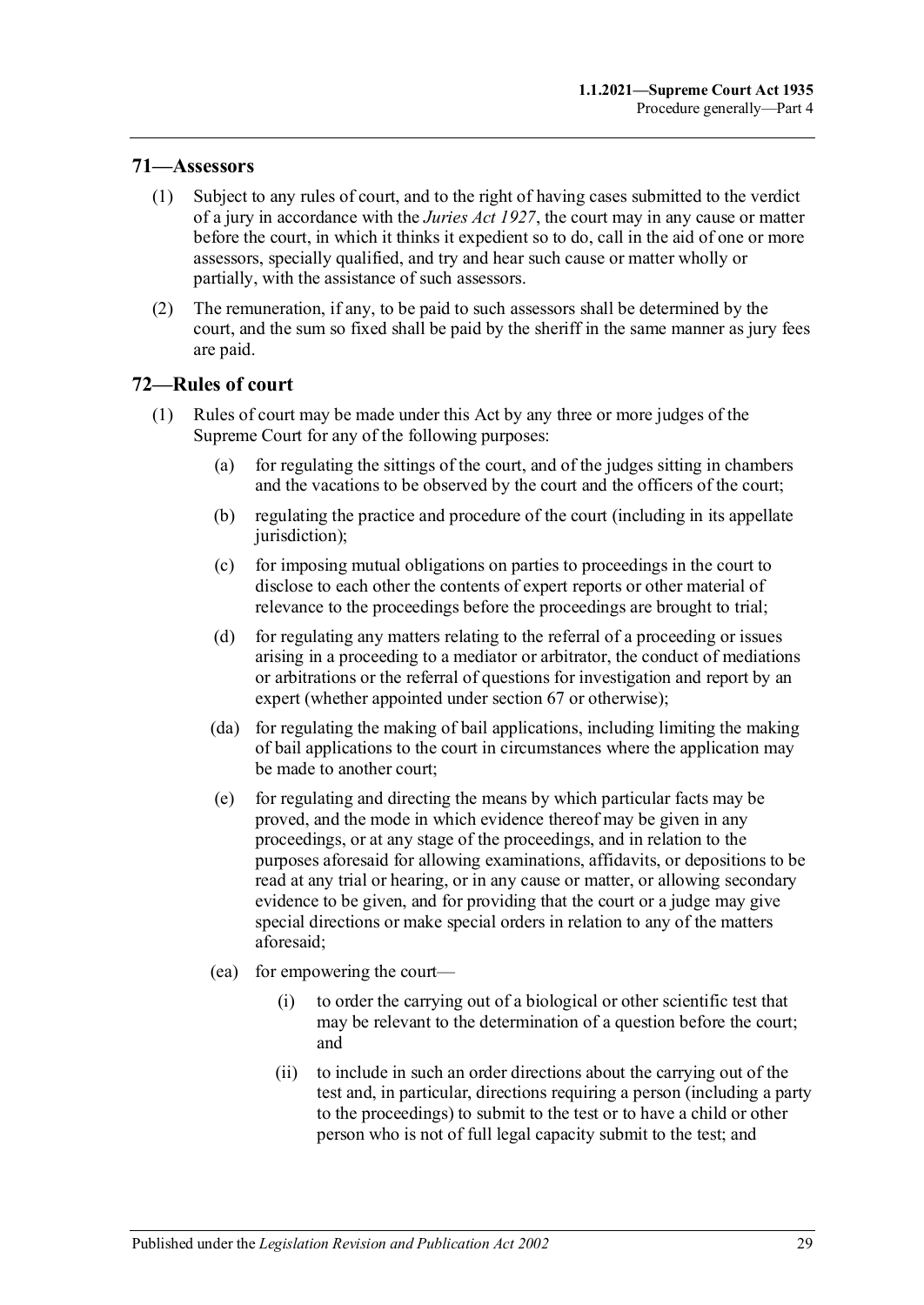- (iii) if a party is required to submit to the test, or to have another submit to the test—to include in the order a stipulation that, if the party fails to comply with the order, the question to which the test is relevant will be resolved adversely to the party;
- (f) for empowering masters or judicial registrars to do any such thing and to transact any such business and to exercise any such authority and jurisdiction in respect of the same, including the jurisdiction to refer a bill of costs for adjudication, or to refer any other matter to a master, as by virtue of any statute, custom, or rule or practice of court may be done, transacted, or exercised by a judge;
- (g) for regulating any matters relating to the business, authority and jurisdiction that may be transacted or exercised by the masters or judicial registrars;
- (h) for regulating the duties of the officers of the court and the costs of proceedings therein (including the costs to be allowed to practitioners of the court in respect of business transacted in the court or the offices thereof), and the conduct of any business coming within the cognizance of the court, for which provision is not expressly made by any Act;
- (i) for conferring on the registrar or other member of the non-judicial staff of the court the power to adjudicate costs;
- (j) for regulating the admission of barristers, solicitors, attorneys, and proctors of the court;
- (k) and generally for any purpose mentioned in this Act or for carrying its provisions into effect.
- (2) The power to make rules conferred by this section shall be deemed to include power to make rules in respect of any jurisdiction conferred upon the court or a judge thereof by any Act whenever passed.
- (3) Where any provisions in respect of the practice or procedure of the court are contained in this or any other Act of Parliament, or in general orders or rules made under the authority of any Act, rules of court may be made for modifying such provision to any extent that may be deemed necessary.
- (4) Rules of court made under this section take effect from the date of publication in the Gazette or some later date specified in the rules.

# <span id="page-29-0"></span>**Part 6—Officers of the court**

# <span id="page-29-1"></span>**Division 1—Registrar**

## <span id="page-29-2"></span>**82—The registrar**

- (1) There shall be a registrar of the court.
- (2) No registrar shall be appointed, dismissed or reduced in status, nor shall the office of registrar be abolished, except upon the recommendation, or with the concurrence, of the Chief Justice.
- (3) The registrar is the court's principal administrative officer.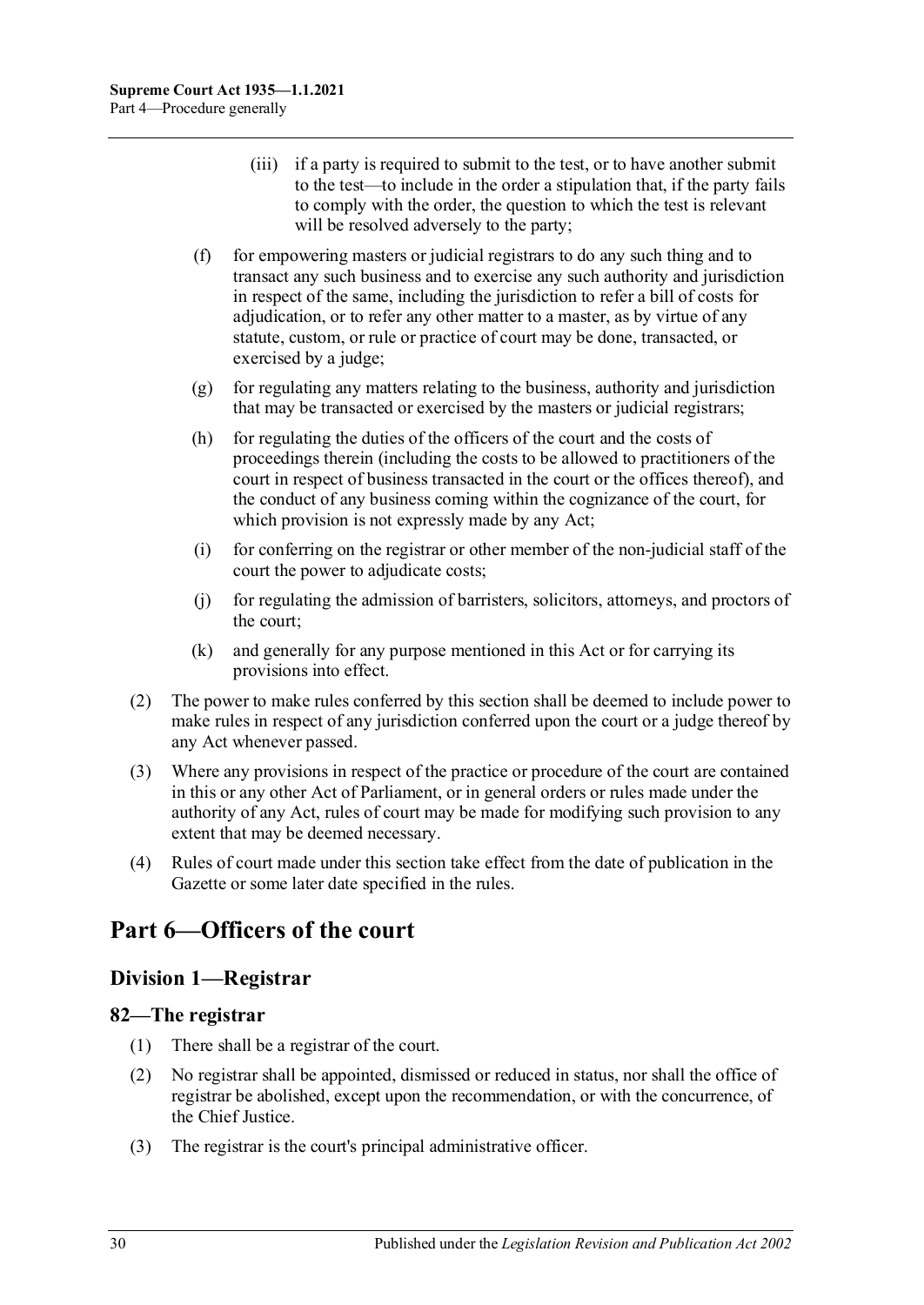- (3a) The registrar may, in addition to exercising the functions and duties assigned to him or her by this Act or any other Act, exercise any procedural or non-judicial powers of the court assigned by the Chief Justice or by rules of court under this or any other Act.
- (4) The registrar shall, in relation to the performance and discharge of his functions and duties (so far as they relate to the business of the court), be subject to the control and direction of the Chief Justice.

# <span id="page-30-0"></span>**Division 2—Tipstaves**

## <span id="page-30-1"></span>**106—Appointment of tipstaves**

- (1) There will be such tipstaves of the court as are necessary.
- (2) No tipstaff will be appointed except on the recommendation of the Chief Justice.

## <span id="page-30-2"></span>**107—Duty of tipstaves**

The tipstaves of the court shall be in attendance on the sittings of the court, and any tipstaff may, without warrant, apprehend and lodge in prison all persons who, by the court or any judge, are ordered to be apprehended or committed into prison for contempt of court or otherwise.

## <span id="page-30-3"></span>**108—Other duties**

Every tipstaff shall perform all such other duties as from time to time are by the court or a judge or rules of court directed to be performed by him.

# <span id="page-30-4"></span>**Division 3—Further provisions as to officers**

# <span id="page-30-5"></span>**109—Appointment of other officers**

- (1) The court shall have such other officers as are necessary for the administration of justice therein, and for the due execution of the judgments, decrees, orders, and processes thereof.
- (2) Subject to [subsection](#page-30-7) (3), no such other officer will be appointed except on the recommendation of the Chief Justice.
- <span id="page-30-7"></span>(3) The associates to the judges will be appointed and may be removed from office by the Chief Justice, but otherwise will be subject to the *[Courts Administration Act](http://www.legislation.sa.gov.au/index.aspx?action=legref&type=act&legtitle=Courts%20Administration%20Act%201993) 1993* in the same way as other staff of the court appointed under that Act.

# <span id="page-30-6"></span>**110—Duties of officers**

Subject to this Act, the business to be performed in the court, or in the chambers of any judge, other than that performed by the judges, shall be distributed among the officers of the court, in such manner as is directed by rules of court, or, in any cases not provided for by rules of court, as the court or any judge thereof may direct, and such officers shall perform such duties in relation to such business as is directed by this Act or by rules of court, or by such court or any judge thereof; and, subject to this Act and such rules of court, all such officers respectively shall continue to perform the same duties as nearly as may be in the same manner as if this Act had not passed.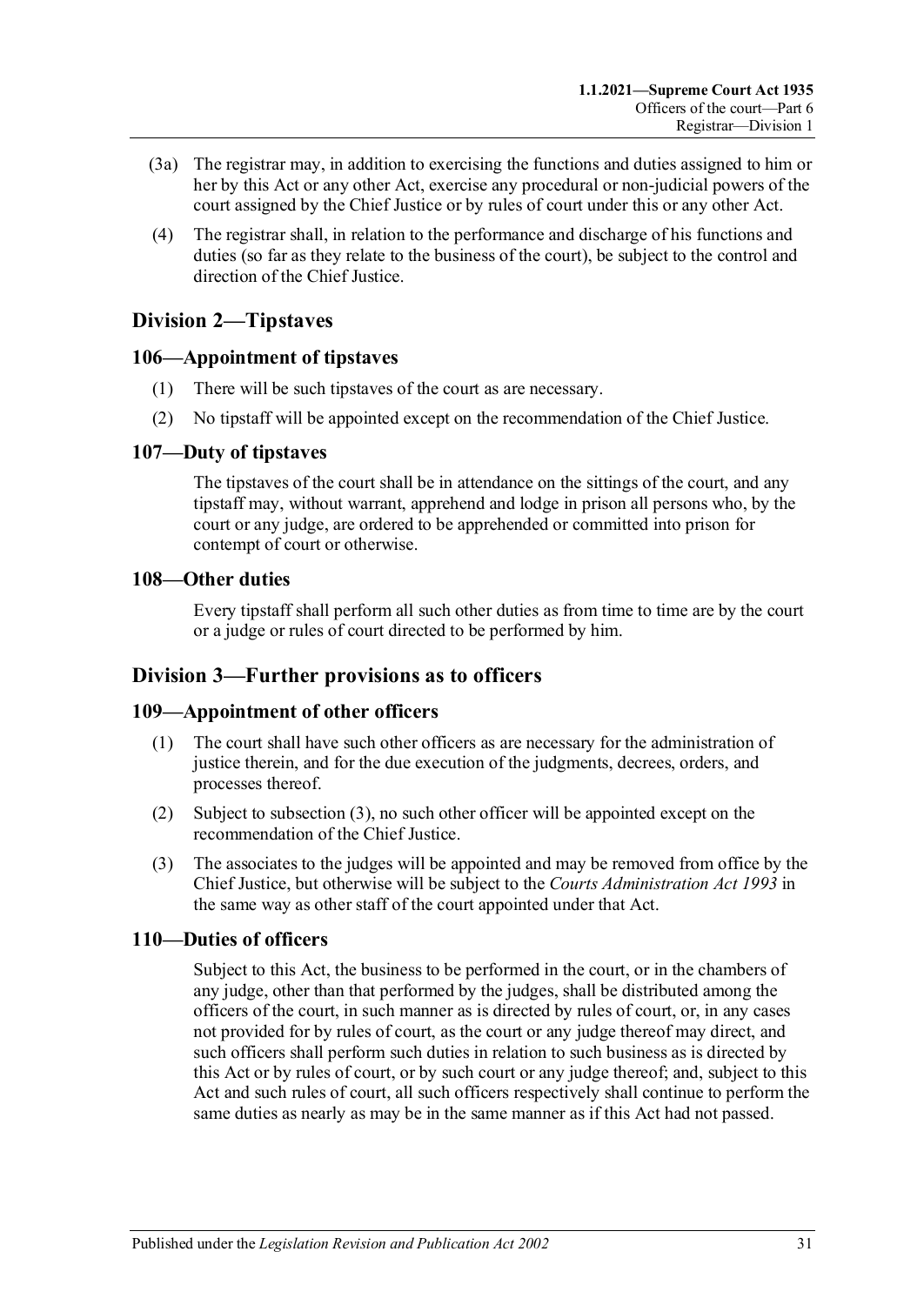# <span id="page-31-0"></span>**110A—Administrative and ancillary staff**

- (1) The court's administrative and ancillary staff consists of—
	- (a) the registrar; and
	- (b) any other persons appointed to the non-judicial staff of the court.
- (2) The court's administrative and ancillary staff (other than judges' associates) will be appointed under the *[Courts Administration Act](http://www.legislation.sa.gov.au/index.aspx?action=legref&type=act&legtitle=Courts%20Administration%20Act%201993) 1993*.

## <span id="page-31-1"></span>**110B—Responsibilities of non-judicial staff**

A member of the court's administrative or ancillary staff is responsible to the Chief Justice (through any properly constituted administrative superior) for the proper and efficient discharge or his or her duties.

# <span id="page-31-2"></span>**Part 7—Miscellaneous provisions**

## <span id="page-31-3"></span>**110C—Immunities**

- (1) A master, judicial registrar, mediator or assessor has the same privileges and immunities from liability as a judge.
- (2) A non-judicial officer of the court incurs no civil or criminal liability for an honest act or omission in carrying out or purportedly carrying out official functions.

## <span id="page-31-4"></span>**111—Rules as to division of loss upon collision at sea**

(1) Where, by fault of two or more vessels, damage or loss is caused to one or more vessels, to their cargoes or freight, or to any property on board, the liability to make good the damage or loss shall be in proportion to the degree in which each vessel was in fault:

Provided that, if, having regard to all the circumstances of the case, it is not possible to establish different degrees of fault, the liability shall be apportioned equally.

- (2) Nothing in this section shall operate so as to render any vessel liable for any loss or damage to which her fault has not contributed.
- (3) Nothing in this section shall affect the liability of any person under a contract of carriage or any contract, or shall be construed as imposing any liability upon any person from which he is exempted by any contract or by any provision of law or as affecting the right of any person to limit his liability in manner provided by law.
- (4) For the purposes of this section, the expression *freight* includes passage money and hire, and references to damage or loss caused by the fault of a vessel shall be construed as including references to any salvage or other expenses consequent upon that fault, recoverable at law by way of damages.

# <span id="page-31-5"></span>**112—Damages for personal injuries**

(1) Where loss of life or personal injuries are suffered by any person on board a vessel owing to the fault of that vessel and of any other vessel or vessels, the liability of the owners of the vessels shall be joint and several.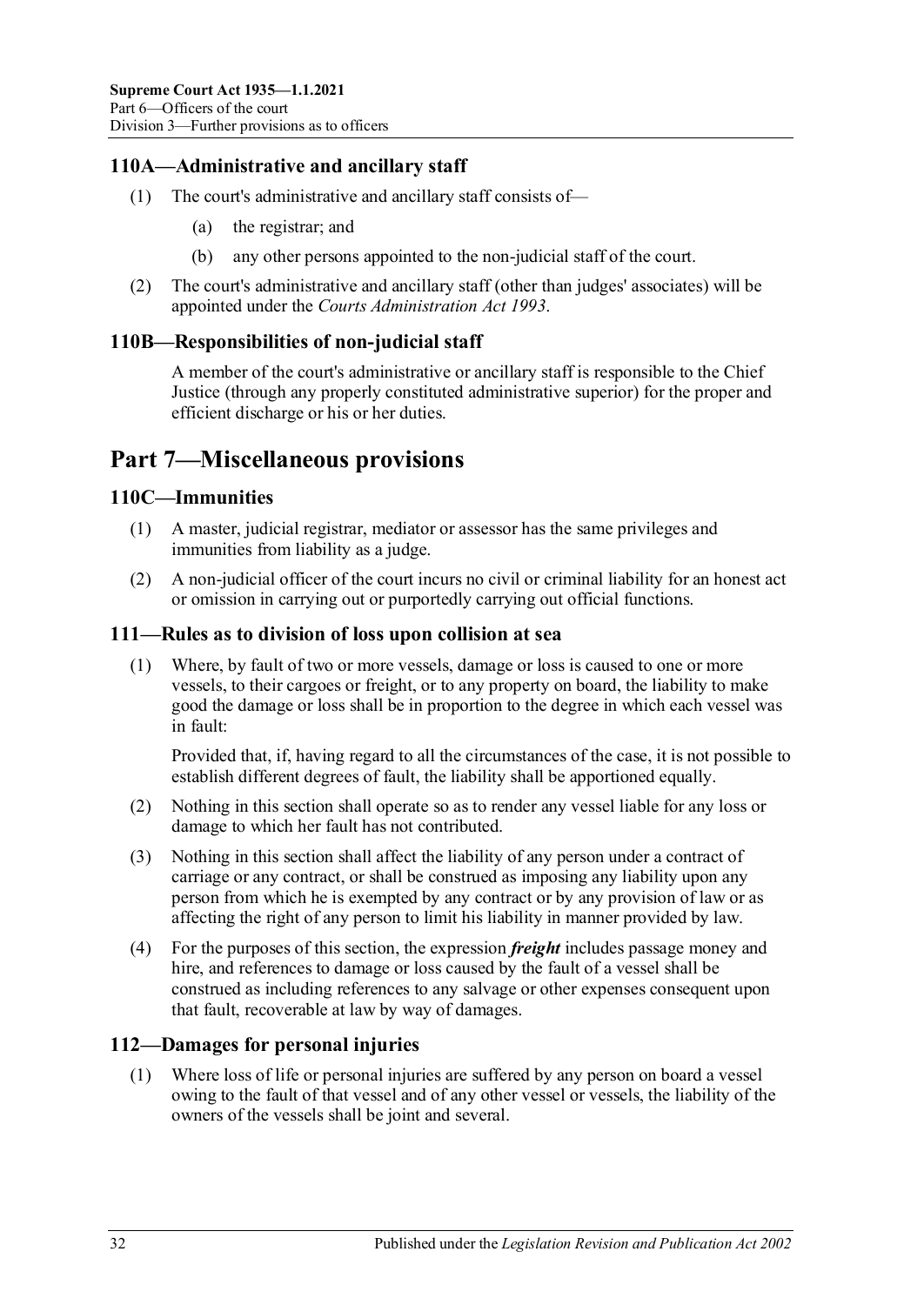(2) Nothing in this section shall be construed as depriving any person of any right of defence on which, independently of this section, he might have relied in an action brought against him by the person injured or any person or persons entitled to sue in respect of such loss of life, or shall affect the right of any person to limit his liability in cases to which this section relates in the manner provided by law.

# <span id="page-32-3"></span><span id="page-32-0"></span>**113—Right of contribution**

(1) Where loss of life or personal injuries are suffered by any person on board a vessel owing to the fault of that vessel, and any other vessel or vessels, and a proportion of the damages is recovered against the owner of one of the vessels which exceeds the proportion in which she was in fault, he may recover by way of contribution the amount of the excess from the owners of the other vessels to the extent to which those vessels were respectively in fault:

Provided that no amount shall be so recovered which could not, by reason of any statutory or contractual limitation of, or exemption from, liability, or which could not for any other reason, have been recovered in the first instance as damages by the persons entitled to sue therefor.

(2) In addition to any other remedy provided by law, the persons entitled to any contribution as provided by [subsection](#page-32-3) (1) of this section shall, for the purpose of recovering the contribution, have subject to the provisions of this Act, the same rights and powers as the persons entitled to sue for damages in the first instance.

# <span id="page-32-1"></span>**114—Interest on judgment debts**

- (1) All money, including costs, payable under any judgment or order shall bear interest at the rate from time to time prescribed by the rules of court.
- (2) The interest shall be computed from the following times:
	- (a) in the case of money other than adjudicated costs, from the time specified in the judgment or order, and if no time is so specified from the date of the judgment or order;
	- (b) in the case of adjudicated costs, from the date of the certificate of the adjudicating officer by whom the costs were adjudicated or an earlier date specified by the adjudicating officer in the certificate.

# <span id="page-32-2"></span>**117—Orders to bring prisoners for examination**

- (1) Any sheriff, gaoler, or other officer, having the custody of any prisoner, whose evidence is required in any action, trial, or proceeding, civil or criminal, shall upon receiving an order of a judge for that purpose, take such prisoner for examination before the court, or any judge thereof, or before any official or arbitrator or other person appointed to take any examination.
- (2) Such an order may be obtained upon affidavit by the party requiring the attendance of such prisoner, and shall set forth the time when and place where such prisoner is to be taken for the purpose of the examination.
- (3) The officer so ordered as aforesaid shall be entitled to be paid the like travelling and other expenses, and compensation for loss of time, as upon attendance at a trial.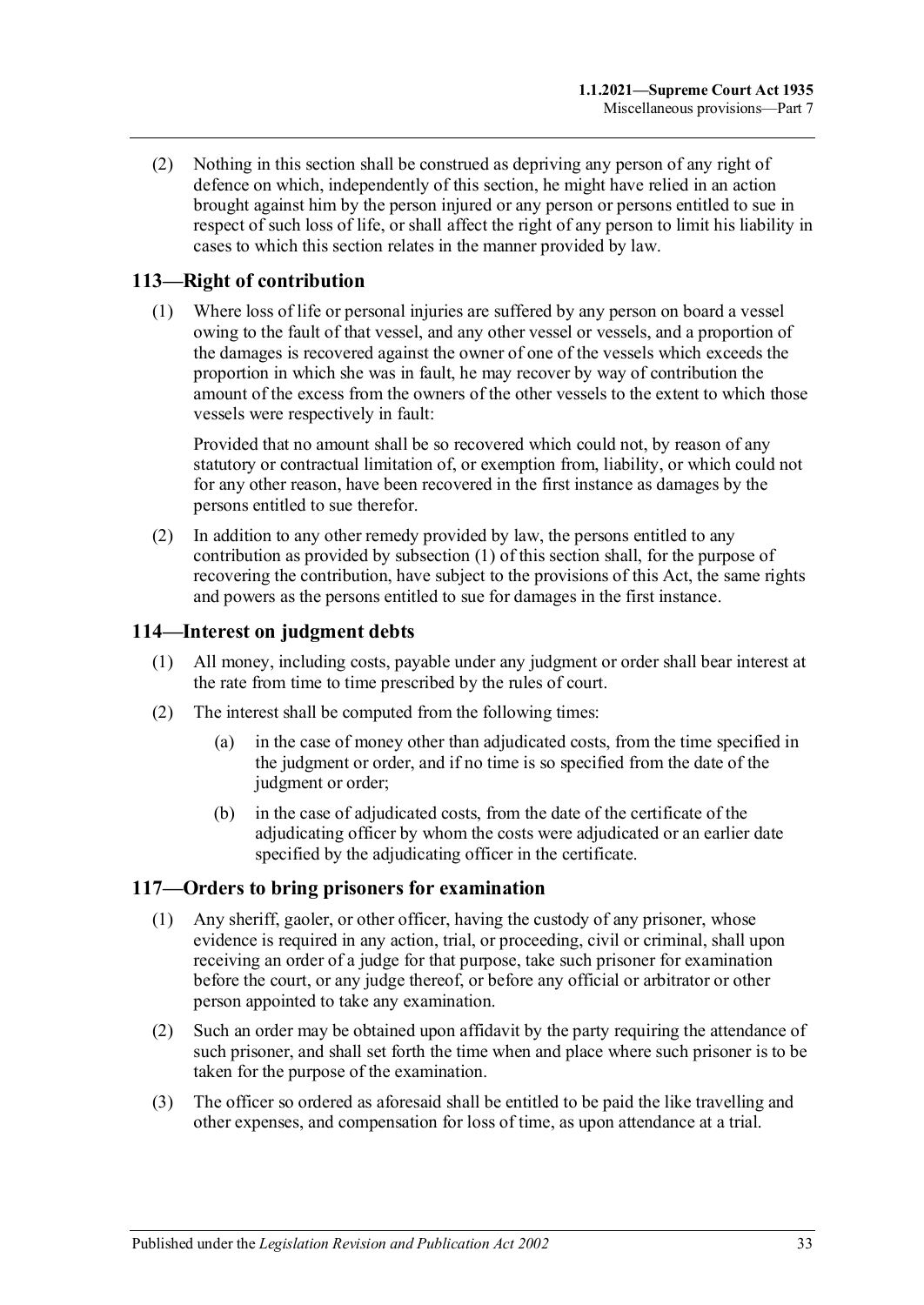## <span id="page-33-0"></span>**118—Legal process**

- (1) Any process of the court may be issued, served or executed on a Sunday as well as any other day.
- (2) The validity of process is not affected by the fact that the person who issued it dies or ceases to hold office.

## <span id="page-33-6"></span><span id="page-33-1"></span>**118A—Service**

- (1) If it is not practicable to serve any process, notice or other document relating to civil or criminal proceedings in the manner otherwise prescribed or contemplated by law, the court may, by order—
	- (a) provide for service by post; or
	- (b) make any other provision that may be necessary or desirable for service.
- (2) Any process, notice or other document served in accordance with an order under [subsection](#page-33-6) (1) will, despite any other law, be taken to have been duly served.

#### <span id="page-33-2"></span>**119—Suitors' funds to vest in master**

All suitors' funds shall be vested in the registrar on behalf of the court and shall be dealt with by him in accordance with this Act and the rules of court, and any order of the court or a judge.

#### <span id="page-33-3"></span>**120—Securities in court**

All securities standing in court or at any time deposited in court shall be held by the registrar in trust to apply the same in accordance with law.

## <span id="page-33-4"></span>**121—Liability of Treasurer for default of master**

- (1) The Treasurer shall be liable to make good to the suitors of the court all suitors' funds and securities in court, and for that purpose may by authority of this Act, and without any further appropriation, make any necessary payments out of the general revenue of the State.
- (2) If the Chief Justice certifies to the Treasurer in writing that the registrar has failed to pay any money in court or to transfer or deliver any securities in court required by law or by any order of the court to be paid, transferred, or delivered by him, or has been guilty of any default with respect to any such money or securities, the Treasurer shall pay out of the general revenue to such persons as are named by the Chief Justice in the certificate, such sums as the Chief Justice certifies in writing to be required for the purpose of paying the money so required to be paid or of replacing the securities so required to be transferred or delivered, or of making good such default.

## <span id="page-33-5"></span>**122—Banking and investment of suitors' funds**

- (1) All suitors' funds shall, as soon as practicable after payment into, or deposit in court, be paid into the Treasury or an ADI in Adelaide.
- (2) Such funds or such part thereof as the rules direct shall be invested in such manner and at such times as the rules of court prescribe.
- (3) The interest or other income from such investment shall be dealt with as prescribed by rules of court.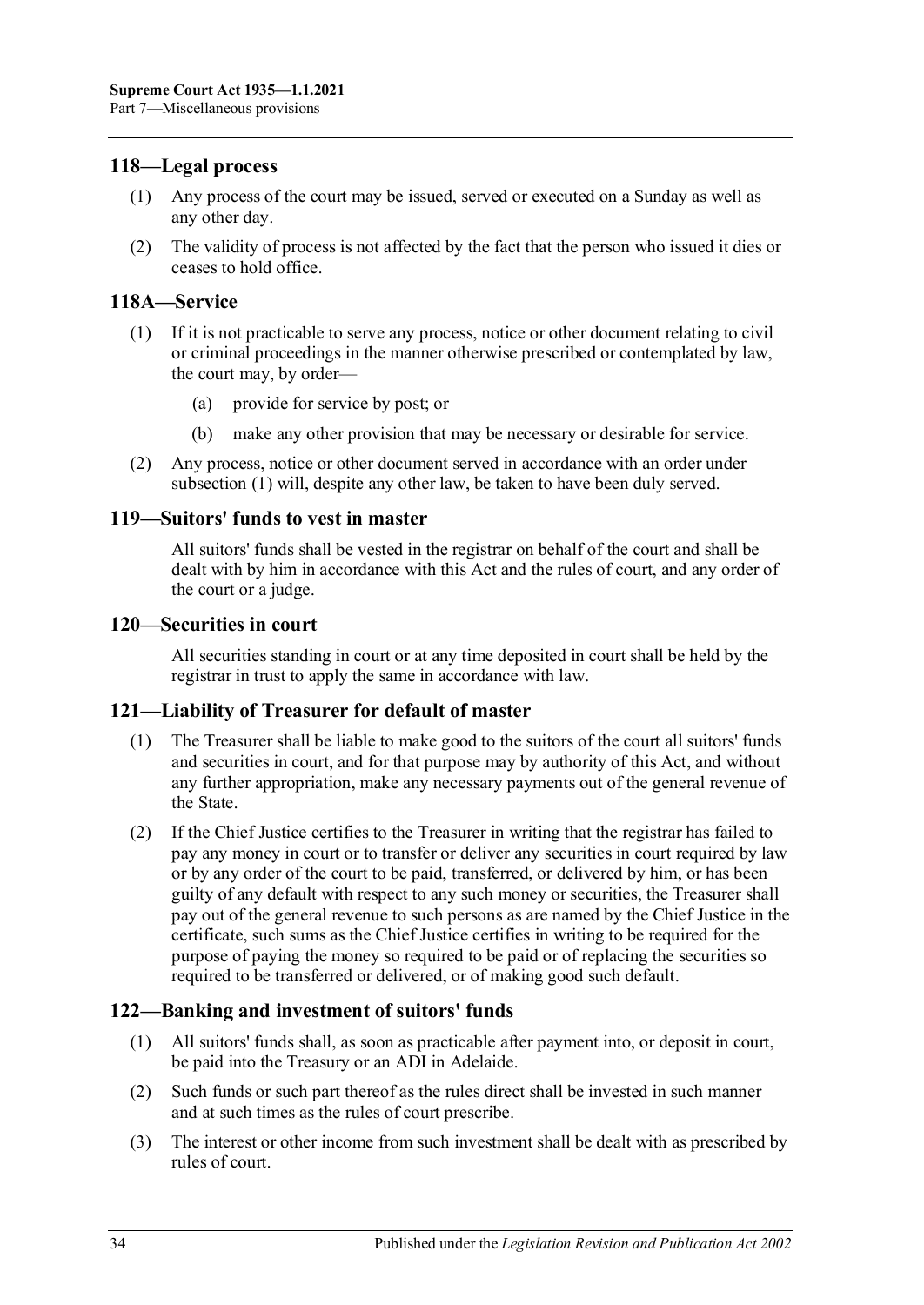(4) Until rules of court are made under this section the law and practice relating to the deposit, payment, delivery and transfer in into and out of court of suitors' funds and securities which belong to suitors, shall continue as at the commencement of this Act.

#### <span id="page-34-0"></span>**123—Investments made under order of the court**

Any money in court which under the rules of court or under the order of the court is required to be laid out in any particular investment shall be so laid out notwithstanding anything in this Act.

#### <span id="page-34-1"></span>**124—Validity of payments etc pursuant to rules of court**

All acts done by the registrar with reference to funds in court pursuant to and in accordance with rules of court shall be as valid and effectual as if they had been done in pursuance of an order of the court.

#### <span id="page-34-2"></span>**125—Remittances by post**

Where by rules of court the registrar is authorised to make payments of money to persons entitled thereto upon their request by transmitting to them by post crossed cheques or other documents intended to enable them to obtain payment of the sums expressed therein, the posting of a letter containing the cheque or document and addressed to the person entitled thereto at the address given by him in his request shall, as respects the liability of the registrar and of the Treasurer respectively, be equivalent to the delivery of the cheque or document to that person himself.

#### <span id="page-34-3"></span>**126—Power to appoint deputies**

In [sections](#page-33-3) 120 to 126, inclusive, the term registrar shall not include an acting registrar, but the registrar may do any act, sign or execute any instrument and exercise any authority required or authorised to be done, signed, executed, or exercised by him in relation to suitors' funds, by a deputy of the registrar appointed by the Chief Justice.

## <span id="page-34-4"></span>**126A—Certain trials of sexual offences to be given priority**

- (1) The court will give the necessary directions to ensure that a trial of a sexual offence where the alleged victim of the offence is a person to whom this section applies is given priority over any less urgent criminal trial and is dealt with as expeditiously as the proper administration of justice allows.
- (2) In this section—

#### *person to whom this section applies* means—

- (a) a child; or
- (b) a person with a disability that adversely affects the person's capacity to give a coherent account of the person's experiences or to respond rationally to questions;

#### *sexual offence* means—

- (a) rape; or
- (b) indecent assault; or
- (c) any offence involving unlawful sexual intercourse or an act of gross indecency; or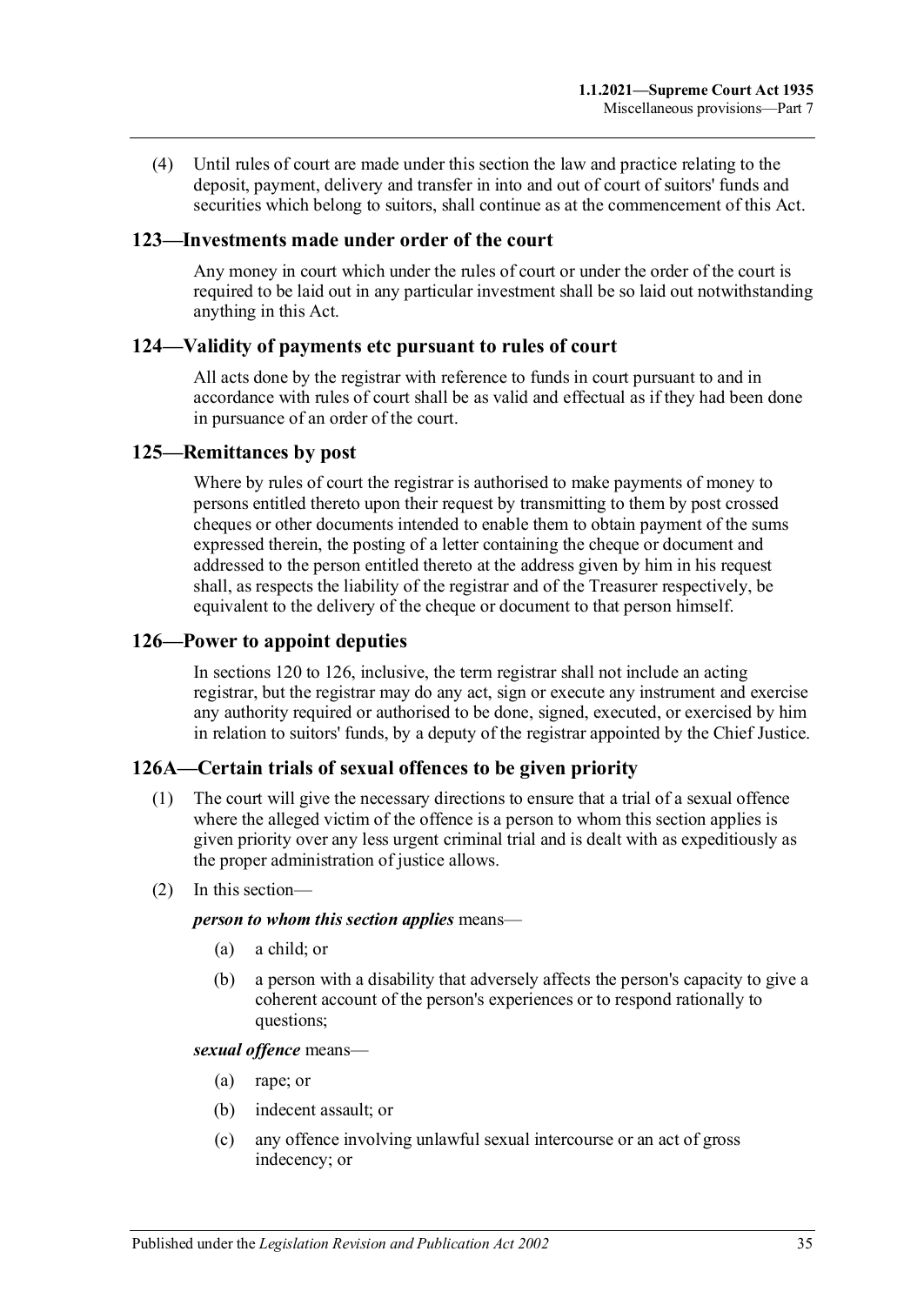- (d) incest; or
- (e) any offence involving sexual exploitation or abuse of a child, or exploitation of a child as an object of prurient interest; or
- (ea) an offence of sexual exploitation of a person with a cognitive impairment under section 51 of the *[Criminal Law Consolidation Act](http://www.legislation.sa.gov.au/index.aspx?action=legref&type=act&legtitle=Criminal%20Law%20Consolidation%20Act%201935) 1935*; or
- (f) any attempt to commit, or assault with intent to commit, any of the offences referred to in a preceding paragraph.

## <span id="page-35-0"></span>**127—Rules of Court**

The judges may make rules of court in accordance with the provisions for making rules of court contained in this Act for regulating—

- (a) the deposit, payment, delivery and transfer in, into, and out of court of money and securities which belong to suitors or are otherwise capable of being deposited in or paid or transferred into court or under the custody of the court; and
- (b) the investment of and other dealings with money and securities in court; and
- (c) the disposal of the interest or other income from such investments; and
- (d) the execution of the orders of the court and the powers and duties of the registrar with reference to such money and securities; and
- (e) any other matters incidental to or connected with the matters previously mentioned in this section.

## <span id="page-35-1"></span>**128—Payment to the Treasurer of unclaimed suitors' funds**

- (1) In the month of July in every year the registrar shall pay to the Treasurer, as part of the general revenue of the State, all suitors' funds which, on the first day of that month, have been unclaimed for the period of six years next preceding.
- (2) Such moneys shall not be afterwards claimable from the Treasurer unless the court otherwise orders.

#### <span id="page-35-2"></span>**129—Party subsequently claiming may petition the Supreme Court etc**

- (1) If at any time after any such money has been so paid to the Treasurer, any person applies to the court, by summons, for the payment to him of that money or any part thereof, and the court is satisfied upon affidavit or other sufficient evidence adduced that the applicant is entitled to the whole or any part of the money claimed by him, the court shall make an order for payment of the sum to which the applicant is entitled, with or without such additional amount as would have accrued (whether as interest or otherwise) had that sum been retained by the court from the time when it was paid to the Treasurer to the time of the court order.
- (2) On any such order being served on the Treasurer he shall issue and pay the money mentioned in the order to the persons to whom it is payable by virtue of the order, and the receipt of any person to whom any such money is so paid shall be a full and valid discharge for the sum stated in the receipt to have been received.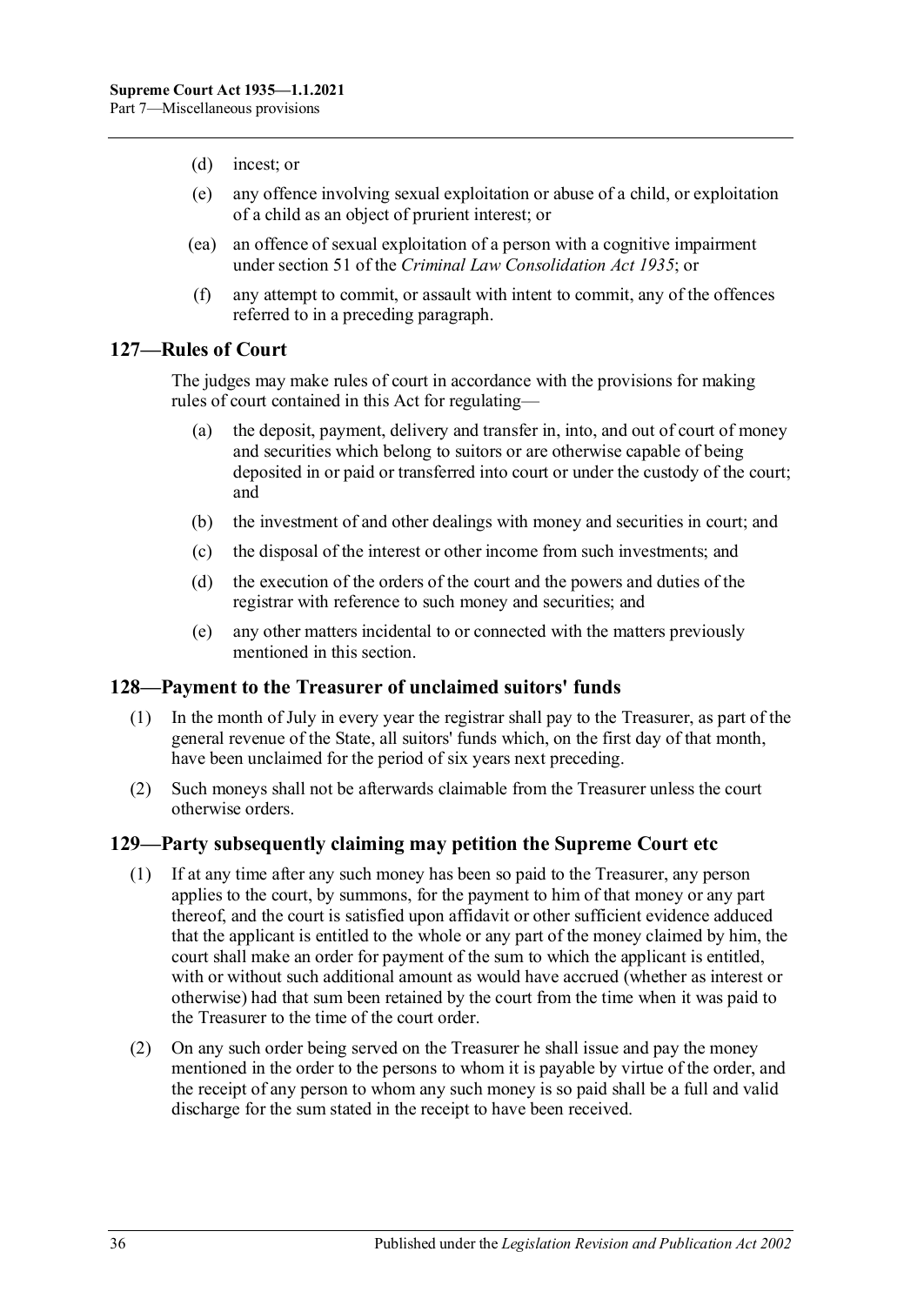## <span id="page-36-2"></span><span id="page-36-0"></span>**130—Court fees**

- (1) The Governor may, by regulation, prescribe and provide for the payment of fees in respect of proceedings in the court, or any step in such proceedings.
- (1a) Without limiting the generality of [subsection](#page-36-2) (1), the regulations may provide for all or any of the following matters:
	- (a) specific fees;
	- (b) maximum fees;
	- (c) minimum fees;
	- (d) fees that vary according to value, time, class of matter, or on any other basis;
	- (e) fees that differ for different classes of proceedings, different classes of party or different jurisdictions of the court;
	- (f) the manner of payment of fees;
	- (g) the time or times at which fees are to be paid,

and it is not necessary for a fee to be related to the actual administrative cost incurred.

- (1b) The regulations may—
	- (a) be of general or limited application; and
	- (b) make different provision according to the persons, things or circumstances to which they are expressed to apply; and
	- (c) provide in a specified case or class of case for the exemption of any proceeding, person or thing, or a class of proceeding, person or thing, from any of the provisions of the regulations, whether—
		- (i) unconditionally or on specified conditions; and
		- (ii) either wholly or to such an extent as is specified; and
	- (d) provide for the payment in advance of a fee or part of a fee prescribed under the regulations; and
	- (e) provide for the reduction, waiver, postponement, remission or refund, in whole or in part, of a fee prescribed under the regulations; and
	- (f) provide, in specified circumstances, for the reinstatement or payment, in whole or in part, of a fee prescribed under the regulations which was reduced, waived, postponed, remitted or refunded under the regulations; and
	- (g) confer a discretionary authority or impose a duty on the court, a member of the court's judiciary or the registrar.
- (2) The court may remit or reduce a fee on account of the poverty of the party by whom the fee is payable or for any other proper reason.

## <span id="page-36-1"></span>**131—Accessibility to court records**

- (1) Subject to this section, the court must, on application by any member of the public, allow the applicant to inspect or obtain a copy of—
	- (aa) any process relating to proceedings and forming part of the court's records;
	- (a) a transcript of evidence taken by the court in any proceedings;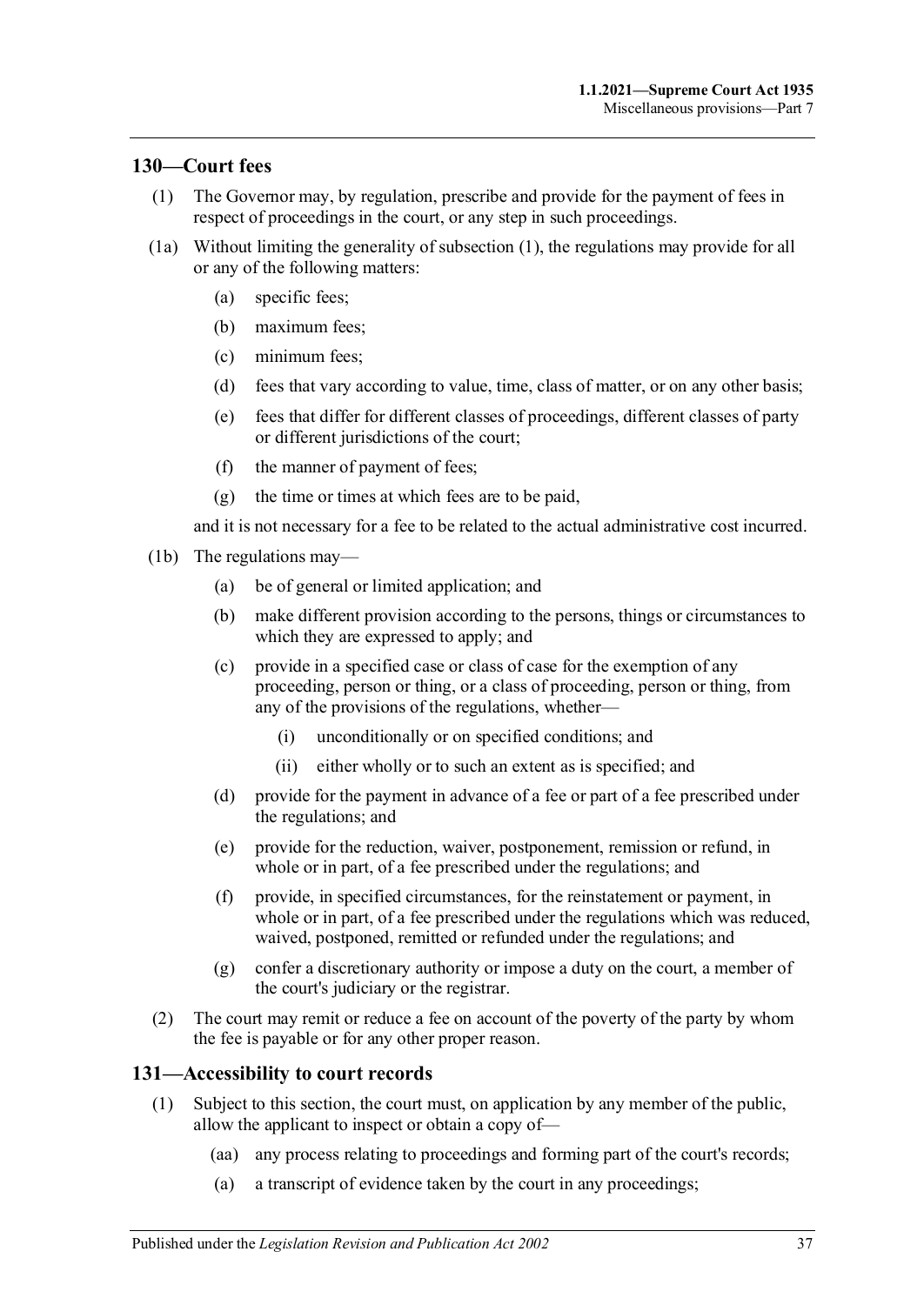- (b) any documentary material admitted into evidence in any proceedings;
- (c) a transcript of submissions by counsel;
- (d) a transcript of the judge's summing up or directions to the jury, in a trial by jury;
- (e) a transcript of reasons for judgment (including remarks made by the court on passing sentence);
- (f) a judgment or order given or made by the court.
- <span id="page-37-0"></span>(2) A member of the public may inspect or obtain a copy of the following material only with the permission of the court:
	- (a) material that was not taken or received in open court;
	- (b) material that the court has suppressed from publication;
	- (ba) sensitive material in the custody of the court;
	- (c) material placed before the court during sentencing proceedings;
	- (d) documentary material filed in connection with committal proceedings;
	- (e) a transcript of any oral evidence taken at committal proceedings;
	- (f) a photograph, slide, film, video tape, audio tape or other form of recording from which a visual image or sound can be produced;
	- (fa) a report prepared to assist the court in determining a person's eligibility for, or progress in, an intervention program (within the meaning of the *[Bail Act](http://www.legislation.sa.gov.au/index.aspx?action=legref&type=act&legtitle=Bail%20Act%201985) 1985* or the *[Sentencing Act](http://www.legislation.sa.gov.au/index.aspx?action=legref&type=act&legtitle=Sentencing%20Act%202017) 2017* or the *Intervention Orders (Prevention of Abuse) Act 2009*);
	- (g) material of a class prescribed by the regulations.
- (3) The court may permit inspection or copying of material referred to in [subsection](#page-37-0) (2) subject to any of the following conditions:
	- (a) a condition that material that is sensitive material will be available for examination under the supervision of the court at a place specified in the notice and at a time to be arranged;
	- (b) a condition limiting the publication or use of the material;
	- (c) any other condition that the court considers appropriate.
- (4) A decision by the court on an application under this section is administrative and is final and not subject to any form of review.
- (4a) Despite the preceding subsections, if 100 years have passed since the end of the calendar year in which material referred to in this section became part of the court's records—
	- (a) in the case of records that have been delivered into the custody of State Records—section 26 of the *[State Records Act](http://www.legislation.sa.gov.au/index.aspx?action=legref&type=act&legtitle=State%20Records%20Act%201997) 1997* applies (to the exclusion of this section) to the giving of access to the records; and
	- (b) in any other case—a member of the public may, without any requirement to seek permission of the court, be given access to the records.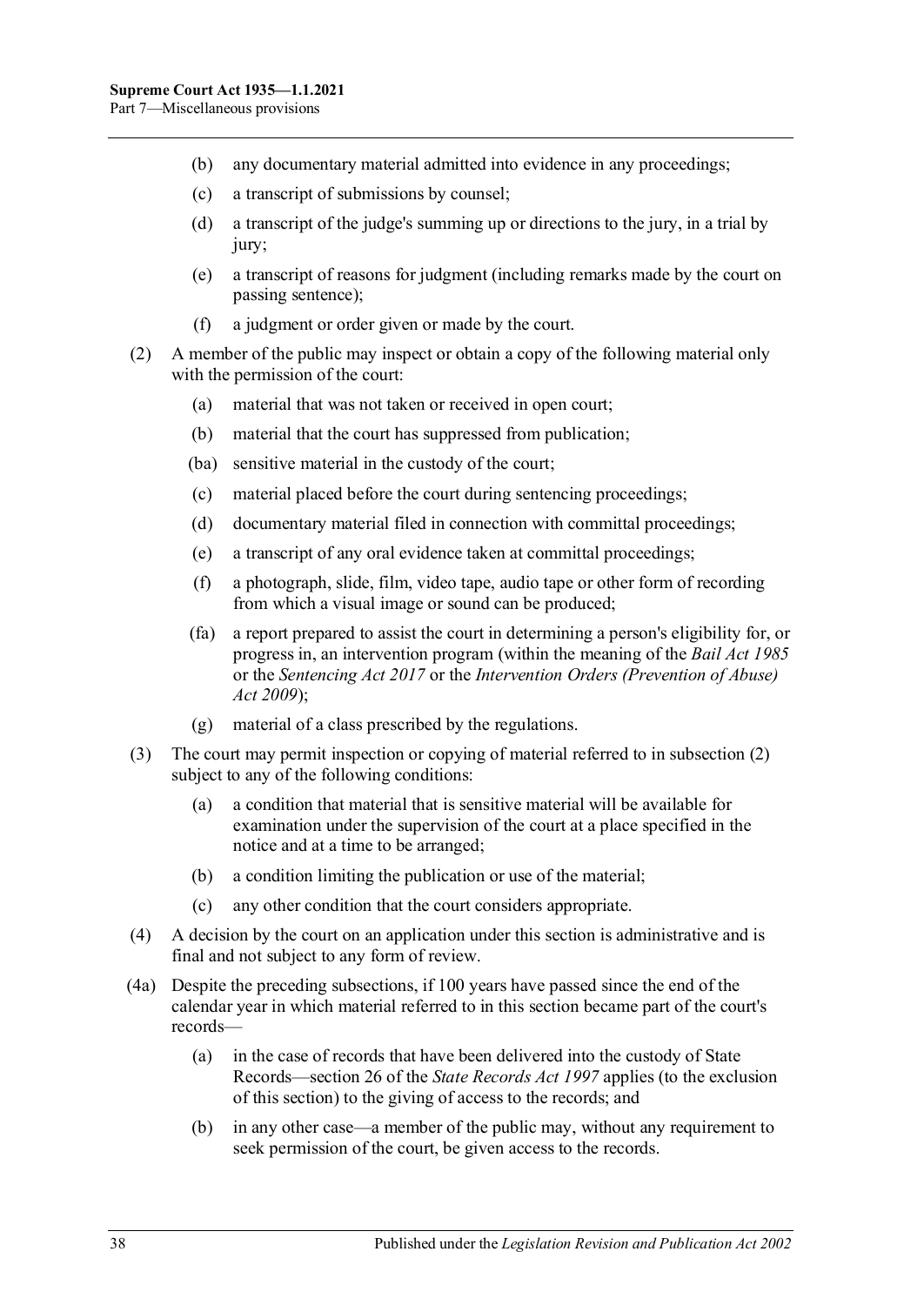- (5) The court may charge a fee, fixed by regulation, for inspection or copying of material under this section.
- (6) In this section—

*sensitive material*—see section 67H of the *[Evidence Act](http://www.legislation.sa.gov.au/index.aspx?action=legref&type=act&legtitle=Evidence%20Act%201929) 1929*.

# <span id="page-38-0"></span>**Schedule—Acts repealed**

| Number and<br>year of Act | Short or long title of Act                                                                                                                                                                                                                                                                                                                                                                                                                                                  | <b>Extent of repeal</b>                               |
|---------------------------|-----------------------------------------------------------------------------------------------------------------------------------------------------------------------------------------------------------------------------------------------------------------------------------------------------------------------------------------------------------------------------------------------------------------------------------------------------------------------------|-------------------------------------------------------|
| 15 of 1842                | An Act to regulate the Appointment and the Duties of the<br>Sheriff of the Province of South Australia                                                                                                                                                                                                                                                                                                                                                                      | The whole                                             |
| 3 of 1843                 | An Ordinance to amend an Ordinance intituled "An Act to<br>regulate the Appointment and Duties of the Sheriff of the<br>Province of South Australia"                                                                                                                                                                                                                                                                                                                        | The whole                                             |
| 9 of 1845                 | An Ordinance for adopting in South Australia certain parts of<br>an Act made and passed in the Imperial Parliament which was<br>held in the First and Second Years of the Reign of Her present<br>Majesty intituled "An Act for abolishing Arrest on mesne<br>Process in Civil Actions, except in certain cases; for extending<br>the remedies of Creditors against the property of Debtors; and<br>for amending the laws for the relief of Insolvent Debtors in<br>England | The whole                                             |
| 14 of 1845                | An Ordinance to provide for the performance of certain<br>matters in the Supreme Court during the occasional absence of<br>the Judge at a distance from Adelaide                                                                                                                                                                                                                                                                                                            | The whole                                             |
| 20 of 1852                | An Act to enable the Sheriff to appoint a Deputy to perform<br>the Duties of his Office, and to abolish the Poundage now<br>payable on taking the body in execution                                                                                                                                                                                                                                                                                                         | The whole                                             |
| 5 of 1853                 | Supreme Court Procedure Amendment Act                                                                                                                                                                                                                                                                                                                                                                                                                                       | The whole except<br>sections $162-172$ ,<br>inclusive |
| 6 of 1853                 | An Act to give relief to Persons having Claims against the<br>Local Government of South Australia by authorising them to<br>try the validity of such Claims in a Court of Law or Equity                                                                                                                                                                                                                                                                                     | The whole                                             |
| 24 of 1855–6              | The Supreme Court Procedure Act 1855                                                                                                                                                                                                                                                                                                                                                                                                                                        | The whole                                             |
| 30 of 1855-6              | An Act to facilitate Actions against Persons absent from the<br>colony and against persons sued as Joint Contractors                                                                                                                                                                                                                                                                                                                                                        |                                                       |
| 31 of 1855–6              | An Act to consolidate the several Ordinances relating to the<br>establishment of the Supreme Court of the Province of South<br>Australia                                                                                                                                                                                                                                                                                                                                    | The whole                                             |
| 4 of 1858                 | The Summary Procedure on Bills of Exchange Act 1858                                                                                                                                                                                                                                                                                                                                                                                                                         | The whole                                             |
| 5 of 1858                 | Supreme Court Procedure Further Amendment Act of 1858                                                                                                                                                                                                                                                                                                                                                                                                                       | The whole                                             |
| 13 of 1858                | The Third Judge and District Courts                                                                                                                                                                                                                                                                                                                                                                                                                                         | The whole                                             |
| 23 of 1859                | An Act to provide for the appointment of Commissioners to<br>take Affidavits as well in South Australia as elsewhere, to be<br>made use of in the Supreme Court of South Australia and for<br>the more easy Administration of Oaths to persons appointed to<br>act as Justices of the Peace in South Australia                                                                                                                                                              | The whole                                             |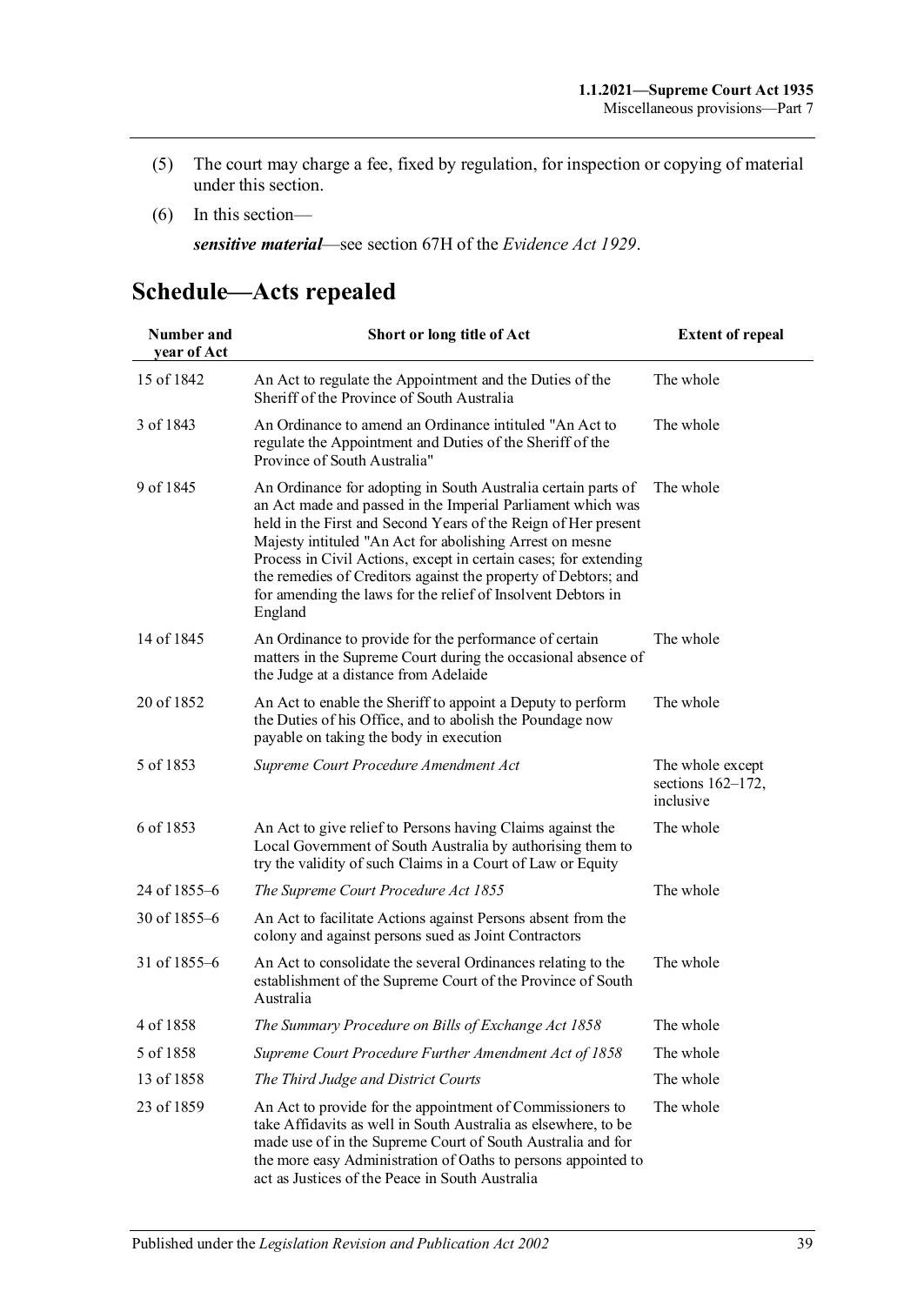| Number and<br>year of Act | Short or long title of Act                                                                                                                                                                                                                                          | <b>Extent of repeal</b>                                           |
|---------------------------|---------------------------------------------------------------------------------------------------------------------------------------------------------------------------------------------------------------------------------------------------------------------|-------------------------------------------------------------------|
| 5 of 1861                 | An Act to amend the Laws regulating the Court of Appeals of The whole<br>the Province of South Australia, and to extend the Powers<br>thereof                                                                                                                       |                                                                   |
| 3 of 1862                 | The Common Law Procedure Act 1862                                                                                                                                                                                                                                   | The whole, except<br>sections 1, 2, and 3                         |
| 15 of 1865                | The Court of Appeals Amendment Act 1865                                                                                                                                                                                                                             | The whole                                                         |
| 12 of $1865-6$            | An Act to provide for the more speedy administration of<br>justice by means of the Supreme Court                                                                                                                                                                    | The whole                                                         |
| 2 of 1866                 | An Act to protect certain persons from actions by reason of<br>their being elected to Parliament while members of the Court<br>of Appeals                                                                                                                           | The whole                                                         |
| 7 of 1866                 | An Act to regulate and amend the Practice and Procedure of<br>the Supreme Court of the Province of South Australia in its<br>Revenue Jurisdiction                                                                                                                   | The whole, except<br>sections 15 and 26                           |
| 20 of 1866-7              | The Equity Act 1866                                                                                                                                                                                                                                                 | The whole, except<br>sections 150 and 151                         |
| 8 of 1867                 | Supreme Court Act 1867                                                                                                                                                                                                                                              | The whole                                                         |
| 6 of 1868-9               | An Act to repeal Act No. 11 of 1866–7 intituled "An Act to<br>amend The Third Judge and Districts Courts Act, and for other<br>purposes" and to make further provision for the trial of<br>Causes, and trial of Offences at places remote from the<br>Supreme Court | The whole                                                         |
| 7 of 1868-9               | An Act to amend the "Supreme Court Act 1867"                                                                                                                                                                                                                        | The whole                                                         |
| 23 of 1870–71             | An Act to fix the tenure of office of the Primary Judge in<br>Equity, and to provide for the performance of the duties of the<br>office of Primary Judge in Equity in certain cases                                                                                 | The whole                                                         |
| 28 of 1873                | An Act to increase the salaries of the Judges of the Supreme<br>Court, and of certain officers of the Civil Service of the<br>Province of South Australia                                                                                                           | The whole                                                         |
| 116 of 1878               | Supreme Court Act 1878                                                                                                                                                                                                                                              | The whole, except<br>paragraphs I-VII,<br>inclusive, of section 6 |
| 120 of 1878               | An Act to amend "The Equity Act 1866"                                                                                                                                                                                                                               | The whole                                                         |
| 286 of 1883               | An Act to amend "The Third Judge and District Courts Act"<br>and the Act No. 6 of 1868-9                                                                                                                                                                            | The whole                                                         |
| 514 of 1891               | The Suitors Unclaimed Funds Act 1891                                                                                                                                                                                                                                | The whole                                                         |
| 1358 of 1919              | Fourth Judge Act 1919                                                                                                                                                                                                                                               | The whole                                                         |
| 1564 of 1923              | Acts Interpretation Act Amendment Act 1923                                                                                                                                                                                                                          | The whole                                                         |
| 1739 of 1926              | Supreme Court Act Amendment Act 1926                                                                                                                                                                                                                                | The whole                                                         |
| 1761 of 1926              | Fifth Judge Act 1926                                                                                                                                                                                                                                                | The whole                                                         |
| 1864 of 1928              | Supreme Court Act 1928                                                                                                                                                                                                                                              | The whole                                                         |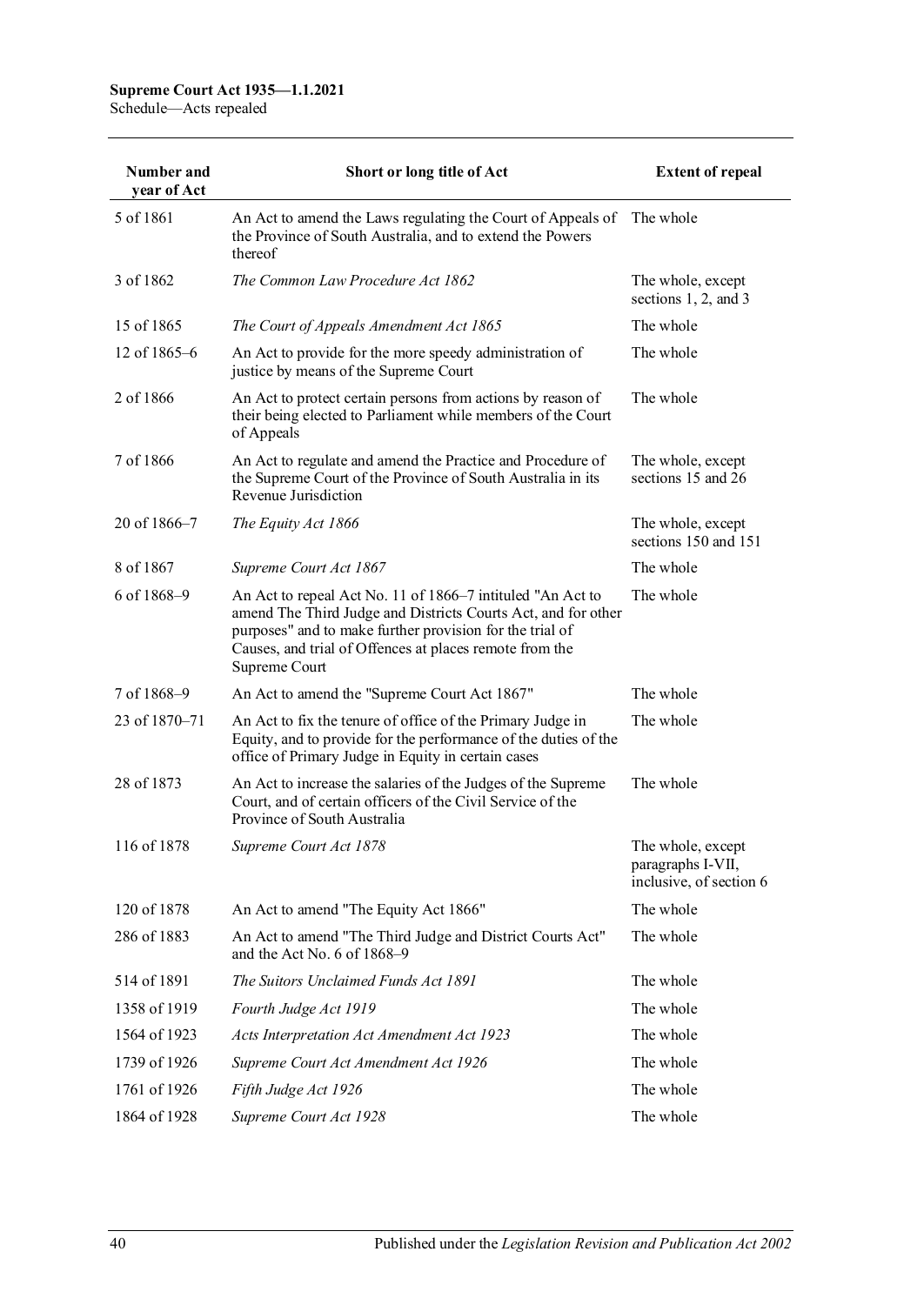# <span id="page-40-0"></span>**Legislative history**

## **Notes**

- Please note—References in the legislation to other legislation or instruments or to titles of bodies or offices are not automatically updated as part of the program for the revision and publication of legislation and therefore may be obsolete.
- Earlier versions of this Act (historical versions) are listed at the end of the legislative history.
- For further information relating to the Act and subordinate legislation made under the Act see the Index of South Australian Statutes or www.legislation.sa.gov.au.

# **Principal Act and amendments**

New entries appear in bold.

| Year No |      | Title                                             | Assent     | Commencement                       |
|---------|------|---------------------------------------------------|------------|------------------------------------|
| 1935    | 2253 | Supreme Court Act 1935                            | 21.12.1935 | 1.11.1937 (Gazette 25.3.1937 p646) |
| 1936    | 2293 | Statute Law Revision Act 1936                     | 8.10.1936  | 8.10.1936                          |
| 1944    | 38   | Supreme Court Act Amendment<br>Act 1944           | 14.12.1944 | 14.12.1944                         |
| 1947 33 |      | Supreme Court Act Amendment<br>Act 1947           | 4.12.1947  | 4.12.1947                          |
| 1951    | - 6  | Supreme Court Act Amendment<br>Act 1951           | 6.9.1951   | 1.7.1951: s4                       |
| 1952    | 13   | Supreme Court Act Amendment<br>Act 1952           | 16.10.1952 | 16.10.1952                         |
| 1953    | -45  | Supreme Court Act Amendment<br>Act 1953           | 17.12.1953 | 17.12.1953                         |
| 1955    | - 3  | Statutes Amendment (Public<br>Salaries) Act 1955  | 23.6.1955  | $1.6.1955$ : s 16(2)               |
| 1955    | -12  | Supreme Court Act Amendment<br>Act 1955           | 30.9.1955  | 30.9.1955                          |
| 1958 41 |      | Supreme Court Act Amendment<br>Act 1958           | 27.11.1958 | 1.7.1958: s4                       |
| 1960    | 67   | Supreme Court Act Amendment<br>Act 1960           | 24.11.1960 | 24.11.1960                         |
| 1960    | 71   | Supreme Court Act Amendment Act<br>$(No. 2)$ 1960 | 1.12.1960  | 1.12.1960                          |
| 1962    | 52   | Supreme Court Act Amendment<br>Act 1962           | 15.11.1962 | 15.11.1962                         |
| 1963    | 29   | Supreme Court Act Amendment<br>Act 1963           | 21.11.1963 | 21.11.1963                         |
| 1965    | -9   | Supreme Court Act Amendment<br>Act 1965           | 23.9.1965  | 23.9.1965                          |
| 1965    | - 49 | Supreme Court Act Amendment Act<br>$(No. 2)$ 1965 | 9.12.1965  | 9.12.1965                          |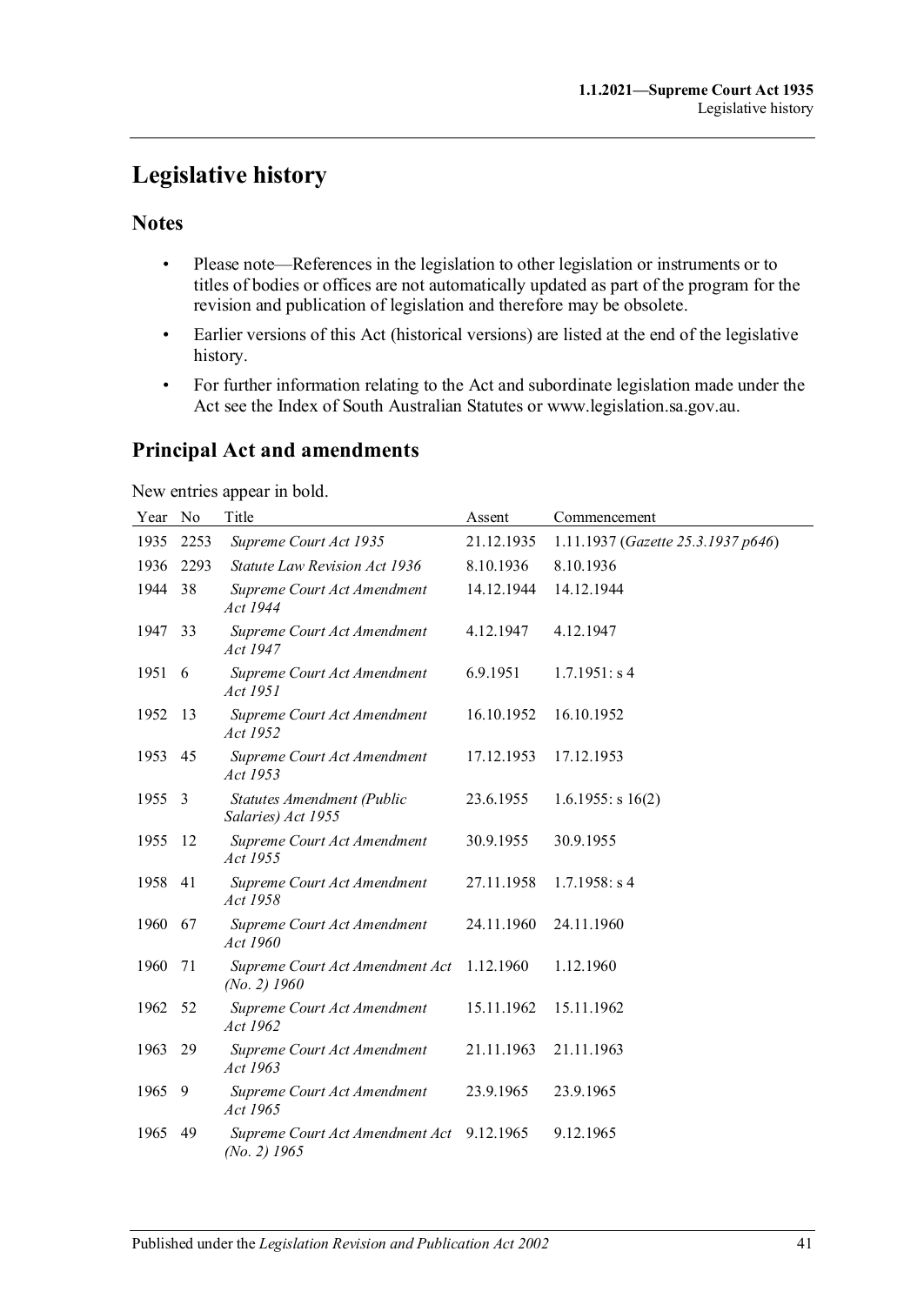#### **Supreme Court Act 1935—1.1.2021** Legislative history

| 1966 85 |    | Supreme Court Act Amendment Act<br>$(No. 1)$ 1966                                 | 1.12.1966  | 12.1.1967 (Gazette 12.1.1967 p51)     |
|---------|----|-----------------------------------------------------------------------------------|------------|---------------------------------------|
| 1967    | 9  | Supreme Court Act Amendment<br>Act 1967                                           | 30.3.1967  | 30.3.1967                             |
| 1967    | 21 | Supreme Court Act Amendment Act<br>$(No. 2)$ 1967                                 | 13.4.1967  | 22.6.1967 (Gazette 22.6.1967 p1850)   |
| 1969    | 10 | Supreme Court Act Amendment<br>Act 1969                                           | 27.2.1969  | 27.2.1969                             |
| 1969    | 22 | Supreme Court Act Amendment Act<br>$(No. 2)$ 1969                                 | 26.6.1969  | 26.6.1969                             |
| 1969    | 62 | Supreme Court Act Amendment Act<br>$(No. 3)$ 1969                                 | 4.12.1969  | 21.5.1970 (Gazette 21.5.1970 p1842)   |
| 1970    | 14 | Supreme Court Act Amendment<br>Act 1970                                           | 17.9.1970  | 17.9.1970                             |
| 1970    | 16 | Supreme Court Act Amendment Act<br>$(No. 2)$ 1970                                 | 17.9.1970  | 17.9.1970                             |
| 1970    | 58 | Supreme Court Act Amendment Act<br>(No. 3) 1970                                   | 10.12.1970 | 1.1.1971 (Gazette 10.12.1970 p2646)   |
| 1971    | 30 | Judges' Pensions Act 1971                                                         | 22.4.1971  | 1.5.1971 (Gazette 22.4.1971 p2186)    |
| 1971    | 49 | Supreme Court Act Amendment<br>Act 1971                                           | 26.8.1971  | 26.8.1971                             |
| 1972    | 39 | Statutes Amendment (Judges'<br>Salaries) Act 1972                                 | 13.4.1972  | 13.4.1972                             |
| 1972    | 40 | Supreme Court Act Amendment<br>Act 1972                                           | 13.4.1972  | 9.11.1972 (Gazette 9.11.1972 p2254)   |
| 1972    | 41 | Crown Proceedings Act 1972                                                        | 20.4.1972  | 14.12.1972 (Gazette 14.12.1972 p2630) |
| 1974    | 8  | Statutes Amendment (Judges'<br>Salaries) Act 1974                                 | 21.3.1974  | 21.3.1974                             |
| 1974    | 12 | Supreme Court Act Amendment<br>Act 1974                                           | 28.3.1974  | 20.6.1974 (Gazette 20.6.1974 p2450)   |
| 1975    | 18 | Statutes Amendment (Judges'<br>Salaries) Act 1975                                 | 27.3.1975  | 27.3.1975                             |
| 1975    | 24 | <b>Statute Law Revision Act 1975</b>                                              | 27.3.1975  | 27.3.1975                             |
| 1978 67 |    | Supreme Court Act Amendment<br>Act 1978                                           | 26.10.1978 | 6.7.1992 (Gazette 2.7.1992 p209)      |
| 1978    | 82 | Sheriff's Act 1978                                                                | 30.11.1978 | 6.7.1992 (Gazette 2.7.1992 p209)      |
| 1980    | 53 | Supreme Court Act Amendment<br>Act 1980                                           | 3.7.1980   | 3.7.1980                              |
| 1981    | 34 | <b>Statutes Amendment</b><br>(Administration of Courts and<br>Tribunals) Act 1981 | 19.3.1981  | 1.7.1981 (Gazette 25.6.1981 p1896)    |
| 1982    | 82 | Supreme Court Act Amendment<br>Act 1982                                           | 16.9.1982  | 16.9.1982                             |
| 1982    | 92 | Judicial Remuneration Act 1982                                                    | 14.10.1982 | 28.10.1982 (Gazette 28.10.1982 p1214) |
| 1983    | 2  | Supreme Court Act Amendment<br>Act 1983                                           | 14.4.1983  | 14.4.1983                             |
| 1983    | 73 | Supreme Court Act Amendment Act 3.11.1983<br>$(No. 2)$ 1983                       |            | 3.11.1983                             |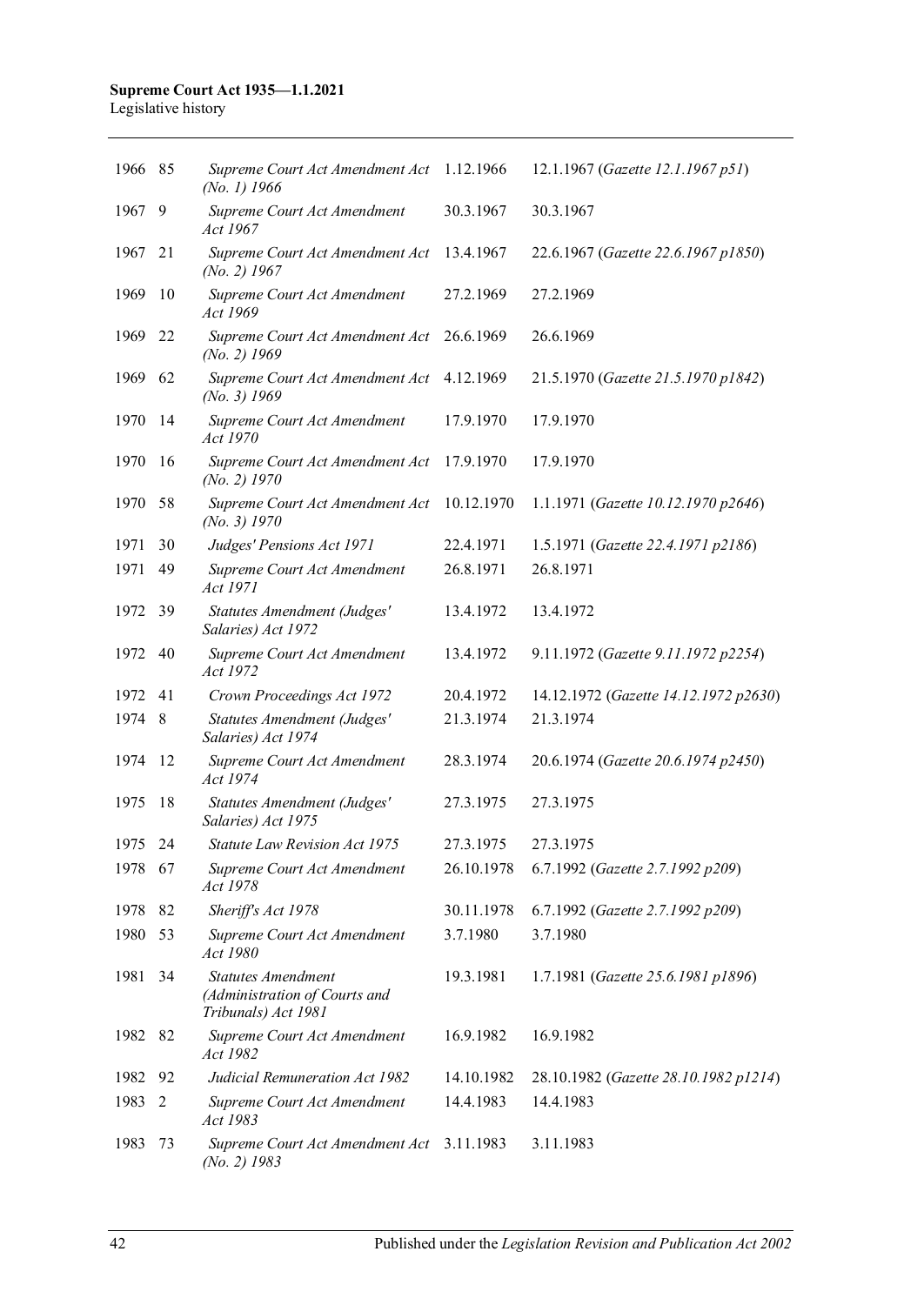| 1984 56 |     | Statutes Amendment (Oaths and<br>Affirmations) Act 1984                 | 24.5.1984  | 1.7.1984 (Gazette 28.6.1984 p1897)                                                                                                                                                                                                                                 |
|---------|-----|-------------------------------------------------------------------------|------------|--------------------------------------------------------------------------------------------------------------------------------------------------------------------------------------------------------------------------------------------------------------------|
| 1985    | 6   | Statutes Amendment (Bail) Act 1985                                      | 7.3.1985   | 7.7.1985 (Gazette 9.5.1985 p1398)                                                                                                                                                                                                                                  |
| 1985    | 59  | <b>Statutes Amendment</b><br>(Remuneration) Act 1985                    | 30.5.1985  | 13.6.1985 (Gazette 13.6.1985 p2132)                                                                                                                                                                                                                                |
| 1985    | 70  | Statutes Amendment (Courts)<br>Act 1985                                 | 6.6.1985   | 1.8.1985 (Gazette 11.7.1985 p92)                                                                                                                                                                                                                                   |
| 1986    | 102 | Commercial Arbitration Act 1986                                         | 18.12.1986 | 9.7.1987 (Gazette 9.7.1987 p57)                                                                                                                                                                                                                                    |
| 1987    | 80  | Supreme Court Act Amendment<br>Act 1987                                 | 19.11.1987 | 19.11.1987                                                                                                                                                                                                                                                         |
| 1988    | 95  | Judicial Administration (Auxiliary<br>Appointments and Powers) Act 1988 | 15.12.1988 | 15.12.1988                                                                                                                                                                                                                                                         |
| 1991    | 33  | <b>Statutes Amendment</b><br>(Attorney-General's Portfolio)<br>Act 1991 | 24.4.1991  | 6.6.1991 (Gazette 6.6.1991 p1776)                                                                                                                                                                                                                                  |
| 1991    | 49  | Director of Public Prosecutions<br>Act 1991                             | 21.11.1991 | 6.7.1992 (Gazette 25.6.1992 p1869)                                                                                                                                                                                                                                 |
| 1991    | 69  | <b>Statutes Repeal and Amendment</b><br>(Courts) Act 1991               | 12.12.1991 | 6.7.1992 (Gazette 2.7.1992 p209)                                                                                                                                                                                                                                   |
| 1993    | 62  | <b>Statutes Amendment (Courts)</b><br>Act 1993                          | 27.5.1993  | Pt 2 (s 5)-1.7.1993 (Gazette 24.6.1993<br>p2047); Pt 2 (s 4)-28.10.1993 (Gazette<br>27.10.1993 p1892)                                                                                                                                                              |
| 1993    | 75  | Statutes Amendment (Abolition of<br>Compulsory Retirement) Act 1993     | 21.10.1993 | $1.1.1994$ : s 2                                                                                                                                                                                                                                                   |
| 1994    | 21  | <b>Statutes Amendment</b><br>(Attorney-General's Portfolio)<br>Act 1994 | 26.5.1994  | 7.7.1994 (Gazette 7.7.1994 p4)                                                                                                                                                                                                                                     |
| 1994    | 43  | Statutes Amendment (Courts)<br>Act 1994                                 | 2.6.1994   | 9.6.1994 (Gazette 9.6.1994 p1669)                                                                                                                                                                                                                                  |
| 1995    | 65  | Statutes Amendment (Recording of<br>Interviews) Act 1995                | 10.8.1995  | Sch (cll 2-4)-21.12.1995 (Gazette<br>21.12.1995 p1760)                                                                                                                                                                                                             |
| 1995    | 84  | <b>Statutes Amendment (Courts)</b><br>Act 1995                          | 30.11.1995 | 21.12.1995 (Gazette 21.12.1995 p1759)                                                                                                                                                                                                                              |
| 1995    | 85  | <b>Statutes Amendment (Courts</b><br>Administration Staff) Act 1995     | 30.11.1995 | 14.12.1995 (Gazette 14.12.1995 p1641)                                                                                                                                                                                                                              |
| 1996    | 46  | Statutes Amendment (Mediation,<br>Arbitration and Referral) Act 1996    | 27.6.1996  | 30.9.1996 (Gazette 29.8.1996 p808)                                                                                                                                                                                                                                 |
| 1996    | 67  | <b>Statutes Amendment</b><br>(Attorney-General's Portfolio)<br>Act 1996 | 15.8.1996  | Pt 17 (ss 34-36)-17.10.1996 (Gazette<br>17.10.1996 p1361)                                                                                                                                                                                                          |
| 1999    | 6   | Supreme Court (Rules of Court)<br>Amendment Act 1999                    | 11.3.1999  | 23.4.1999 (Gazette 22.4.1999 p2171)                                                                                                                                                                                                                                |
| 1999    | 33  | Financial Sector Reform (South<br>Australia) Act 1999                   | 17.6.1999  | Sch (item $57$ )—1.7.1999 being the date<br>specified under $s \, 3(16)$ of the <i>Financial</i><br>Sector Reform (Amendments and<br>Transitional Provisions) Act<br>(No. 1) 1999 of the Commonwealth as<br>the transfer date for the purposes of that<br>Act: s 2 |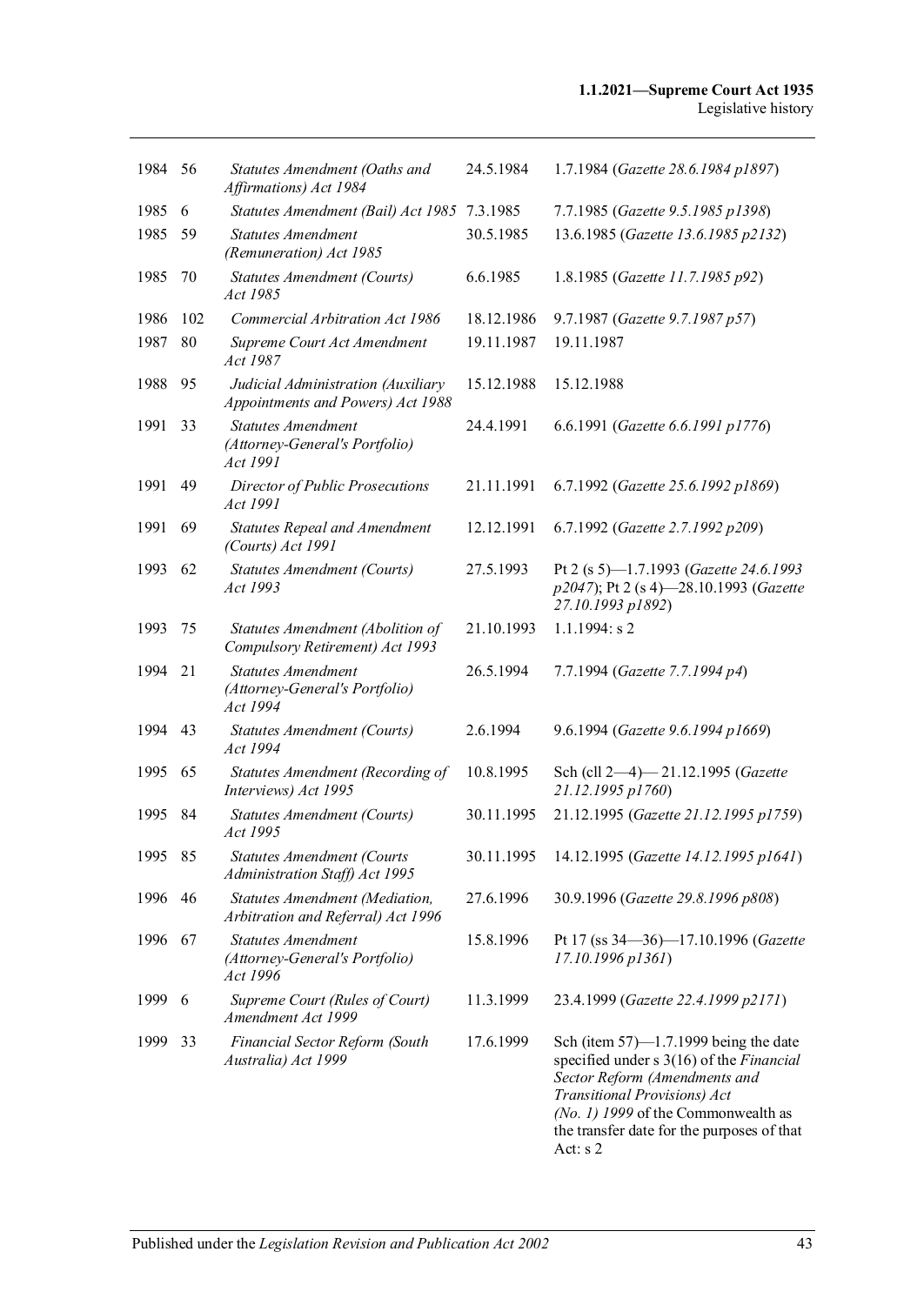#### **Supreme Court Act 1935—1.1.2021** Legislative history

| 1999 | 66  | <b>Statutes Amendment (Magistrates</b><br>Court Appeals) Act 1999                   | 18.11.1999 | Pt 3 (s 6)-3.1.2000 (Gazette 9.12.1999<br>p3114)                                               |
|------|-----|-------------------------------------------------------------------------------------|------------|------------------------------------------------------------------------------------------------|
| 2001 | 69  | Statutes Amendment (Courts and<br>Judicial Administration) Act 2001                 | 6.12.2001  | Pt 14 (s 32)-13.1.2002 (Gazette<br>10.1.2002 p4                                                |
| 2002 | 16  | Statutes Amendment (Structured<br>Settlements) Act 2002                             | 5.9.2002   | Pt 4 (s 6)-1.12.2002 (Gazette<br>7.11.2002 p4043)                                              |
| 2003 | 44  | Statute Law Revision Act 2003                                                       | 23.10.2003 | Sch 1-24.11.2003 (Gazette 13.11.2003<br>p4048)                                                 |
| 2004 | 23  | Statutes Amendment (Courts) Act<br>2004                                             | 8.7.2004   | Pt 9 (s 27)-1.9.2004 (Gazette<br>26.8.2004 p3402)                                              |
| 2005 | 49  | Statutes Amendment (Intervention<br>Programs and Sentencing<br>Procedures) Act 2005 | 27.10.2005 | Pt 6 (s 14)-19.12.2005 (Gazette<br>15.12.2005 p4326)                                           |
| 2006 | 17  | Statutes Amendment (New Rules of<br>Civil Procedure) Act 2006                       | 6.7.2006   | Pt 2 (ss $4-15$ ) $-4.9.2006$ ( <i>Gazette</i><br>17.8.2006 p2831)                             |
| 2006 | 43  | <b>Statutes Amendment (Domestic</b><br>Partners) Act 2006                           | 14.12.2006 | Pt 86 (s 212)-1.6.2007 (Gazette<br>26.4.2007 p1352)                                            |
| 2008 | 7   | Statutes Amendment (Evidence and<br>Procedure) Act 2008                             | 17.4.2008  | Pt 7 (ss 27 & 28)-23.11.2008 (Gazette<br>20.11.2008 p5171)                                     |
| 2009 | 85  | Intervention Orders (Prevention of<br>Abuse) Act 2009                               | 10.12.2009 | Sch 1 (cl 34)-9.12.2011 (Gazette<br>20.10.2011 p4269)                                          |
| 2012 | 17  | <b>Statutes Amendment</b><br>(Attorney-General's Portfolio)<br>Act 2012             | 24.5.2012  | Pt 12 (s 24)-5.8.2012 (Gazette<br>2.8.2012 p3302)                                              |
| 2013 | 9   | Statutes Amendment (Appeals) Act<br>2013                                            | 28.3.2013  | Pt 4 (ss 13 & 14) & Sch 1-5.5.2013<br>(Gazette 26.4.2013 p1185)                                |
| 2013 | 11  | <b>Statutes Amendment</b><br>(Attorney-General's Portfolio) Act<br>2013             | 18.4.2013  | Pt 13 (s 28)-18.4.2013 (Gazette<br>18.4.2013 p1155); s 29-9.6.2013<br>(Gazette 6.6.2013 p2498) |
| 2013 | 47  | <b>Statutes Amendment</b><br>(Attorney-General's Portfolio No 2)<br>Act 2013        | 24.10.2013 | Pt 8 (ss 11-13)-17.5.2014 (Gazette<br>$8.5.2014$ p $1630$ )                                    |
| 2014 | 16  | Return to Work Act 2014                                                             | 6.11.2014  | Sch 9 (cl 7)-1.7.2015 (Gazette<br>4.12.2014 p6610                                              |
| 2015 | -16 | Statutes Amendment (Vulnerable<br>Witnesses) Act 2015                               | 6.8.2015   | Pt 7 (s 32)-1.7.2016 (Gazette<br>23.6.2016 p2618)                                              |
| 2015 | 41  | <b>Statutes Amendment and Repeal</b><br>(Budget 2015) Act 2015                      | 26.11.2015 | Pt 13 (s $54$ )-26.11.2015: s 2(1)                                                             |
| 2017 | 10  | Statutes Amendment (Judicial<br>Registrars) Act 2017                                | 11.4.2017  | Pt 5 (ss 32-42)-23.5.2017 (Gazette<br>23.5.2017 p1725)                                         |
| 2017 | 13  | Statutes Amendment (Registered<br>Relationships) Act 2017                           | 26.4.2017  | Pt 14 (s 22)-1.8.2017 (Gazette<br>1.8.2017p3039                                                |
| 2017 | 18  | Summary Procedure (Indictable<br>Offences) Amendment Act 2017                       | 14.6.2017  | Sch 2 (cll 32, 33 & 41)-5.3.2018<br>(Gazette 12.12.2017 p4961)                                 |
| 2017 | 50  | Statutes Amendment (Court Fees)<br>Act 2017                                         | 28.11.2017 | Pt 5 (s 7)-5.3.2018 (Gazette 23.1.2018<br>p282)                                                |
| 2017 | 53  | Statutes Amendment (Sentencing)<br>Act 2017                                         | 28.11.2017 | Pt 21 (s 32)-30.4.2018 (Gazette<br>6.2.2018 p612)                                              |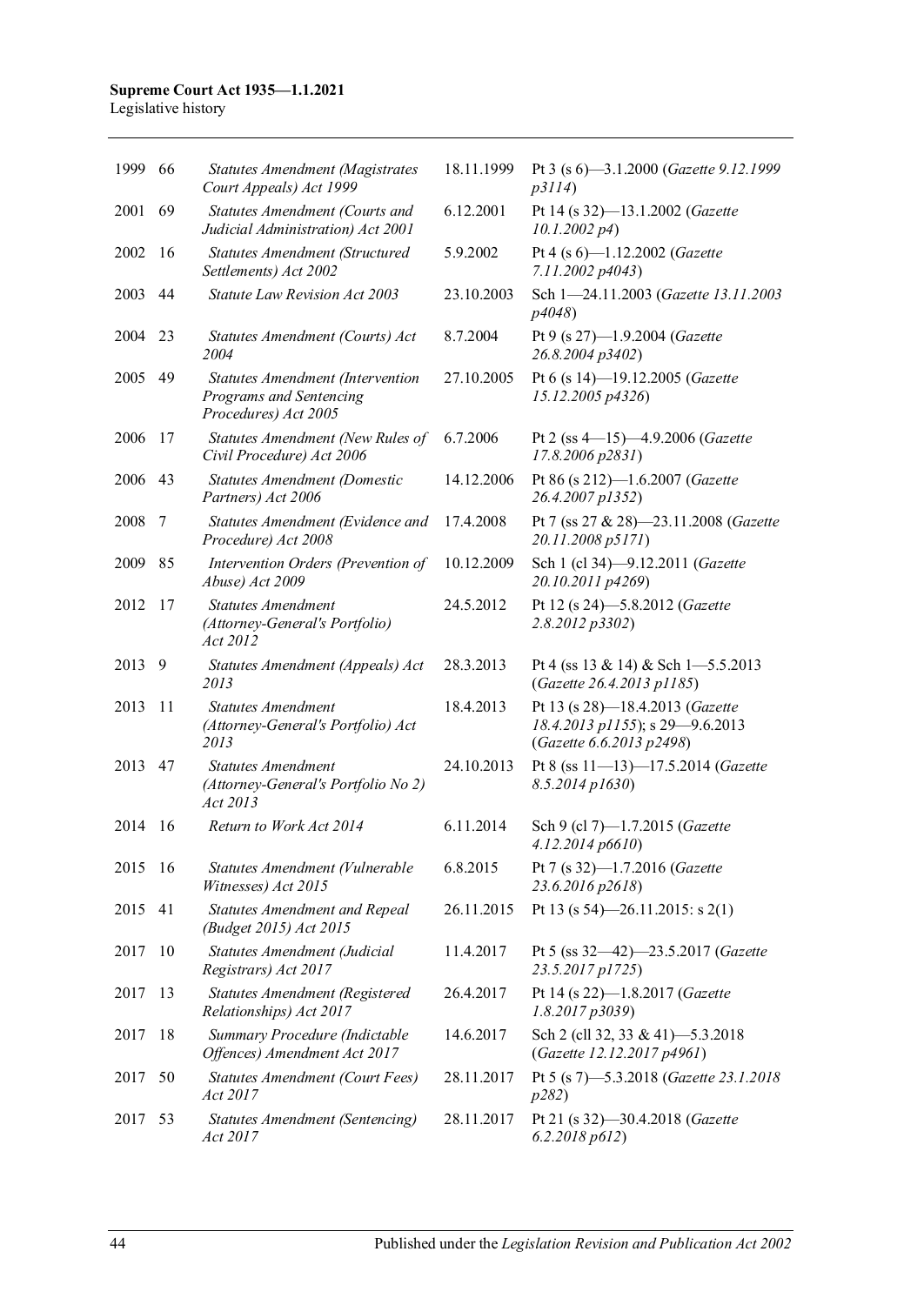| 2019 21     |     | Statutes Amendment<br>(Attorney-General's Portfolio)<br>$(No 2)$ Act 2019 | 19.9.2019  | Pt 16 (s 24)—19.9.2019: s 2(1)                                             |
|-------------|-----|---------------------------------------------------------------------------|------------|----------------------------------------------------------------------------|
| 2019        | 45  | <b>Supreme Court (Court of Appeal)</b><br><b>Amendment Act 2019</b>       | 19.12.2019 | Pt 2 (ss 4 to 20) & Sch 1<br>(cl 89)-1.1.2021 (Gazette 10.12.2020<br>p5638 |
| <b>2020</b> | -15 | <b>Statutes Amendment (Bail</b><br><b>Authorities</b> ) Act 2020          | 11.6.2020  | Pt 5 (s 12)-1.1.2021 (Gazette<br>17.12.2020 p5744)                         |

# **Provisions amended since 3 February 1976**

• Legislative history prior to 3 February 1976 appears in marginal notes and footnotes included in the consolidation of this Act contained in Volume 10 of The Public General Acts of South Australia 1837-1975 at page 718.

New entries appear in bold.

Entries that relate to provisions that have been deleted appear in italics.

| Provision               | How varied                                                     | Commencement |
|-------------------------|----------------------------------------------------------------|--------------|
| Pt A1                   | heading inserted by $44/2003$ s $3(1)$ (Sch 1)                 | 24.11.2003   |
| s <sub>1</sub>          | amended by 44/2003 s 3(1) (Sch 1)                              | 24.11.2003   |
| s <sub>2</sub>          | amended by 34/1981 s 5                                         | 1.7.1981     |
|                         | omitted under Legislation Revision and<br>Publication Act 2002 | 24.11.2003   |
| s <sub>5</sub>          |                                                                |              |
| s 5(1)                  | s 5 redesignated as s $5(1)$ by 34/1981 s 6(e)                 | 1.7.1981     |
| <b>Court of Appeal</b>  | inserted by 45/2019 s 4(1)                                     | 1.1.2021     |
| evidentiary<br>material | inserted by 84/1995 s 19                                       | 21.12.1995   |
| <b>Full Court</b>       | amended by $9/2013 s 13$                                       | 5.5.2013     |
|                         | amended by 47/2013 s 11                                        | 17.5.2014    |
|                         | amended by 18/2017 Sch 2 cl 32                                 | 5.3.2018     |
|                         | deleted by $45/2019$ s $4(2)$                                  | 1.1.2021     |
| judge                   | amended by 45/2019 s 4(3)                                      | 1.1.2021     |
| judicial registrar      | inserted by $10/2017$ s $32(1)$                                | 23.5.2017    |
| jurisdiction            | substituted by $34/1981$ s $6(a)$                              | 1.7.1981     |
| master                  | substituted by $34/1981$ s $6(b)$                              | 1.7.1981     |
| petitioner              | deleted by $17/2006 s 4(1)$                                    | 4.9.2006     |
| plaintiff               | substituted by $17/2006$ s $4(2)$                              | 4.9.2006     |
| pleading                | amended by 17/2006 s 4(3)                                      | 4.9.2006     |
| <b>President</b>        | inserted by 45/2019 s 4(4)                                     | 1.1.2021     |
| registrar               | inserted by $34/1981$ s $6(c)$                                 | 1.7.1981     |
|                         | amended by 10/2017 s 32(2)                                     | 23.5.2017    |
| suitors' funds          | substituted by $34/1981$ s $6(d)$                              | 1.7.1981     |
| s 5(2)                  | inserted by $34/1981$ s $6(e)$                                 | 1.7.1981     |
| Pt1                     |                                                                |              |
| s6A                     | inserted by 45/2019 s 5                                        | 1.1.2021     |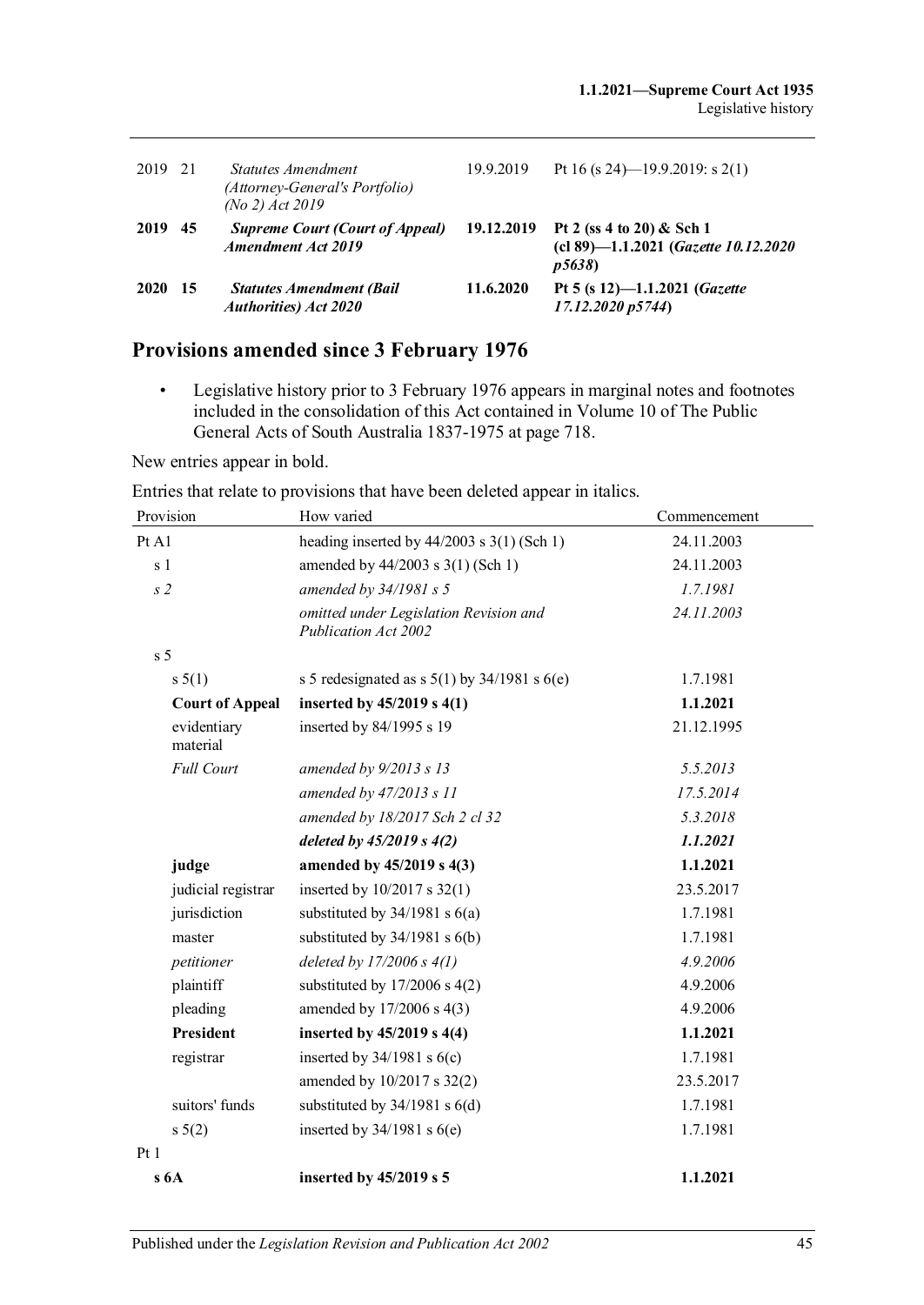| s <sub>7</sub>             | substituted by 34/1981 s 7            | 1.7.1981   |
|----------------------------|---------------------------------------|------------|
| s(7(1))                    | substituted by $10/2017$ s 33(1)      | 23.5.2017  |
|                            | substituted by 45/2019 s 6            | 1.1.2021   |
| s7(1a)                     | inserted by 45/2019 s 6               | 1.1.2021   |
| s(7(2)                     | substituted by 10/2017 s 33(2)        | 23.5.2017  |
| $s \, 7(4)$                | inserted by $69/1991$ s $9(a)$        | 6.7.1992   |
| s <sub>8</sub>             |                                       |            |
| $s\,8(1a)$                 | inserted by 45/2019 s 7               | 1.1.2021   |
| s(3)                       | inserted by 34/1981 s 8               | 1.7.1981   |
| s 8(4)                     | inserted by 95/1988 Sch 1             | 15.12.1988 |
| s 9                        | substituted by 34/1981 s 9            | 1.7.1981   |
| s(1)                       | amended by 45/2019 s 8                | 1.1.2021   |
| s 9A                       | inserted by 67/1996 s 34              | 17.10.1996 |
| s 9B                       | inserted by 45/2019 s 9               | 1.1.2021   |
| s 10                       | substituted by 11/2013 s 28           | 18.4.2013  |
|                            | substituted by 45/2019 s 10           | 1.1.2021   |
| s 11                       | substituted by 34/1981 s 10           | 1.7.1981   |
| s 11(1)                    | substituted by $70/1985$ s $3(a)$     | 1.8.1985   |
|                            | amended by 45/2019 s 11(1)            | 1.1.2021   |
| s11(1a)                    | inserted by $70/1985$ s $3(a)$        | 1.8.1985   |
|                            | substituted by 95/1988 Sch 1          | 15.12.1988 |
|                            | amended by 45/2019 s 11(2)            | 1.1.2021   |
| s 11(1b)                   | inserted by 95/1988 Sch 1             | 15.12.1988 |
| s 11(4)                    | deleted by $70/1985 s 3(b)$           | 1.8.1985   |
| s 11(6)                    | inserted by $70/1985$ s $3(c)$        | 1.8.1985   |
|                            | substituted by $45/2019$ s $11(3)$    | 1.1.2021   |
| s 12                       | substituted by 34/1981 s 11           | 1.7.1981   |
|                            | substituted by $92/1982$ s 3(1)       | 28.10.1982 |
|                            | amended by 59/1985 s 21               | 13.6.1985  |
|                            | substituted by 95/1988 Sch 1          | 15.12.1988 |
| s 12(1)                    | amended by 45/2019 s 12               | 1.1.2021   |
| s 13A                      | amended by 53/1980 s 2                | 3.7.1980   |
|                            | substituted by 34/1981 s 12           | 1.7.1981   |
| s 13B                      | inserted by 34/1981 s 12              | 1.7.1981   |
|                            | deleted by 75/1993 s 27               | 1.1.1994   |
|                            | inserted by 43/1994 s 22              | 9.6.1994   |
| Heading preceding<br>s 13H | deleted by $44/2003$ s $3(1)$ (Sch 1) | 24.11.2003 |
| s 13H                      |                                       |            |
| s 13H(1)                   | amended by $82/1982$ s $2(a)$         | 16.9.1982  |
| s 13H(2)                   | amended by $82/1982$ s $2(b)$ , (c)   | 16.9.1982  |
| s 13H(3)                   | amended by $82/1982$ s $2(a)$         | 16.9.1982  |
| s 13H(4)                   | amended by $82/1982$ s $2(a)$         | 16.9.1982  |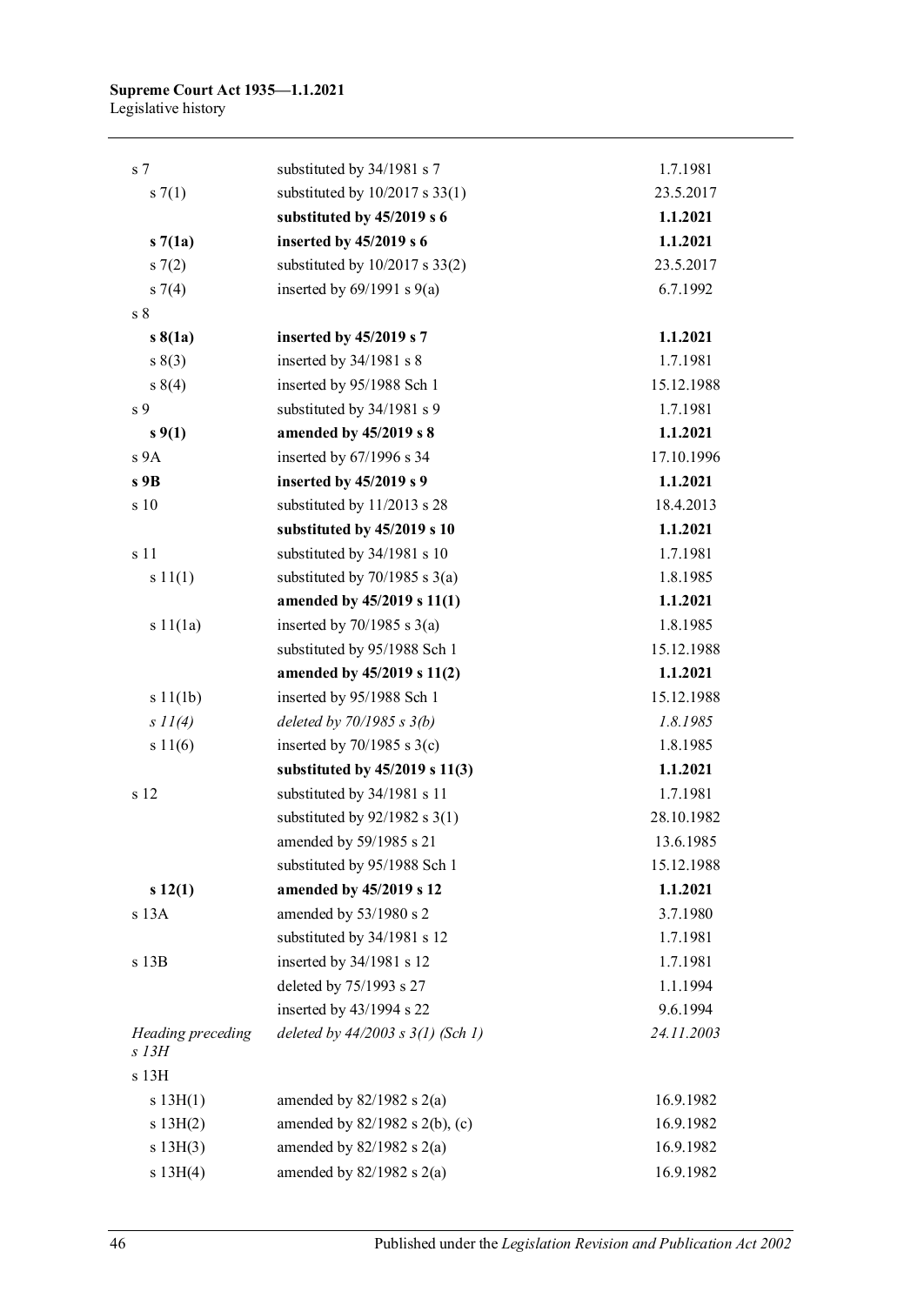| s 13H(4a)                  | s 13H(4) second sentence amended by 82/1982<br>s(2(a)                                              | 16.9.1982  |
|----------------------------|----------------------------------------------------------------------------------------------------|------------|
|                            | s 13H(4) second sentence redesignated as<br>s 13H(4a) by 44/2003 s 3(1) (Sch 1)                    | 24.11.2003 |
| s 13H(4b)                  | s 13H(4) third sentence amended and<br>redesignated as $s$ 13H(4b) by 44/2003 $s$ 3(1)<br>(Sch 1)  | 24.11.2003 |
| s 13H(4c)                  | s 13H(4) fourth sentence amended and<br>redesignated as $s$ 13H(4c) by 44/2003 $s$ 3(1)<br>(Sch 1) | 24.11.2003 |
| domestic partner           | inserted by $43/2006$ s $212(1)$                                                                   | 1.6.2007   |
|                            | substituted by $13/2017$ s $22(1)$                                                                 | 1.8.2017   |
| members of the<br>family   | amended by 43/2006 s 212(2)                                                                        | 1.6.2007   |
| registered<br>relationship | inserted by $13/2017$ s $22(2)$                                                                    | 1.8.2017   |
| spouse                     | inserted by $43/2006$ s $213(3)$                                                                   | 1.6.2007   |
| s 13H(5)                   | amended by $82/1982$ s $2(a)$                                                                      | 16.9.1982  |
| s 13H(6)                   | inserted by $82/1982$ s $2(d)$                                                                     | 16.9.1982  |
| ss 13I and 13J             | inserted by $10/2017$ s 34                                                                         | 23.5.2017  |
| s <sub>14</sub>            | amended by 34/1981 s 13                                                                            | 1.7.1981   |
|                            | substituted by 10/2017 s 35                                                                        | 23.5.2017  |
| s <sub>15</sub>            |                                                                                                    |            |
| s 15(1)                    | amended by 34/1981 s 14                                                                            | 1.7.1981   |
| Pt 2                       |                                                                                                    |            |
| Pt 2 Div 1                 | heading substituted by $44/2003$ s 3(1) (Sch 1)                                                    | 24.11.2003 |
|                            | heading substituted by 45/2019 s 13                                                                | 1.1.2021   |
| s <sub>17</sub>            |                                                                                                    |            |
| s17(2)                     | amended by 45/2019 s 14(1)                                                                         | 1.1.2021   |
| s17(3)                     | inserted by 45/2019 s 14(2)                                                                        | 1.1.2021   |
| Pt 2 Div 1A                | inserted by 45/2019 s 15                                                                           | 1.1.2021   |
| Pt 2 Div 2                 | heading substituted by $44/2003$ s 3(1) (Sch 1)                                                    | 24.11.2003 |
| s 21                       | amended by 17/2006 s 5                                                                             | 4.9.2006   |
| s 22                       | amended by 17/2006 s 6                                                                             | 4.9.2006   |
| s 23                       |                                                                                                    |            |
| s 23(1)                    | amended by 17/2006 s 7                                                                             | 4.9.2006   |
| Pt 2 Div 3                 | heading substituted by $44/2003$ s 3(1) (Sch 1)                                                    | 24.11.2003 |
| s 30BA                     | inserted by 16/2002 s 6                                                                            | 1.12.2002  |
| s 30C                      |                                                                                                    |            |
| $s \, 30C(2)$              | substituted by 62/1993 s 4                                                                         | 28.10.1993 |
| s 33                       | deleted by 67/1978 s 3                                                                             | 6.7.1992   |
| s 35                       | deleted by $69/1991$ s $9(b)$                                                                      | 6.7.1992   |
|                            | inserted by 43/1994 s 23                                                                           | 9.6.1994   |
| s <sub>37</sub>            | deleted by $56/1984 s 8$                                                                           | 1.7.1984   |
| s 39                       | substituted by 80/1987 s 2                                                                         | 9.11.1987  |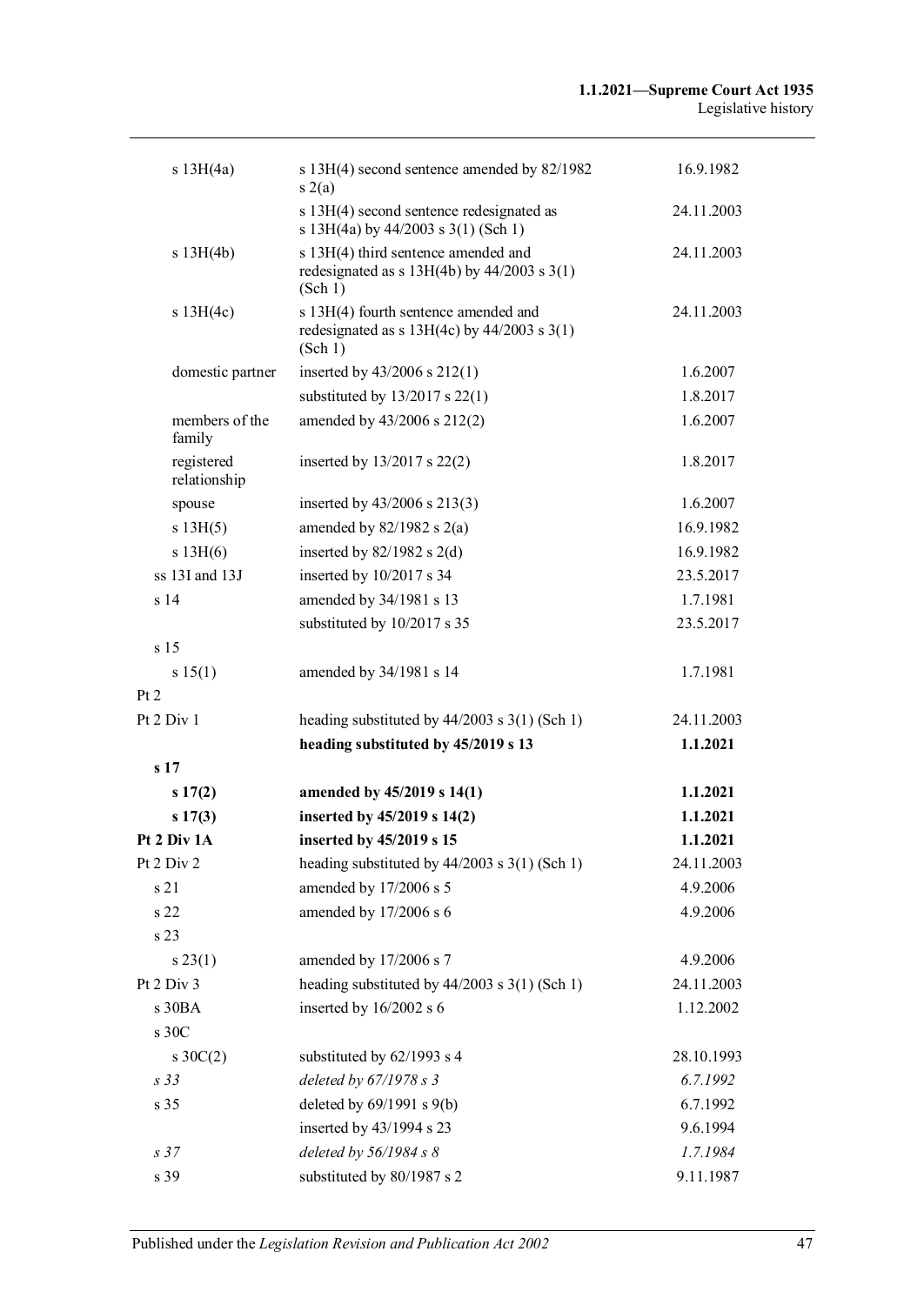#### **Supreme Court Act 1935—1.1.2021** Legislative history

| s 39(1)                                   | amended by 84/1995 s 20                                                                                                  | 21.12.1995 |
|-------------------------------------------|--------------------------------------------------------------------------------------------------------------------------|------------|
|                                           | amended by 17/2006 s 8                                                                                                   | 4.9.2006   |
| s 39(2)                                   | amended by 23/2004 s 27(1)                                                                                               | 1.9.2004   |
| s 39(6)                                   | substituted by $23/2004$ s $27(2)$                                                                                       | 1.9.2004   |
| prescribed court                          | amended by 16/2014 Sch 9 cl 7                                                                                            | 1.7.2015   |
| $s\,40$                                   |                                                                                                                          |            |
| $s\ 40(2)$                                | inserted by $69/1991$ s $9(c)$                                                                                           | 6.7.1992   |
| Pt <sub>3</sub>                           |                                                                                                                          |            |
| s <sub>45</sub>                           | substituted by 67/1996 s 35                                                                                              | 17.10.1996 |
| $s\,45(3)$                                | amended by 45/2019 s 16(1)                                                                                               | 1.1.2021   |
| $s\,45(3a)$                               | inserted by 45/2019 s 16(2)                                                                                              | 1.1.2021   |
| s <sub>46</sub>                           | substituted by 67/1996 s 35                                                                                              | 17.10.1996 |
| ss 46A and 46B                            | inserted by 67/1996 s 35                                                                                                 | 17.10.1996 |
| s 47                                      | amended by 34/1981 s 15                                                                                                  | 1.7.1981   |
|                                           | substituted by 45/2019 s 17                                                                                              | 1.1.2021   |
| s 48 before<br>substitution by<br>45/2019 | amended by 34/1981 s 16                                                                                                  | 1.7.1981   |
|                                           | amended and redesignated as subsections,<br>paragraphs and subparagraphs by 44/2003<br>$s \frac{3}{l}$ (Sch 1)           | 24.11.2003 |
| $s\,48(2)$                                | amended by $17/2006 s 9(1)$ , (2)                                                                                        | 4.9.2006   |
|                                           | amended by 10/2017 s 36                                                                                                  | 23.5.2017  |
| $s\,48(3)$ and (4)                        | inserted by $9/2013 s 14$                                                                                                | 5.5.2013   |
| s <sub>48</sub>                           | substituted by 45/2019 s 17                                                                                              | 1.1.2021   |
| s 48A                                     | inserted by 10/2017 s 37                                                                                                 | 23.5.2017  |
| s 49                                      |                                                                                                                          |            |
| $s\,49(1)$                                | substituted by 17/2006 s 10                                                                                              | 4.9.2006   |
|                                           | amended by 10/2017 s 38                                                                                                  | 23.5.2017  |
|                                           | amended by 45/2019 s 18                                                                                                  | 1.1.2021   |
| s 50 before<br>substitution by<br>17/2006 |                                                                                                                          |            |
| $s\,50(1)$                                | s 50 redesignated as s $50(1)$ by $34/1981$ s 17                                                                         | 1.7.1981   |
|                                           | contents commencing "Provided that" amended<br>by 66/1999 s 6                                                            | 3.1.2000   |
| $s\,50(la)$                               | $s$ 50(1) contents commencing "Provided that"<br>amended and redesignated as $s$ 50(1a) by<br>$44/2003$ s $3(1)$ (Sch 1) | 24.11.2003 |
| $s\,50(2)$                                | inserted by 34/1981 s 17                                                                                                 | 1.7.1981   |
| s <sub>50</sub>                           | substituted by 17/2006 s 11                                                                                              | 4.9.2006   |
| s 50(1)                                   | amended by 45/2019 s 19                                                                                                  | 1.1.2021   |
| s 50(2)                                   | amended by 10/2017 s 39(1)                                                                                               | 23.5.2017  |
|                                           | amended by 45/2019 s 19                                                                                                  | 1.1.2021   |
| s 50(2a)                                  | inserted by 10/2017 s 39(2)                                                                                              | 23.5.2017  |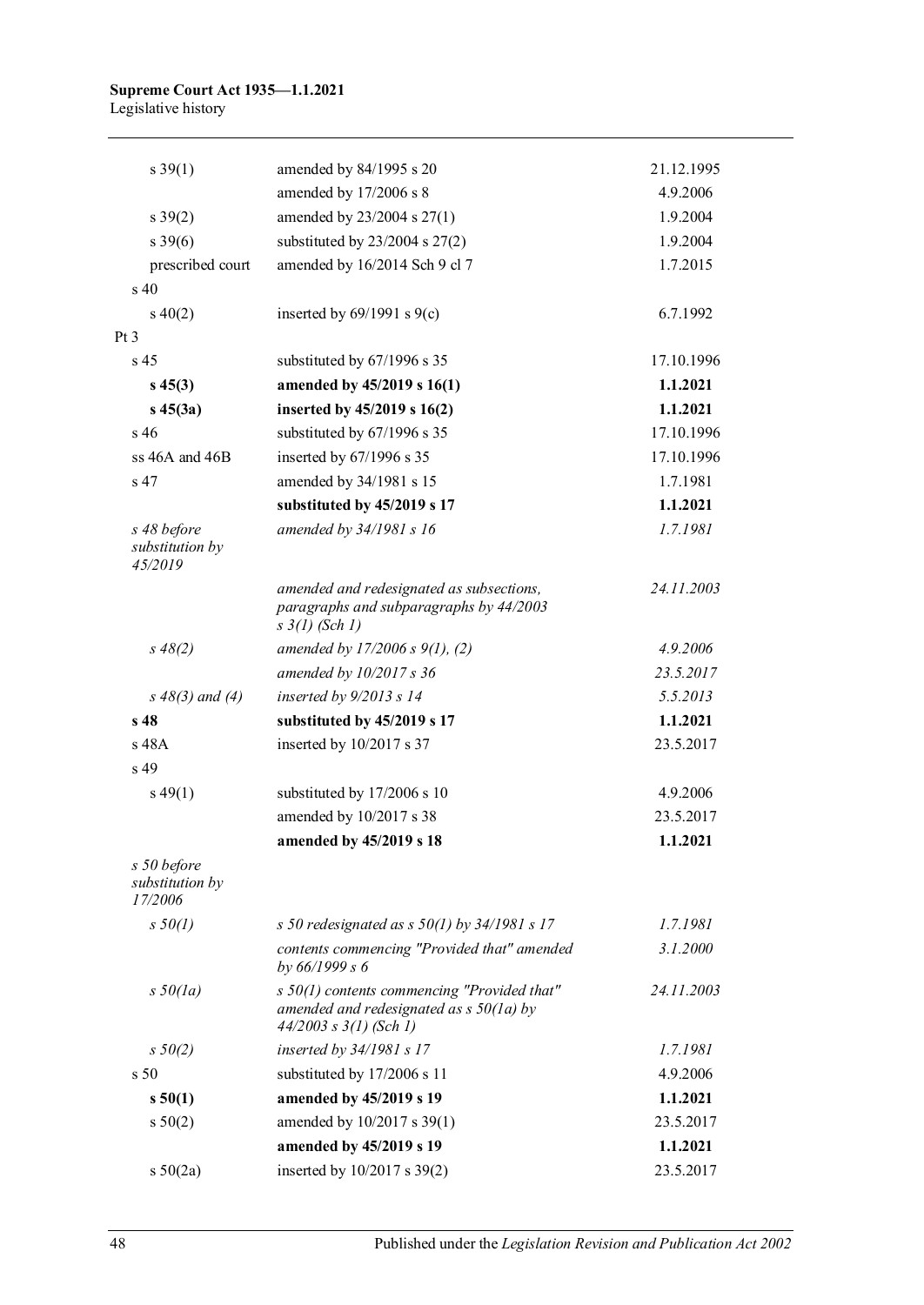| s 50(5)                              | amended by 45/2019 s 19                | 1.1.2021   |
|--------------------------------------|----------------------------------------|------------|
| s <sub>51</sub>                      | deleted by 17/2006 s 12                | 4.9.2006   |
| Heading preceding<br>s <sub>52</sub> | deleted by 67/1996 s 36                | 17.10.1996 |
| $ss 52 - 53A$                        | deleted by 67/1996 s 36                | 17.10.1996 |
| s <sub>54</sub>                      | amended by $6/1985 s 8(a)$             | 7.7.1985   |
|                                      | deleted by 67/1996 s 36                | 17.10.1996 |
| $ss 55 - 57$                         | deleted by 67/1996 s 36                | 17.10.1996 |
| s 59                                 | amended by $6/1985 s 8(b)$ , (c)       | 7.7.1985   |
|                                      | deleted by 67/1996 s 36                | 17.10.1996 |
| $s\,60$                              | deleted by 67/1996 s 36                | 17.10.1996 |
| $s \theta l$                         | deleted by $6/1985 s 8(d)$             | 7.7.1985   |
| $s\,62$                              | deleted by 67/1996 s 36                | 17.10.1996 |
| Pt 3A before deletion by<br>45/2019  |                                        |            |
| $s$ 62 $E$                           |                                        |            |
| $s$ 62 $E(1)$                        | amended by 17/2006 s 13                | 4.9.2006   |
| $s$ 62H                              |                                        |            |
| $s$ 62H(3) and (3a)                  | substituted by $34/1981 s 18$          | 1.7.1981   |
| $s$ 62H(3b)                          | inserted by 34/1981 s 18               | 1.7.1981   |
| $s$ 62H(5)                           | substituted by 21/1994 s 29            | 7.7.1994   |
| $s$ 62H(6)                           | deleted by 21/1994 s 29                | 7.7.1994   |
| Pt 3A                                | deleted by 45/2019 s 20                | 1.1.2021   |
| Pt 4                                 |                                        |            |
| Heading preceding<br>s 65            | substituted by $46/1996 s 10$          | 30.9.1996  |
|                                      | deleted by $44/2003$ s $3(1)$ (Sch 1)  | 24.11.2003 |
| s 65                                 | substituted by 46/1996 s 10            | 30.9.1996  |
| s 65(1)                              | amended by 17/2012 s 24                | 5.8.2012   |
|                                      | amended by $10/2017$ s $40(1)$         | 23.5.2017  |
| s 65(5)                              | amended by 10/2017 s 40(2)             | 23.5.2017  |
| ss 66 and 67                         | substituted by 46/1996 s 10            | 30.9.1996  |
| s 68                                 | substituted by $102/1986 s 3(1)$ (Sch) | 9.7.1987   |
|                                      | deleted by 46/1996 s 10                | 30.9.1996  |
| ss 69 and 70                         | deleted by 46/1996 s 10                | 30.9.1996  |
| Heading preceding<br>s <sub>71</sub> | deleted by $44/2003$ s $3(1)$ (Sch 1)  | 24.11.2003 |
| Heading preceding<br>s 72            | deleted by $44/2003$ s $3(1)$ (Sch 1)  | 24.11.2003 |
| s 72                                 |                                        |            |
| s 72(1)                              | amended by 34/1981 s 19                | 1.7.1981   |
|                                      | amended by 2/1983 s 2                  | 14.4.1983  |
|                                      | amended by 69/1991 s 9(d)              | 6.7.1992   |
|                                      | amended by 46/1996 s 11                | 30.9.1996  |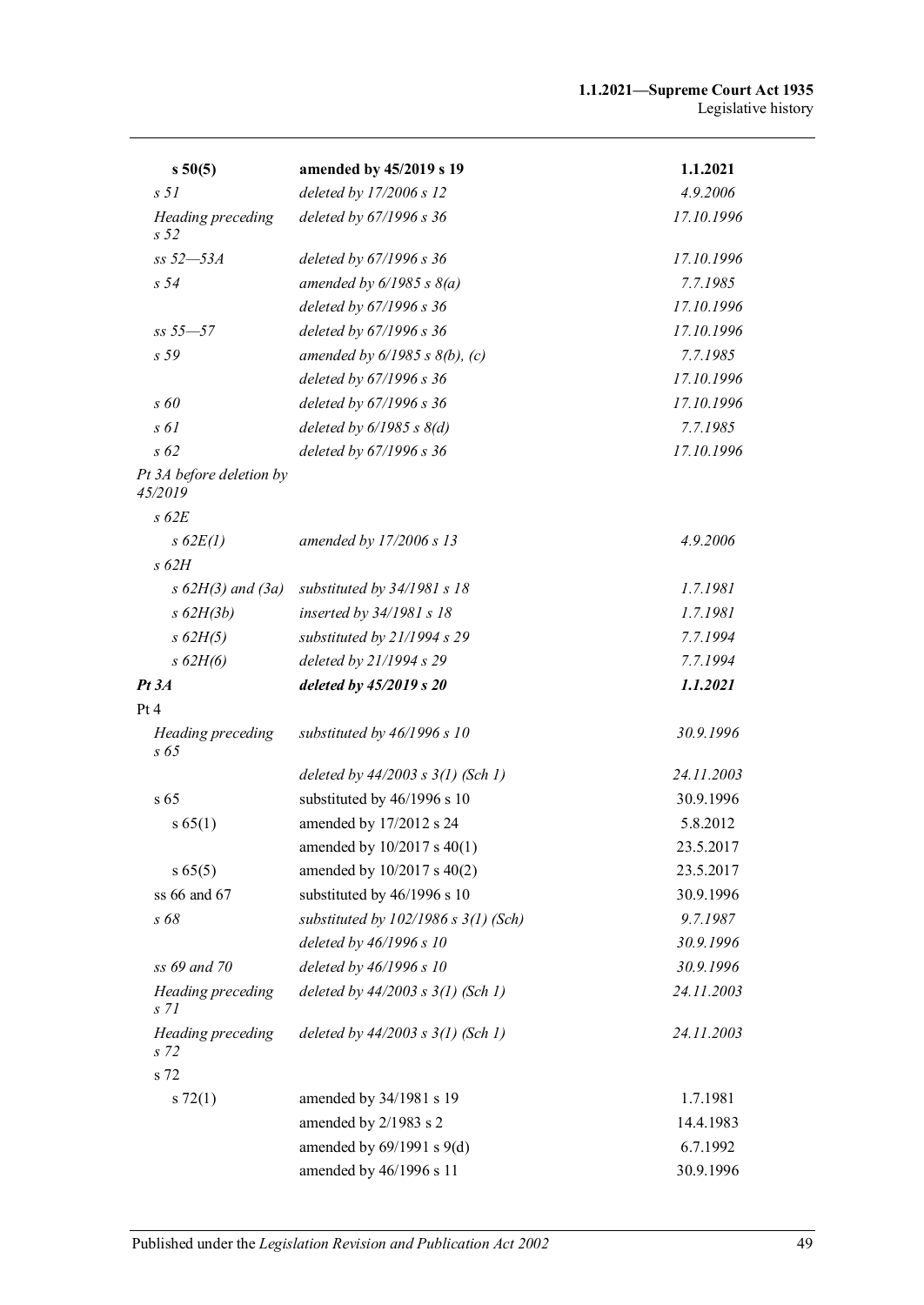|                           | amended by 6/1999 s 3                             | 23.4.1999  |
|---------------------------|---------------------------------------------------|------------|
|                           | amended by 44/2003 s 3(1) (Sch 1)                 | 24.11.2003 |
|                           | amended by 17/2006 s 14                           | 4.9.2006   |
|                           | amended by 47/2013 s 12(1), (2)                   | 17.5.2014  |
|                           | amended by $10/2017$ s $41(1)$ —(3)               | 23.5.2017  |
|                           | amended by 15/2020 s 12                           | 1.1.2021   |
| $s\ 72(4)$                | substituted by 21/1994 s 30                       | 7.7.1994   |
| Pt $6$                    | heading substituted by 34/1981 s 20               | 1.7.1981   |
| Heading preceding<br>s 82 | substituted by 34/1981 s 21                       | 1.7.1981   |
|                           | deleted by $44/2003$ s $3(1)$ (Sch 1)             | 24.11.2003 |
| Pt 6 Div 1                | heading inserted by $44/2003$ s $3(1)$ (Sch 1)    | 24.11.2003 |
| s 82                      | substituted by 34/1981 s 21                       | 1.7.1981   |
| s 82(2)                   | amended by $69/1991$ s $9(e)$                     | 6.7.1992   |
| s 82(3)                   | substituted by 84/1995 s 21                       | 21.12.1995 |
| $s \, 82(3a)$             | inserted by 84/1995 s 21                          | 21.12.1995 |
| s83                       | deleted by 34/1981 s 21                           | 1.7.1981   |
| Heading preceding<br>s84  | deleted by $82/1978 s 3(1)$                       | 6.7.1992   |
| s84                       | amended by 34/1981 s 22                           | 1.7.1981   |
|                           | deleted by $82/1978 s 3(1)$                       | 6.7.1992   |
| $ss 85 - 105$             | deleted by $82/1978 s 3(1)$                       | 6.7.1992   |
| Pt 6 Div 2                | heading substituted by $44/2003$ s 3(1) (Sch 1)   | 24.11.2003 |
| s 106                     | amended by 34/1981 s 23                           | 1.7.1981   |
|                           | substituted by 85/1995 s 15                       | 14.12.1995 |
| Pt $6$ Div $3$            | heading substituted by $44/2003$ s $3(1)$ (Sch 1) | 24.11.2003 |
| s 109                     | amended by 34/1981 s 24                           | 1.7.1981   |
|                           | substituted by 85/1995 s 16                       | 14.12.1995 |
| s 110A                    |                                                   |            |
| s 110A(1)                 | inserted by $69/1991$ s $9(f)$                    | 6.7.1992   |
|                           | amended by 85/1995 s 17(a)                        | 14.12.1995 |
|                           | (c) deleted by $85/1995$ s $17(a)$                | 14.12.1995 |
| s 110A(2)                 | substituted by $85/1995$ s 17(b)                  | 14.12.1995 |
| s 110B                    | inserted by $69/1991$ s $9(f)$                    | 6.7.1992   |
| Pt 7                      |                                                   |            |
| s 110C                    | inserted by 10/2017 s 42                          | 23.5.2017  |
| s $110C(1)$               | amended by 21/2019 s 24                           | 19.9.2019  |
| s 114                     |                                                   |            |
| s114(2)                   | amended by $69/1991$ s $9(g)$                     | 6.7.1992   |
|                           | amended by 47/2013 s 13(1), (2)                   | 17.5.2014  |
| ss 115 and 116            | deleted by $67/1978 s 4$                          | 6.7.1992   |
| s 117                     |                                                   |            |
| s 117(1)                  | amended by 17/2006 s 15                           | 4.9.2006   |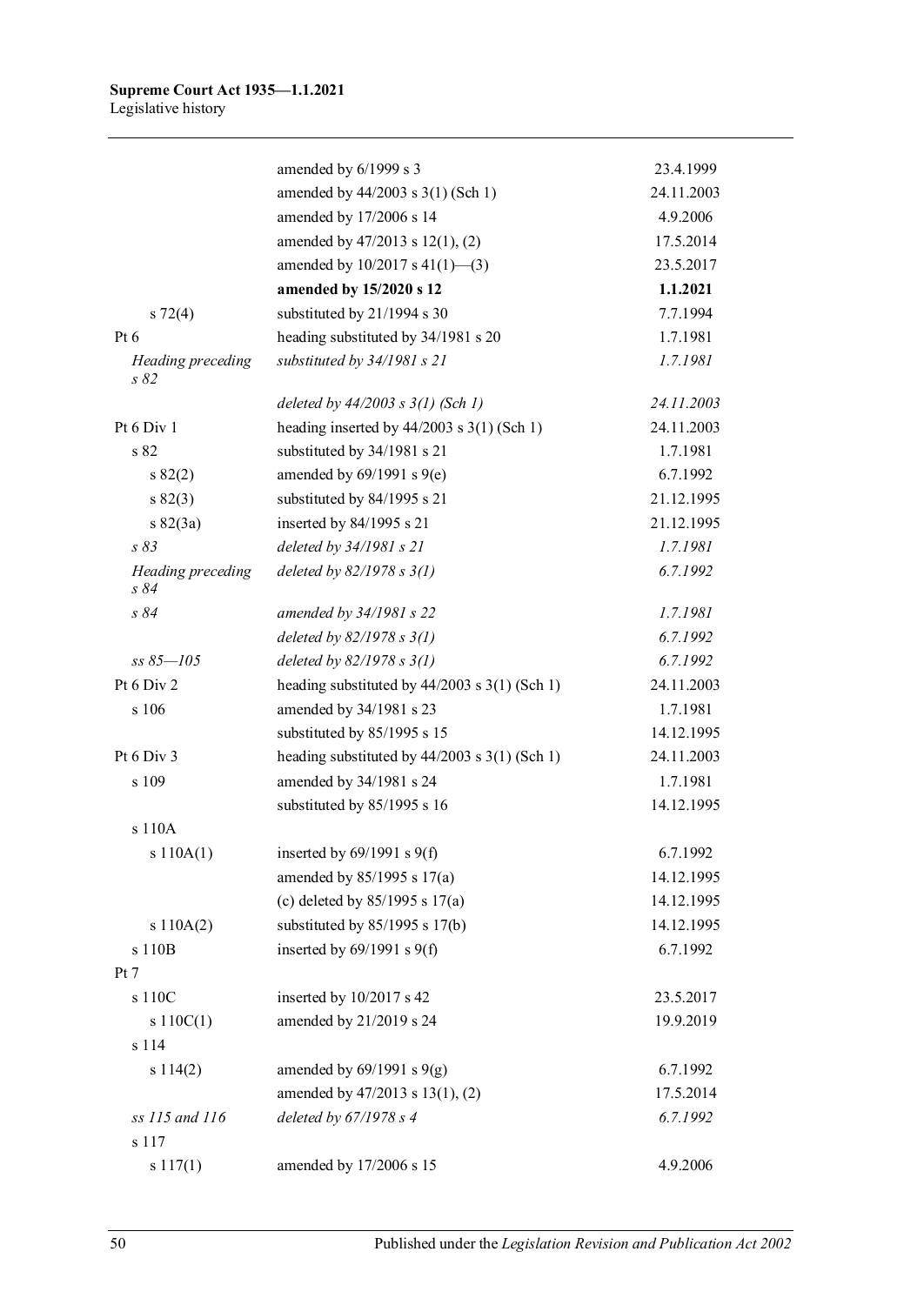| s 118                                  | deleted by $56/1984$ s 8                                       | 1.7.1984   |
|----------------------------------------|----------------------------------------------------------------|------------|
|                                        | inserted by 84/1995 s 22                                       | 21.12.1995 |
| s 118A                                 | deleted 49/1991 Sch 2                                          | 6.7.1992   |
|                                        | inserted by 84/1995 s 22                                       | 21.12.1995 |
| Heading preceding<br>$s$ 119           | deleted by $44/2003$ s $3(1)$ (Sch 1)                          | 24.11.2003 |
| s 119                                  | amended by $34/1981$ s $25(a)$                                 | 1.7.1981   |
| s 120                                  | amended by 34/1981 s 25(b)                                     | 1.7.1981   |
| s 121                                  |                                                                |            |
| s 121(2)                               | amended by $34/1981$ s $25(c)$                                 | 1.7.1981   |
| s 122                                  |                                                                |            |
|                                        |                                                                | 1.7.1999   |
| s 122(1)<br>s 124                      | amended by 33/1999 Sch (item 57)<br>amended by 34/1981 s 25(d) | 1.7.1981   |
| s 125                                  |                                                                | 1.7.1981   |
|                                        | amended by 34/1981 s 25(e)                                     | 1.7.1981   |
| s 126                                  | amended by $34/1981$ s $25(f)$ , (g)                           |            |
| s 126A                                 | inserted by 7/2008 s 27                                        | 23.11.2008 |
| s 126A(1)                              | amended by 16/2015 s 32(1)                                     | 1.7.2016   |
| s 126A(2)                              |                                                                |            |
| person to whom<br>this section applies | inserted by $16/2015$ s $32(2)$                                | 1.7.2016   |
| sexual offence                         | amended by 16/2015 s 32(3)                                     | 1.7.2016   |
| s 127                                  | amended by 34/1981 s 25(h)                                     | 1.7.1981   |
| s 128                                  |                                                                |            |
| s 128(1)                               | amended by $34/1981$ s $25(i)$                                 | 1.7.1981   |
| s 129                                  |                                                                |            |
| s 129(1)                               | amended by 33/1991 s 15                                        | 6.6.1991   |
| s 130                                  | inserted by 2/1983 s 3                                         | 14.4.1983  |
| s $130(1a)$ and $(1b)$                 | inserted by $50/2017$ s $7(1)$                                 | 5.3.2018   |
| s 130(2)                               | substituted by $69/2001$ s $32(a)$                             | 13.1.2002  |
| $s$ 130(3)                             | inserted by $73/1983$ s 2                                      | 3.11.1983  |
|                                        | deleted by $69/2001$ s $32(b)$                                 | 13.1.2002  |
| $s$ 130(3)                             | inserted by $41/2015$ s 54                                     | 26.11.2015 |
|                                        | deleted by $50/2017 s 7(2)$                                    | 5.3.2018   |
| s 131                                  | inserted by $69/1991$ s $9(h)$                                 | 6.7.1992   |
| s 131(1)                               | amended by 62/1993 s 5                                         | 1.7.1993   |
|                                        | amended by 84/1995 s 23(a)                                     | 21.12.1995 |
| s 131(2)                               | substituted by $84/1995$ s $23(b)$                             | 21.12.1995 |
|                                        | amended by 49/2005 s 14                                        | 19.12.2005 |
|                                        | amended by 7/2008 s 28(1)                                      | 23.11.2008 |
|                                        | amended by 85/2009 Sch 1 cl 34                                 | 9.12.2011  |
|                                        | amended by 11/2013 s 29(1)                                     | 9.6.2013   |
|                                        | amended by 18/2017 Sch 2 cl 33                                 | 5.3.2018   |
|                                        | amended by 53/2017 s 32                                        | 30.4.2018  |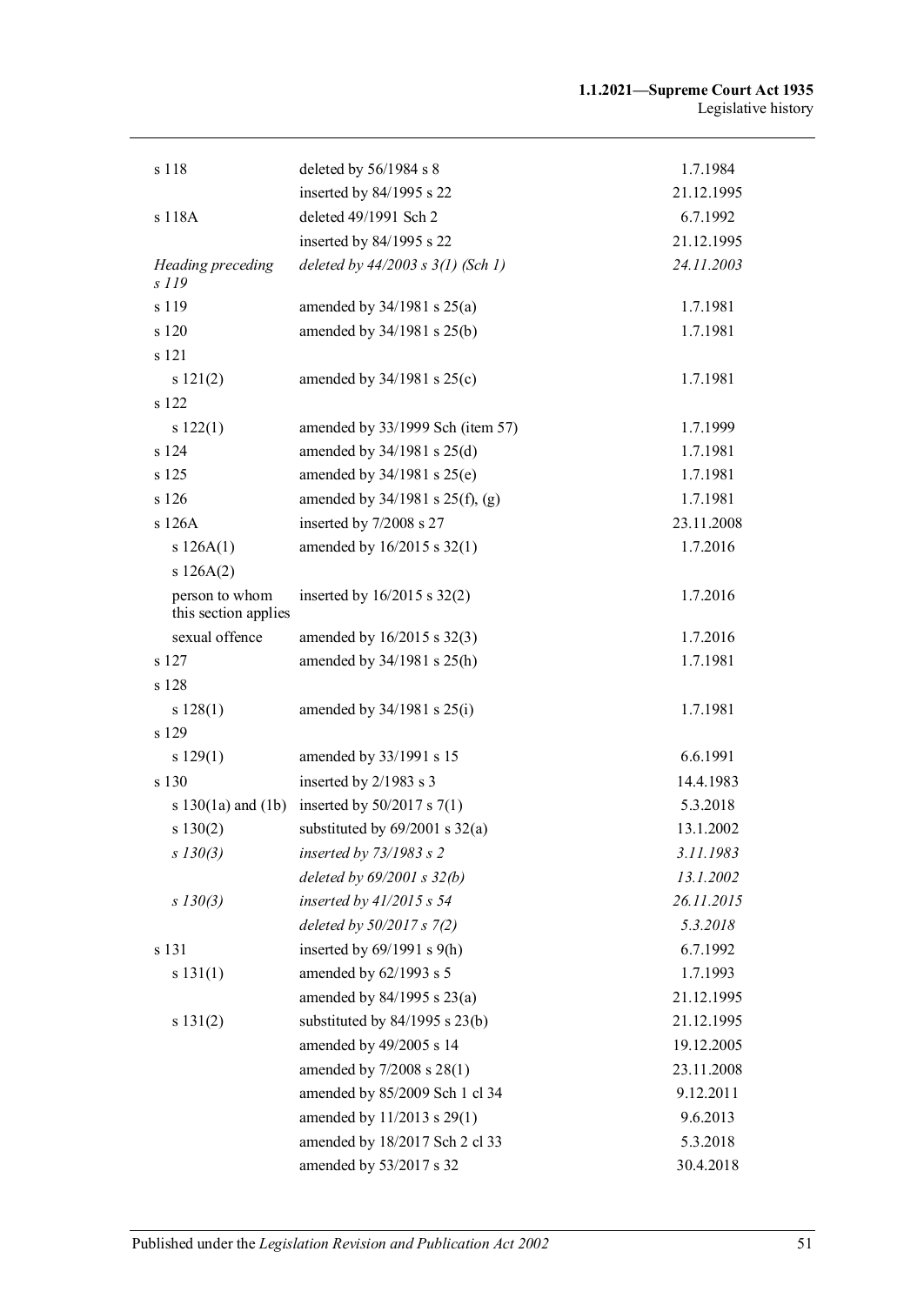| s 131(3) |                                   | amended by $65/1995$ Sch cl $4(a)$            | 21.12.1995 |
|----------|-----------------------------------|-----------------------------------------------|------------|
|          |                                   | substituted by $84/1995$ s $23(b)$            | 21.12.1995 |
|          | substituted by $7/2008$ s $28(2)$ | 23.11.2008                                    |            |
| s 131(4) |                                   | inserted by $65/1995$ Sch cl $4(b)$           | 21.12.1995 |
|          |                                   | substituted by $84/1995$ s $23(b)$            | 21.12.1995 |
|          | s 131(4a)                         | inserted by $11/2013$ s $29(2)$               | 9.6.2013   |
| s 131(5) |                                   | inserted by $65/1995$ Sch cl $4(b)$           | 21.12.1995 |
|          |                                   | substituted by $84/1995$ s $23(b)$            | 21.12.1995 |
|          | s 131(6)                          | inserted by $7/2008$ s $28(3)$                | 23.11.2008 |
| Sch      |                                   | heading amended by $44/2003$ s $3(1)$ (Sch 1) | 24.11.2003 |
|          |                                   |                                               |            |

# **Transitional etc provisions associated with Act or amendments**

# *Statutes Amendment (Courts Administration Staff) Act 1995*

## **20—Transitional provision**

(1) An appointment to a non-judicial office or position made or purportedly made before the commencement of this Act in accordance with an Act that is amended by this Act will be taken to have been duly made under the statutory provisions that, as amended by this Act, provide for the making of such an appointment as if this Act had been enacted and in force at the relevant time.

#### *Statutes Amendment (Appeals) Act 2013, Sch 1—Transitional provision*

The amendments effected by this Act apply in relation to appeals instituted after the commencement of this Act, regardless of whether the offence to which the appeal relates was committed, or allegedly committed, before or after the commencement of this Act.

## *Summary Procedure (Indictable Offences) Amendment Act 2017, Sch 2 Pt 14*

#### **41—Transitional provision**

The amendments made by this Act apply to proceedings relating to an offence that are commenced after the commencement of this Act, regardless of when the offence occurred (and the Acts amended by this Act, as in force before the commencement of this Act, continue to apply to proceedings that were commenced before the commencement of this Act).

## *Supreme Court (Court of Appeal) Amendment Act 2019, Sch 1 Pt 2—Transitional provisions etc*

#### **89—Interpretation of Acts and instruments**

The following provisions apply to the interpretation of Acts and instruments (whether of a legislative character or not):

- (a) a reference to the Full Court of the Supreme Court will be construed as a reference to the Court of Appeal Division of the Supreme Court;
- (b) a reference to the Land and Valuation Court will be construed as a reference to the Supreme Court.